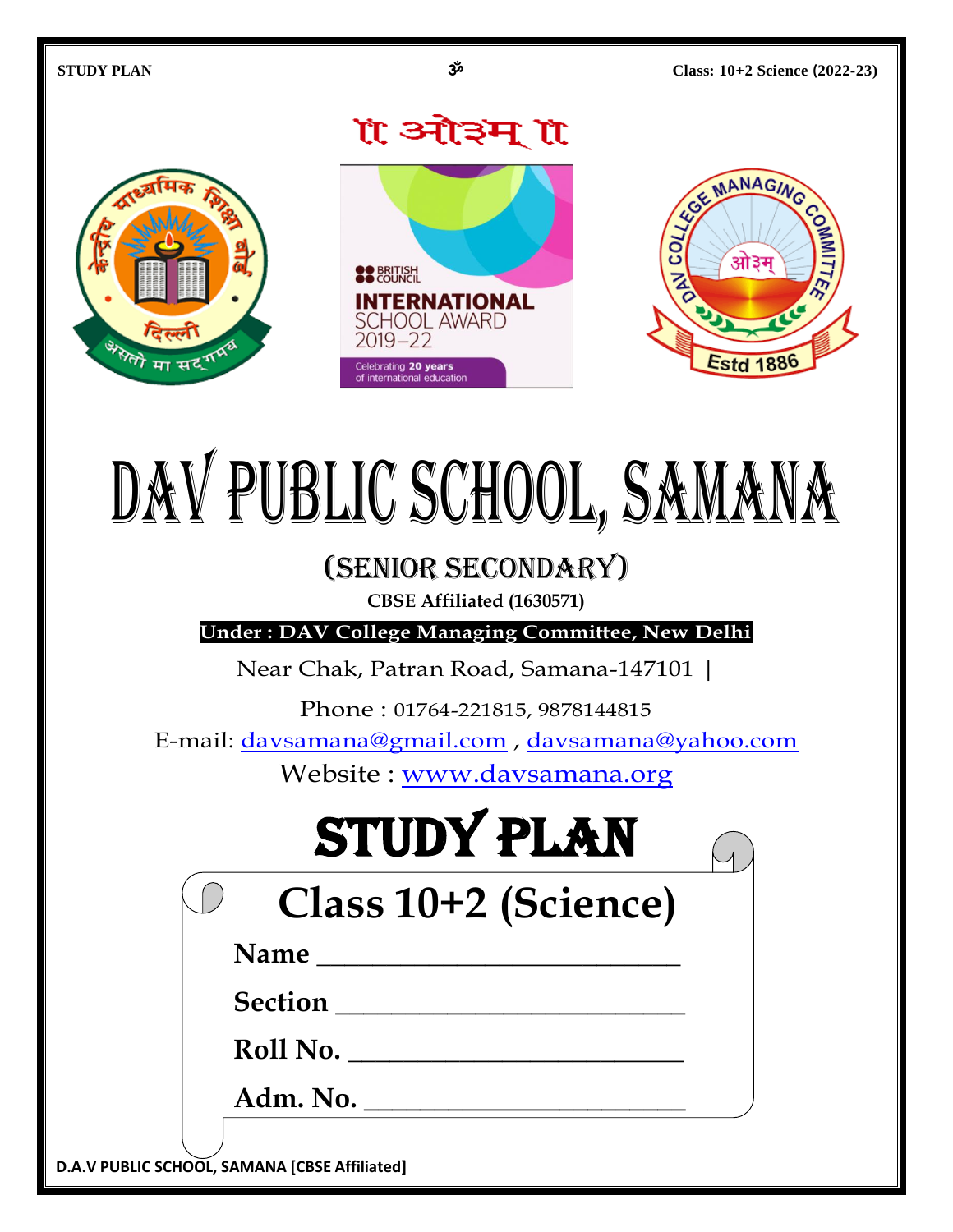# **INDEX**

| <b>SUBJECT</b>                                       | Page No.       |
|------------------------------------------------------|----------------|
| PRINCIPAL MESSAGE                                    | $\mathbf 1$    |
| STUDY PLAN - AN IMPORTANT TOOL                       | $\overline{2}$ |
| <b>GREEN RULES</b>                                   | $\overline{2}$ |
| <b>GENERAL INSTRUCTIONS (FOR PARENTS)</b>            | $3 - 4$        |
| <b>MODE OF EXAMINATION</b>                           | 5              |
| <b>TEACHER SHOULD KEEP IN MIND</b>                   | 5              |
| <b>EXAMINATION INSTRUCTIONS</b>                      | $6 - 7$        |
| <b>VALUE EDUCATION TOPICS</b>                        | $8 - 9$        |
| <b>PHYSICS</b>                                       | $10 - 12$      |
| <b>CHEMISTRY</b>                                     | $12 - 14$      |
| <b>BIOLOGY</b>                                       | $14 - 17$      |
| <b>ENGLISH CORE</b>                                  | $17 - 19$      |
| <b>MATHEMATICS</b>                                   | $20 - 21$      |
| HINDUSTANI MUSIC VOCAL                               | $22 - 23$      |
| PHYSICAL EDUCATION                                   | $23 - 27$      |
| <b>COMPUTER SCIENCE</b>                              | $27 - 30$      |
| <b>MEDICAL PLANNER</b>                               | 31             |
| <b>TEST SCHEDULE &amp; CALENDAR ACTIVITIES</b>       | 32             |
| <b>ARYA PARV</b>                                     | 33             |
| NATIONAL & INTERNATIONAL IMPORTANT DAYS              | $34 - 43$      |
| <b>ACTIVITIES LIST OF EK BHARAT SHRESHTHA BHARAT</b> | 44             |
| FIT INDIA MOVEMENT ACTIVITIES                        | $45 - 46$      |
| <b>SCHOOL HOUSES</b>                                 | 47             |
| <b>DO'S AND DON'TS</b>                               | 48             |
| <b>CODE OF CONDUCT</b>                               | 48             |
| TEN PRINCIPLES OF ARYA SAMAJ                         | 49             |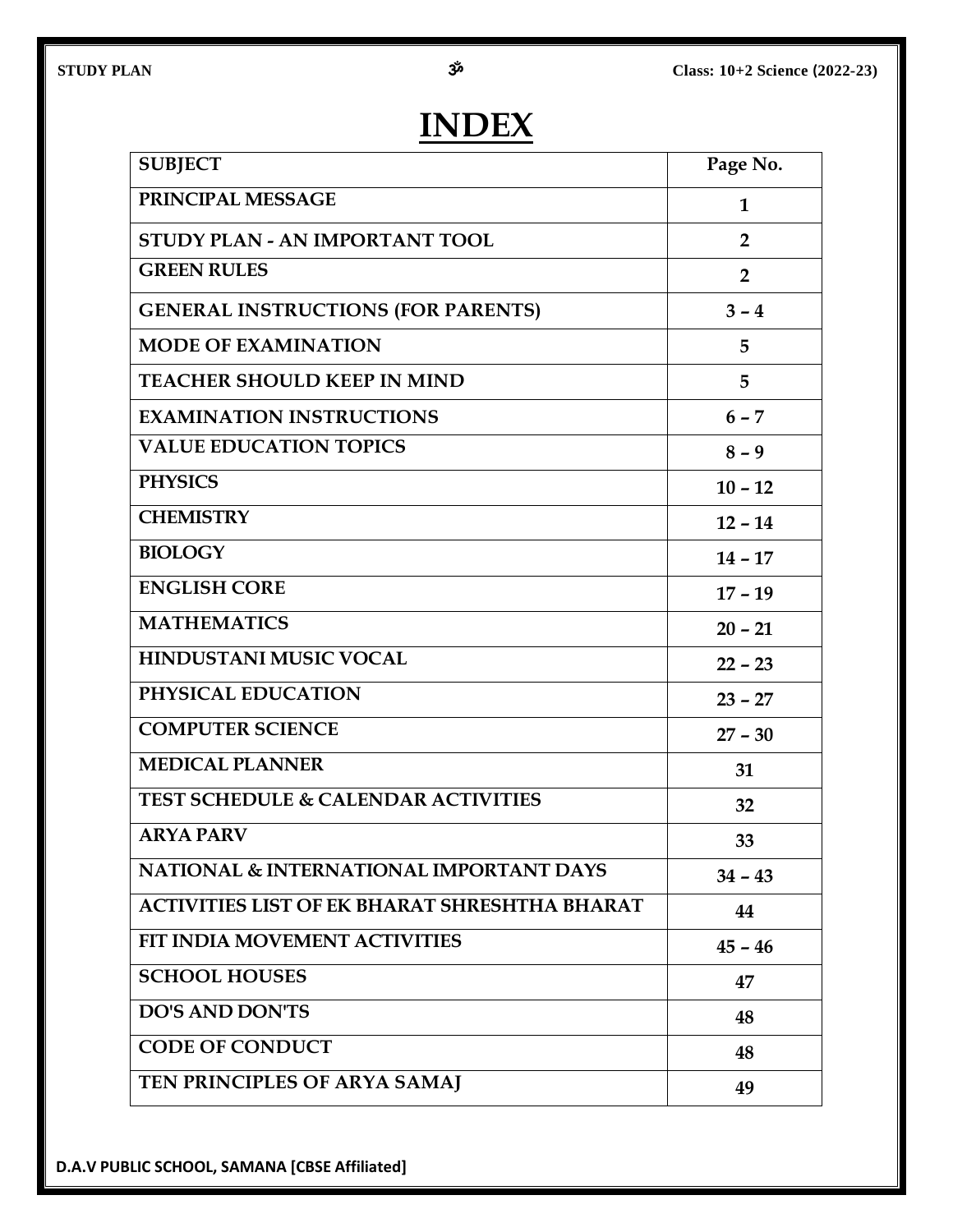# **Principal Message**

**"Education is a shared commitment between dedicated teachers, motivated students and enthusiastic parents with high expectations"** 



 **Principal Dr. Mohan Lal Sharma Academician, Educationist, Scholar Writer, Social Worker, Awardee** 

### **Dear Students**

Today, the role of a school is not only to pursue academic excellence but also to encourage and empower its students to be lifelong learners, critical thinkers, and productive members of an ever-changing global society. More than a decade back DAV SAMANA pledged to transform education. The school that is being run under the able stewardship of Honorable President **Dr. Punam Suri Ji** has earned its own position not only in Samana but also in its surrounding areas. At DAV, we provide an atmosphere to our students for multifaceted development, where children get such a platform which helps them to channelize their potential in the pursuit of excellence. This can only be possible in a holistic, student-centric environment.

The school is striving hard to make the best possible efforts to inculcate strong Vedic roots combining with academics and extra-curricular activities in the children. Transforming every individual into a self-reliant and independent citizen, the school provides an amalgam of scholastic and co-scholastic activities with International exposure. In our curriculum, the student is the primary focus and each child is involved in the learning process.

A new ray hope has been generated by the introduction of – NEP 2020, a pristine document on education wherein emphasis is laid on technology. From the academic year 2022-23, the government will implement the first phase of NEP 2020. The new norms we have adapted to, the resilience we have developed will play a crucial role in applying the New Education Policy in a better way.

The parents are the most strengthening power in moulding the future of children. Their consistent support empowers us to do more and more. I pay my gratitude to them for thei r faith in us.

I am confident enough that the DAVIANS will make themselves stronger day by day, adding a new leaf to the grandeur of the school.

### **Blessings!!!**

### **Principal Dr. Mohan Lal Sharma**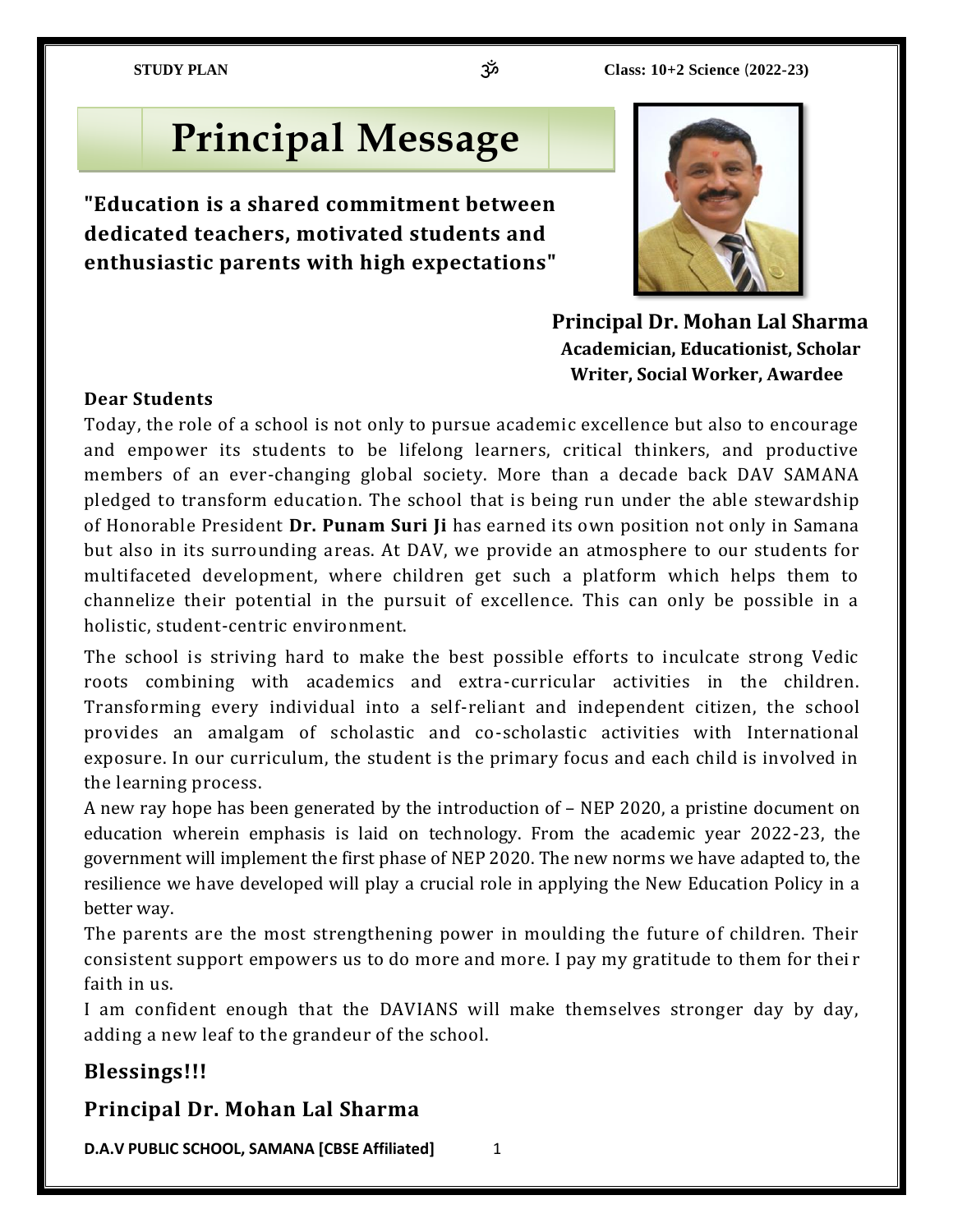| <b>STUDY PLAN</b>              | ညိ | Class: $10+2$ Science $(2022-23)$ |
|--------------------------------|----|-----------------------------------|
| STUDY PLAN - AN IMPORTANT TOOL |    |                                   |

Study plan is a technique that enables you to make the most efficient use of your time, resources and academic potentials. As we journey together, you may face many challenges and to enable you to overcome the obstacles we offer you this wonderful tool-Study Plan to make you familiar with the values and Academic Syllabi of the school. This will increase your awareness of how you study and you will become more confident. Make this planner a part of your schedule for getting success this year**.**

# **GREEN RULES**

- Be kind, polite, helpful and aware of others' feelings.
- Try your best, work hard and learn from your own mistakes.
- \* Respect your educators.
- **❖** Make yourself presentable.
- Take responsibility for your education.
- Be organized.
- ❖ Don't be a distraction.
- Do the task with dedication.
- **❖** Stick to your goals.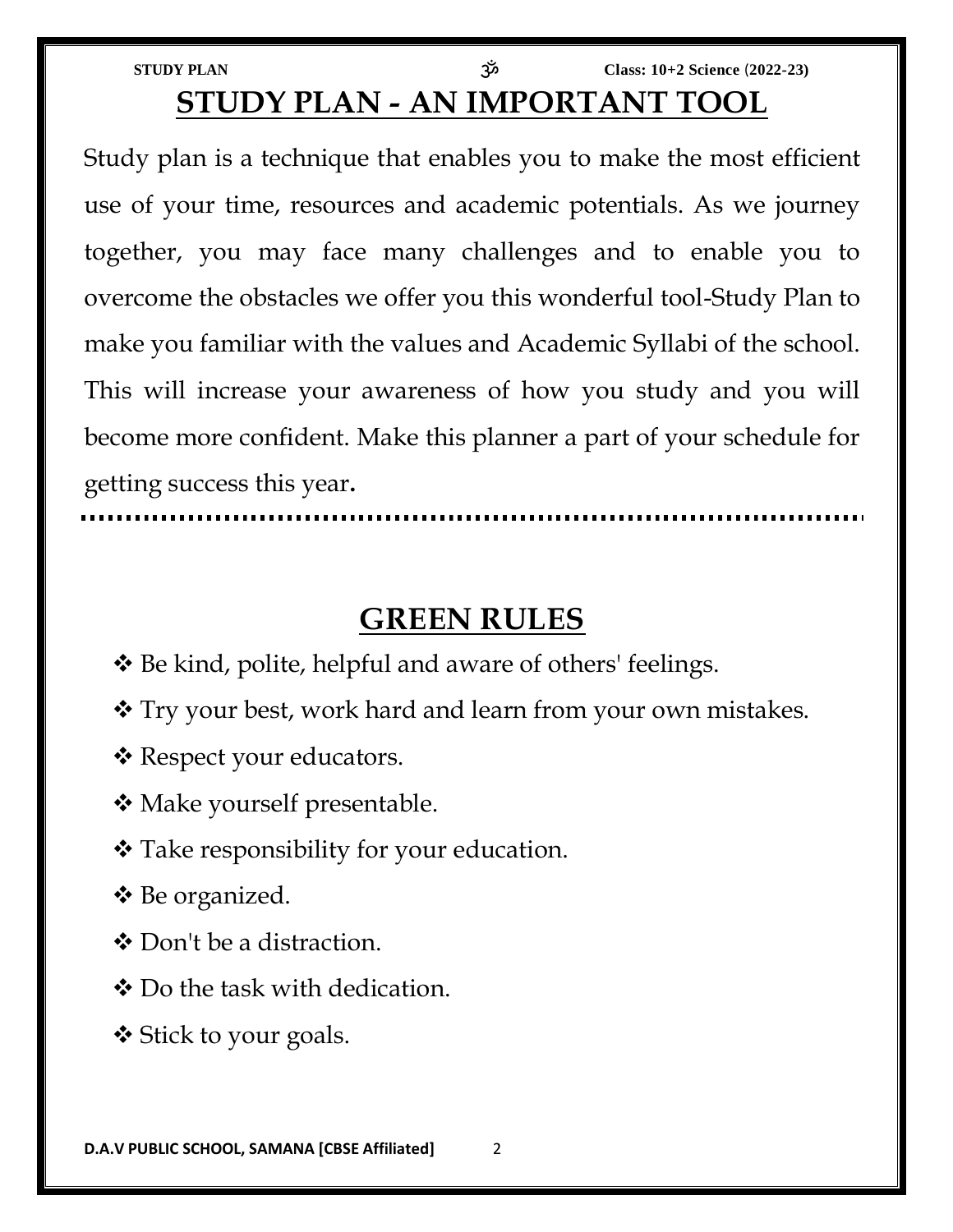# **GENERAL INSTRUCTIONS (FOR PARENTS)**

- $\hat{\mathbf{v}}$  Parents are requested to co-operate with the school in its attempt to help towards their children's progress by paying attention to their regularity, punctuality and discipline.
- Constant vigilance on the part of the parents pays rich dividends. We earnestly recommend that parents should take interest in the daily activities of the children both inside and outside the school and check the diary daily for any notes from the teacher. Kindly attend all Parent-Teacher Meetings in the interest of your wards.
- $\cdot$  If you have any suggestions regarding your ward's study, you are welcome to contact the Principal/ Supervisor/ Co-ordinator/Class Teacher/Subject Teacher during Parent-Teacher Meeting or with prior appointment with Principal/ Supervisor/ Co-ordinator between (9:00 a.m. to 10:00 a.m.).
- ◆ Parents are requested not to enter the class room either to see their wards or to seek interviews with the teachers during class hours. No half day/short leave will be given to the student.
- Unauthorized absence for 6 consecutive days renders the student liable to have his/her name struck off the rolls. Sick children should not be sent to the school for a test or an examination. Medical certificate may be sent along with an application on the same or next day positively. Student will be fined Rs.10 per day, if the child remains absent for the consecutive two days.
- Children when suffering from infectious disease should not be sent to school to attend classes. The student is required to produce a fitness certificate from a Medical Practitioner / Doctor on joining.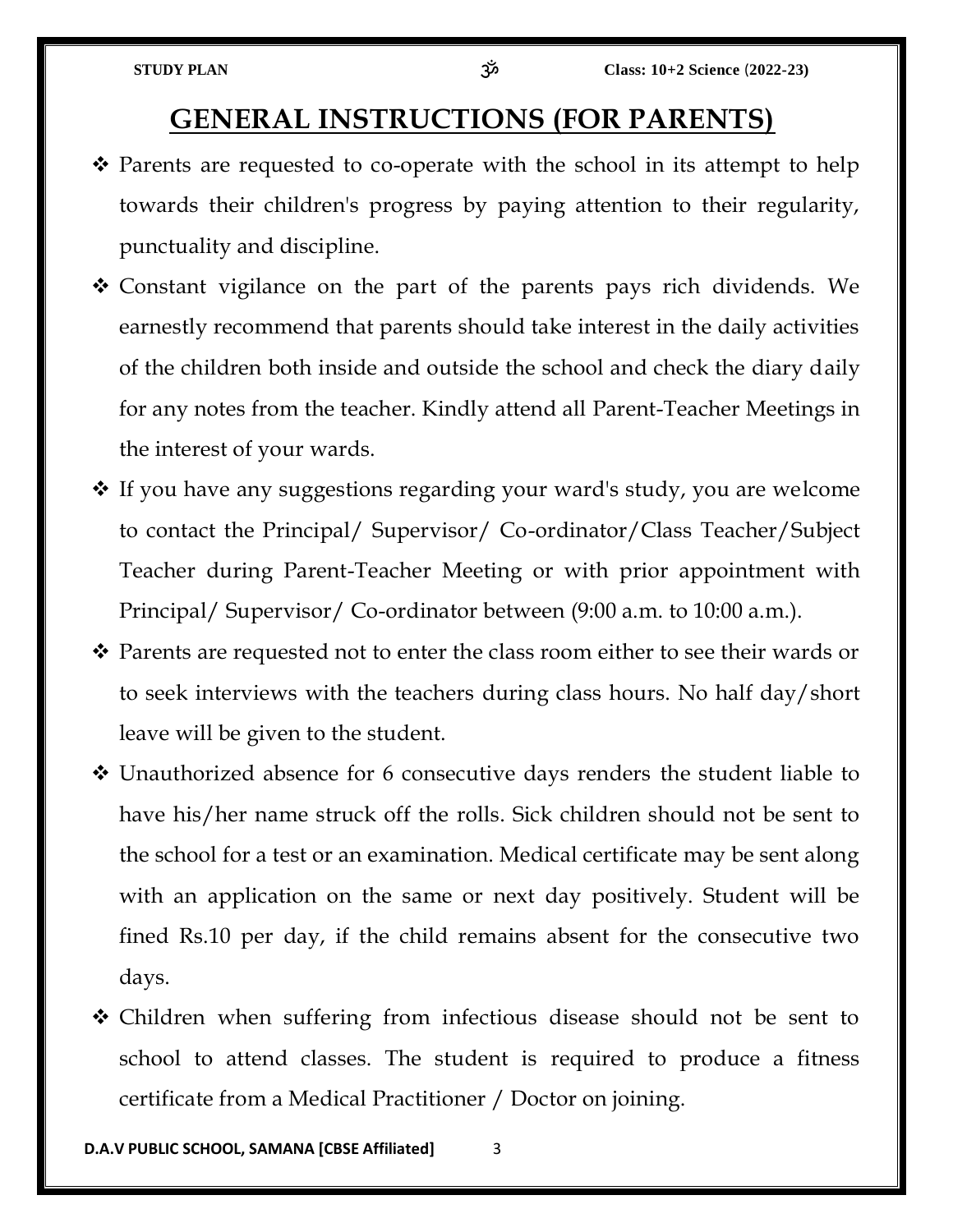**STUDY PLAN** ॐ **Class: 10+2 Science** (**2022-23)** Any change of Residential / Official Address / Telephone Number should be notified to the class teacher and school office immediately.

- Ensure that the child maintains personal hygiene, has nutritious breakfast and diet and avoids eatables from roadside vendors.
	- Students are not allowed to carry / use "Mobile Phones" within the school premises.
	- As the medium of instruction in the school is English. So, children should be helped to follow their work easily and intelligently by a certain amount of regular conversation in English at home.
	- As soon as the diary is issued, the parents should fill in all the required data and sign in the spaces provided.
	- Parents should sign the school diary daily. Daily assignment, irregularity in
		- a) Completion of assignment
		- b) Bringing of Books.
		- c) Wearing proper uniform, or any other instruction and circulars given should be acknowledged by signing the diary at the respective spaces provided.
	- Legitimate complaints should be brought to the knowledge of the Principal without delay.
	- Please ensure that the child is sent neatly dressed. Nails should be trimmed regularly. Expensive jewellery and watches, nail polish and make up is not permitted.
	- Encourage the children to participate in all curricular and co-curricular activities. This is very necessary for gaining self-confidence and selfsatisfaction.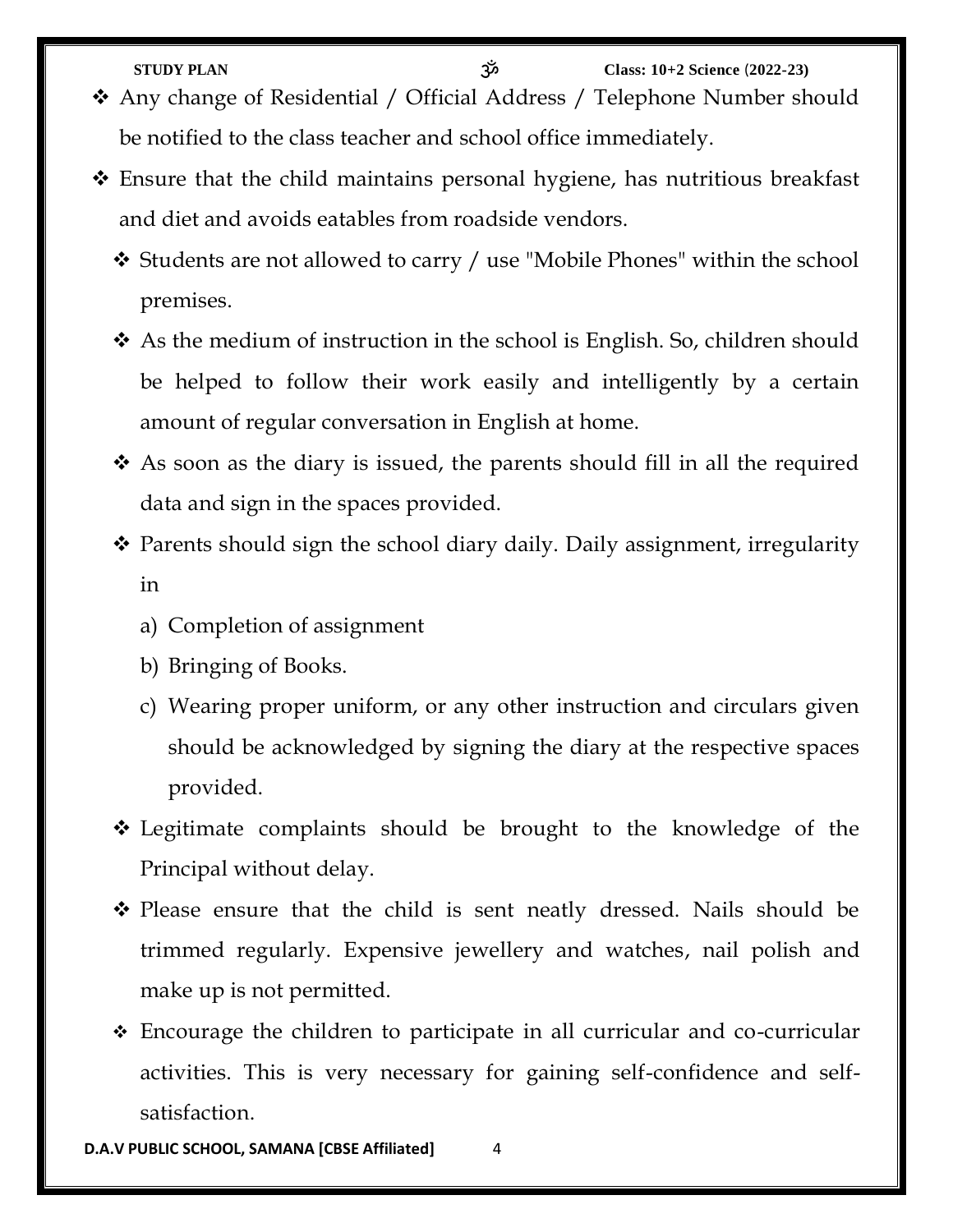# **MODE OF EXAMINATION**

- 1. The Annual examination will be held in the month of February / March.
- 2. A student must pass separately in both (Written+ Practical) exams.
- 3. Duration of each paper will be of three hours.

### \*\*\*\*

# **TEACHER SHOULD KEEP IN MIND**

- 1. Use a variety of tools (Oral, Projects, Presentation).
- 2. Understand different learning styles and abilities.
- 3. Develop child's individual's skills, interests, attitudes and motivation.
- 4. Monitor the changes taking place in a child's learning, behavior and progress over time.
- 5. Share the assessment criteria with the students.
- 6. Allow peer and self-assessment.
- 7. Give an opportunity to the students to improve.
- 8. Use an "Indoor Voice" when speaking in the class.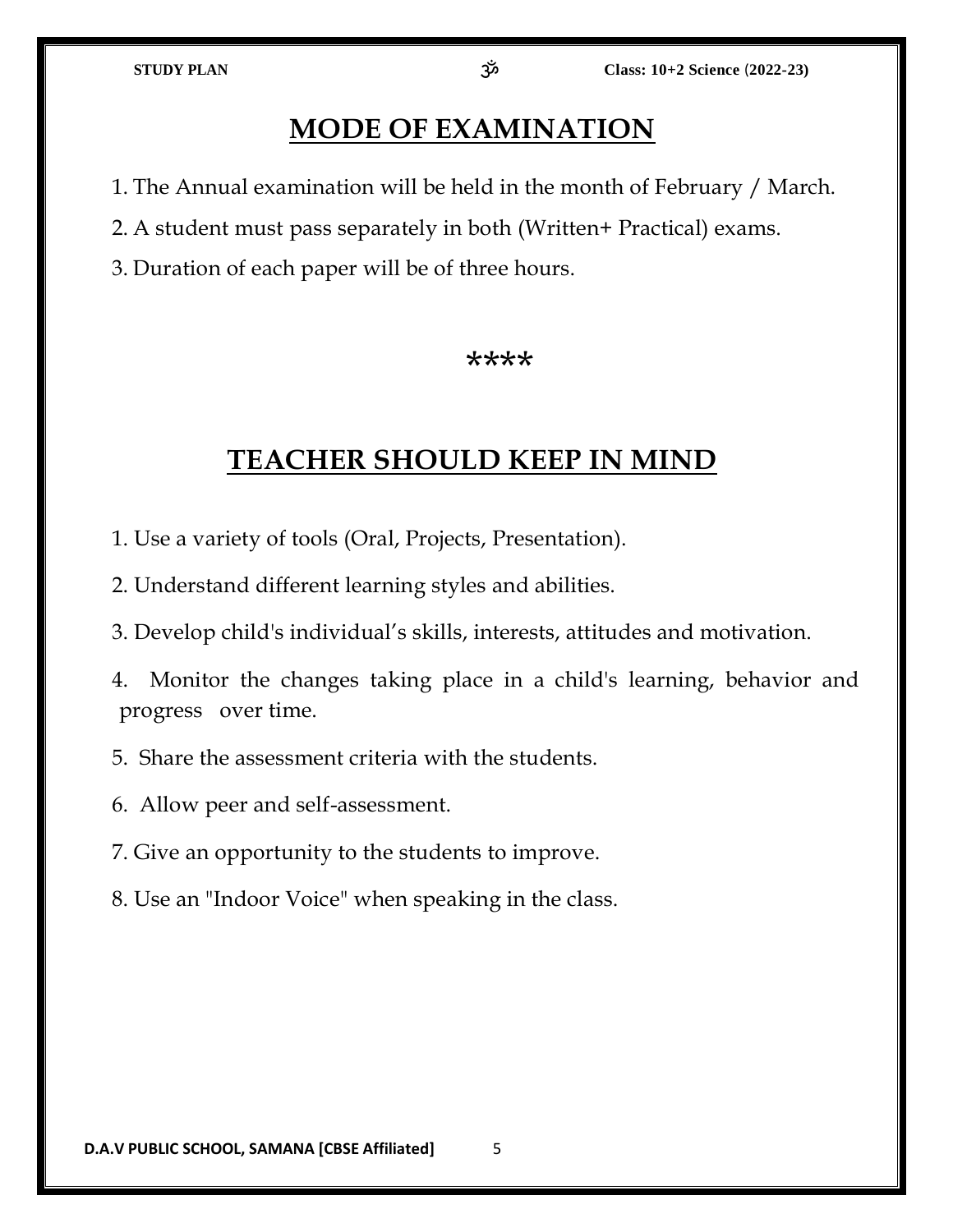# **EXAMINATION INSTRUCTIONS**

- **1. Students MUST reach the exam centre in time.**
- **2. No student will be allowed to enter in the examination centre after time will be over.**
- **3. Students are required to bring their own pen, pencil and ink. Only blue black or royal blue ink / ball point pen is to be used.**
- **4. No student, without permission of the Invigilators/Duty teacher, shall leave his / her seat or the Examination Hall until the end of the examination. No student shall speak without permission. If it is necessary for the candidate to communicate, he/she shall stand up in his / her place.**
- **5. Answer shall be written on both sides of the answer book supplied to the candidate and on the both side of the answer book. No candidate shall tear out any leaf from the answer book.**
- **6. If a student write his / her roll no. or put any special mark in any part of the answer book or drawing sheet, map etc. other than the space provided for the purpose he will render himself liable to have his/her paper cancel.**
- **7. Students can be physical search by the center duty teacher before or during the examination at any time.**
- **8. The student shall not ask for supplementary answer sheet till the main answer book / the earlier supplementary answer book is filled.**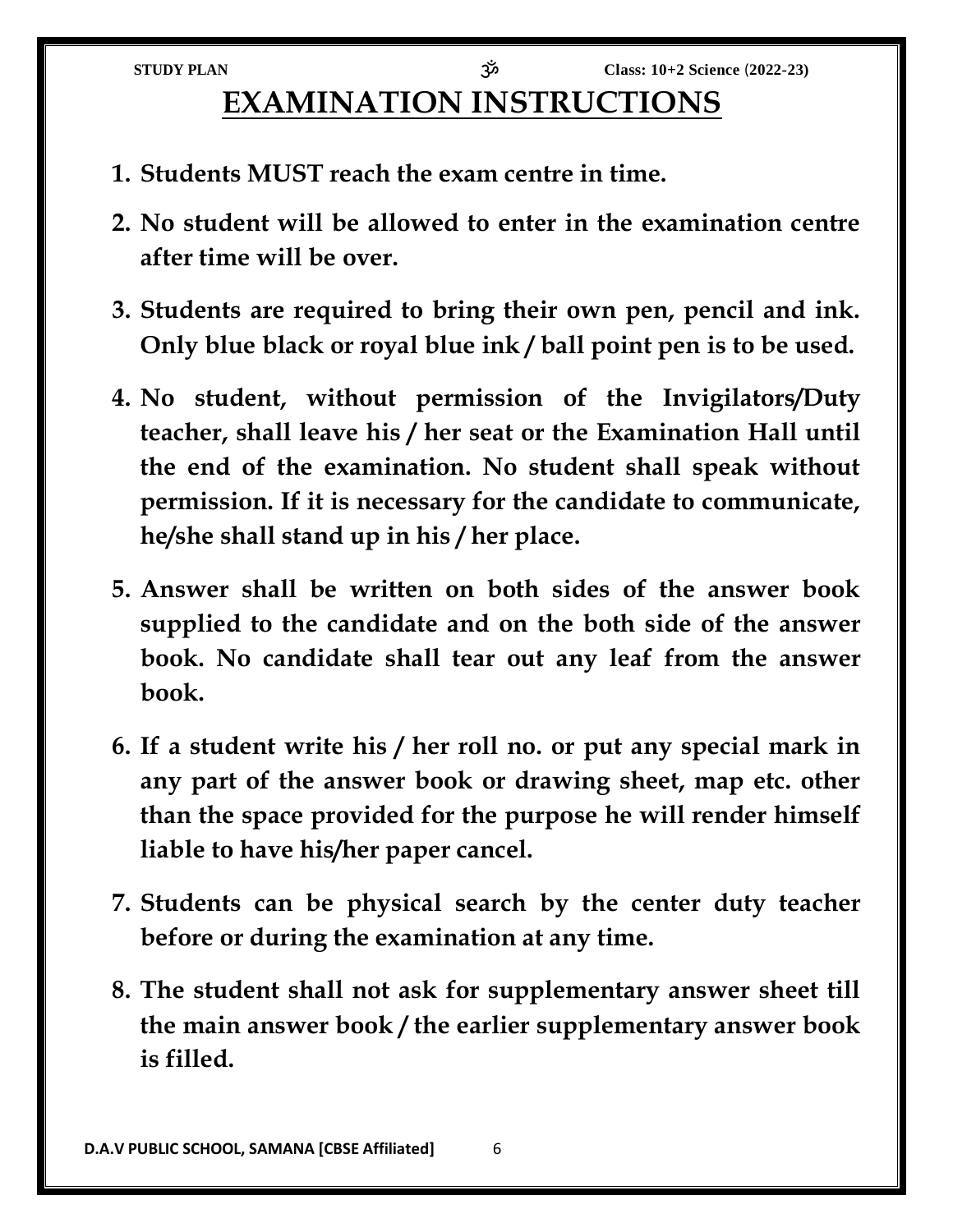- **9. Apart from what is stated to be unfair means in the rules, regulations and Bye-Laws of the Board, if a candidate during the course of examination, is found indulging in any of the following, he/she shall specifically be deemed to have used unfair means at the examinations and as such his/her result shall not be declared but shall be marked as UNFAIRMEANS (U.F.M.):**
	- **a) Having in possession any item or article which has been prohibited in examination centre or may be used for unfair practices including any stationery item, communication device, accessories, eatable items, ornaments or any other material or information relevant or not relevant to the examination in the paper concerned.**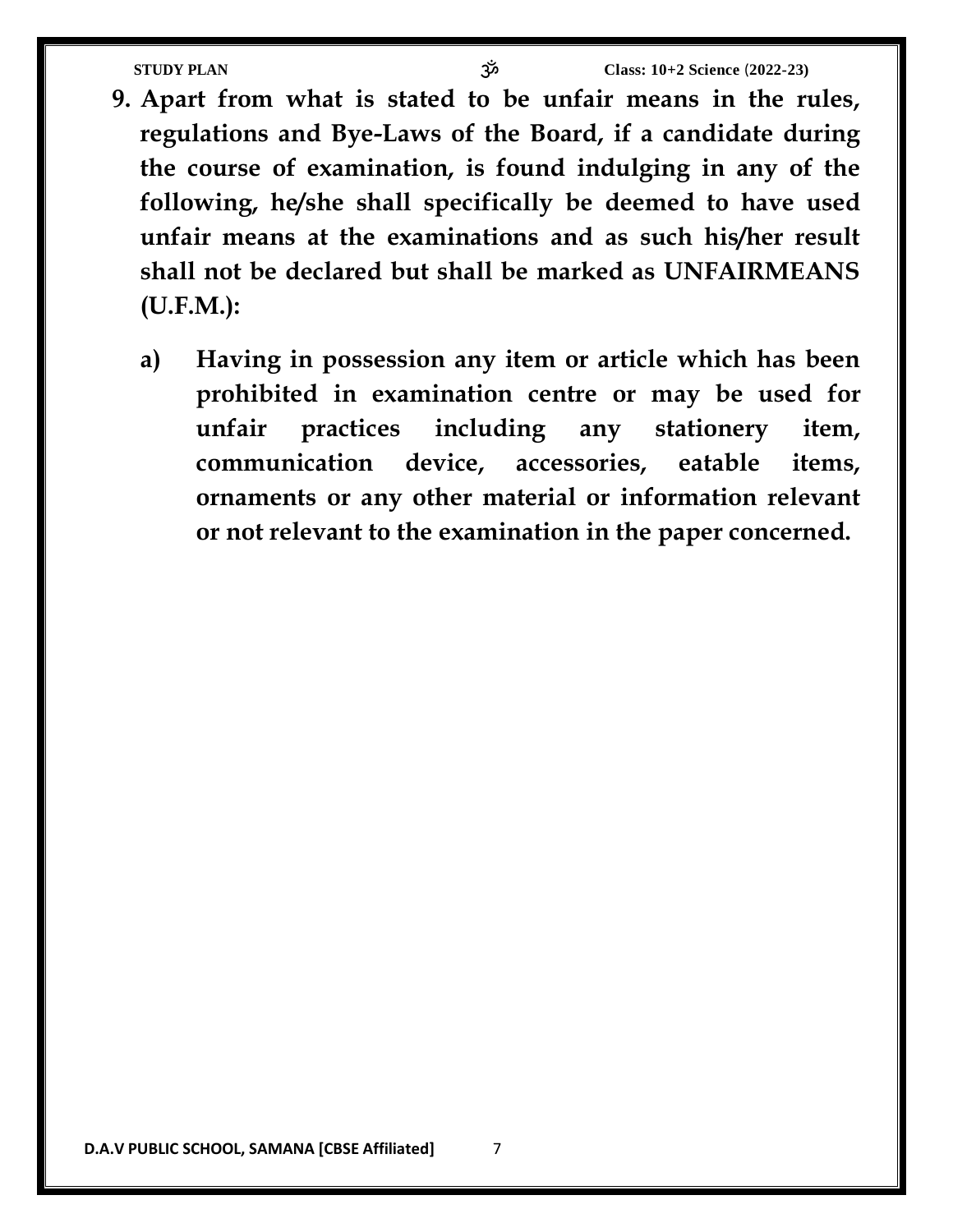# **VALUE EDUCATION TOPICS**

### **APRIL**

### **SELF DISCIPLINE & CO-OPERATION**

- Being responsible
- Managing Emotions
- Being helpful to new students
- Cleanliness of body and mind
- Healthy and constructive thoughts

### **MAY DIGNITY OF LABOUR & OPTIMISIM**

- Respecting all jobs/positions equally
- Keeping your surroundings clean
- Looking at negative things in a positive manner

### **JUNE**

### **SELF REALIZATION & MEDITATION**

- Purity of mind and soul
- Spending valuable time with parents
- Awareness about duties
- Creative & Innovative approach

# **JULY**

### **ENVIRONMENT SENSTIVITY**

- Go Green
- Each one, Plant one
- Use of water, Electricity etc.
- Proper utilization of paper

### **AUGUST**

### **SECULARISM & NATIONAL INTEGRATION**

- Acknowledging the hard-earned independence
- Showing respect towards all religions
- Taking pride in being an Indian
- Abiding by the laws for maintaining National Integrity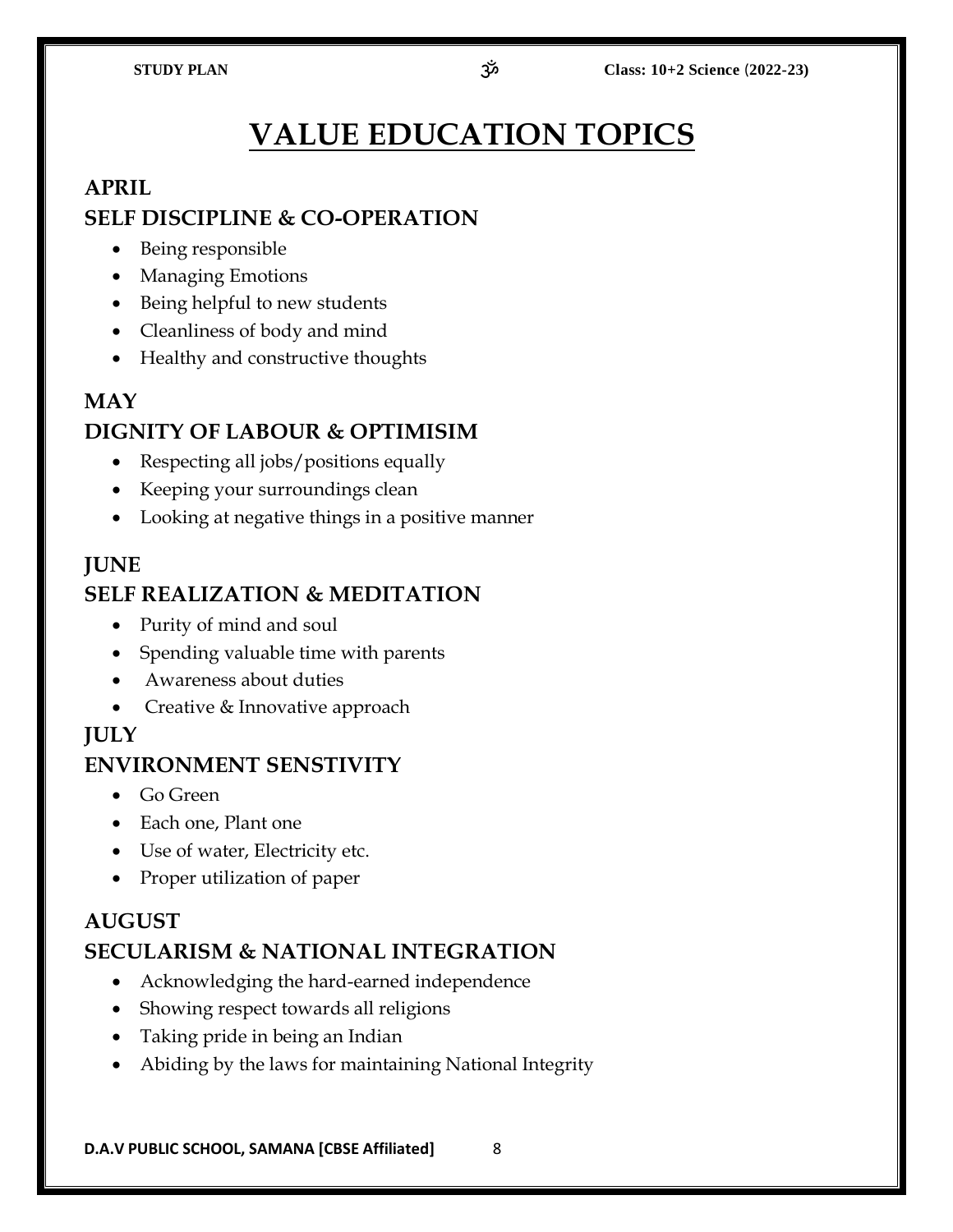# **SEPTEMBER**

### **EFFICIENCY & EFFECTIVENESS**

- Continuous Efforts with Patience & Endurance
- Believing in yourself
- Having "I CAN Win" attitude
- Do not pluck flowers

# **OCTOBER COMPASSION & CHARITY**

- Love for humanity
- Well mannered in words & actions
- Helping the needy

### **NOVEMBER**

### **FAITH & DEVOTION**

- Trust
- Hope
- Calmness

# **DECEMBER INSPIRATION & RESPONSIVENESS**

- Self Trust
- Motivation for Simple living and high thinking

### **JANUARY**

### **CLEANLINESS/ CLEAN DAV GREEN DAV**

- Personal hygiene
- Cleanliness of surrounding
- How to keep your classroom tidy

### **FEBRUARY**

### **TIME MANAGEMENT & COMMITMENT**

- Practicing effective study techniques
- Being organized

### **MARCH**

### **STRIVING FOR EXCELLENCE**

- Be diligent in your performance
- To do things in the best possible manner
- Being enthusiastic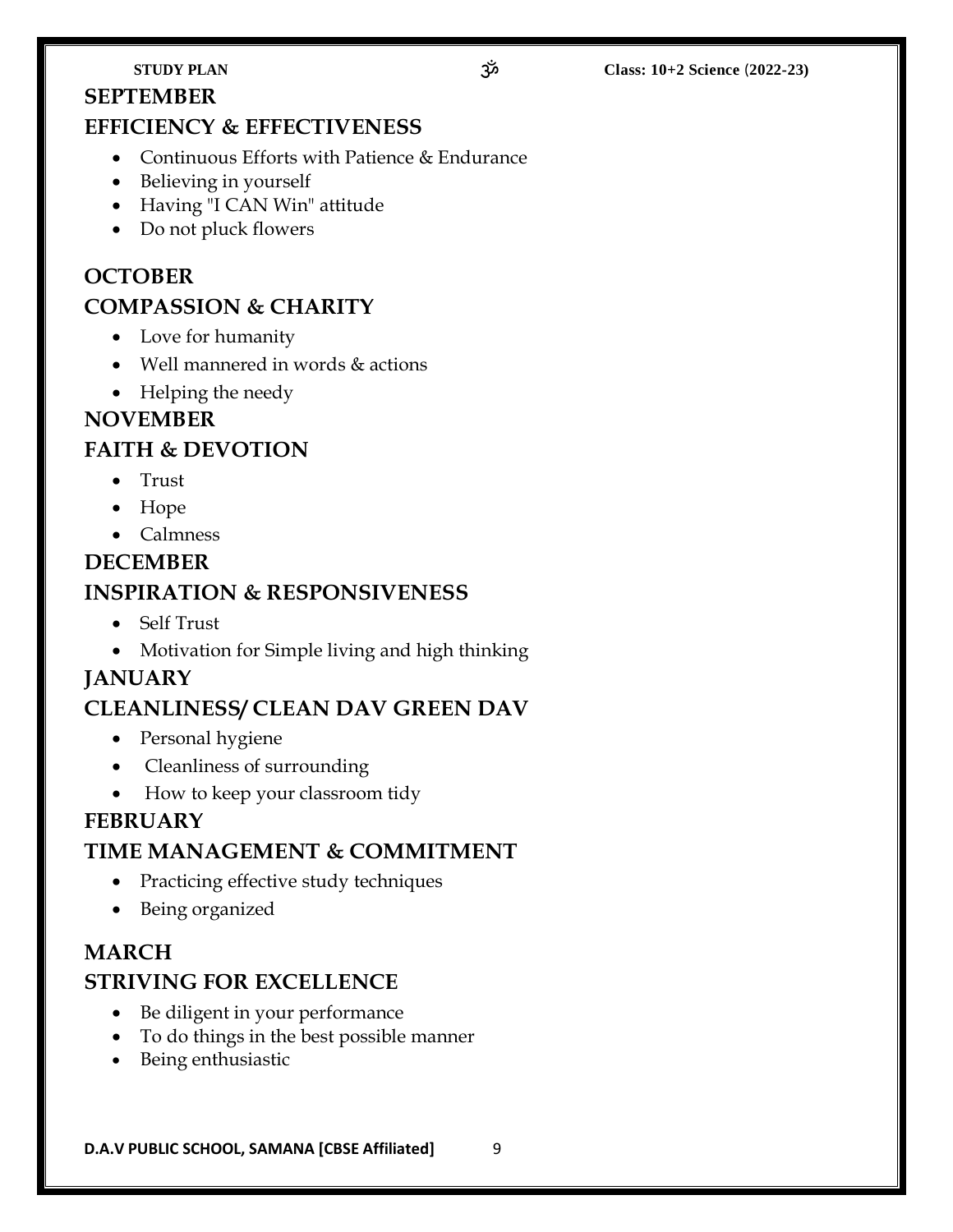# **PHYSICS** (**Subject Code : 042)**

**Book:** NCERT (National Council of Educational Research &Training) **Reference Book:** 1. Pardeep Publications 2. Viva Publication

3. Modern Publication

# **AIMS & OBJECTIVES:**

To enable the students -

- 1. To communicate effectively and appropriately in real life situations.
- 2. To read silently at varying speeds depending on the purpose of reading.
- 3. To express idea in clear and grammatically correct English, using appropriate punctuation and cohesion devices.
- 4. To use an appropriate style and format to write letters (formal and informal), biographical sketches, dialogues, speeches, reports, articles, e-mails and diary entries.
- 5. To adopt different strategies according to the purpose of listening (e.g. for pleasure, for general interest, for specific information).

| <b>APRIL</b>                        |                                     |                |
|-------------------------------------|-------------------------------------|----------------|
| Unit / Chapter No.                  | Unit / Chapter Name                 | No. of periods |
|                                     | Electrostatics<br>24                |                |
| <b>MAY</b>                          |                                     |                |
| Unit / Chapter No.                  | Unit / Chapter Name                 | No. of periods |
| 2.                                  | <b>Current Electricity</b>          | 18             |
| 5.[4.1.4.4]                         | Electromagnetic Wave                | 04             |
|                                     | (Art in EMW)                        |                |
| <b>SUMMERVACATION</b><br><b>UNE</b> |                                     |                |
| <b>ULY</b>                          |                                     |                |
| Unit / Chapter No.                  | Unit / Chapter Name                 | No. of periods |
| 3.                                  | Magnetic Effect of Electric Current | 22             |
|                                     | & Magnetism                         |                |
| <b>AUGUST</b>                       |                                     |                |
| Unit / Chapter No.                  | Unit / Chapter Name                 | No. of periods |
| 4.                                  | Electromagnetic Induction &         | 20             |
|                                     | <b>Alternating Current</b>          |                |
| 7.                                  | Dual Nature of Radiation &          | 08             |
|                                     |                                     |                |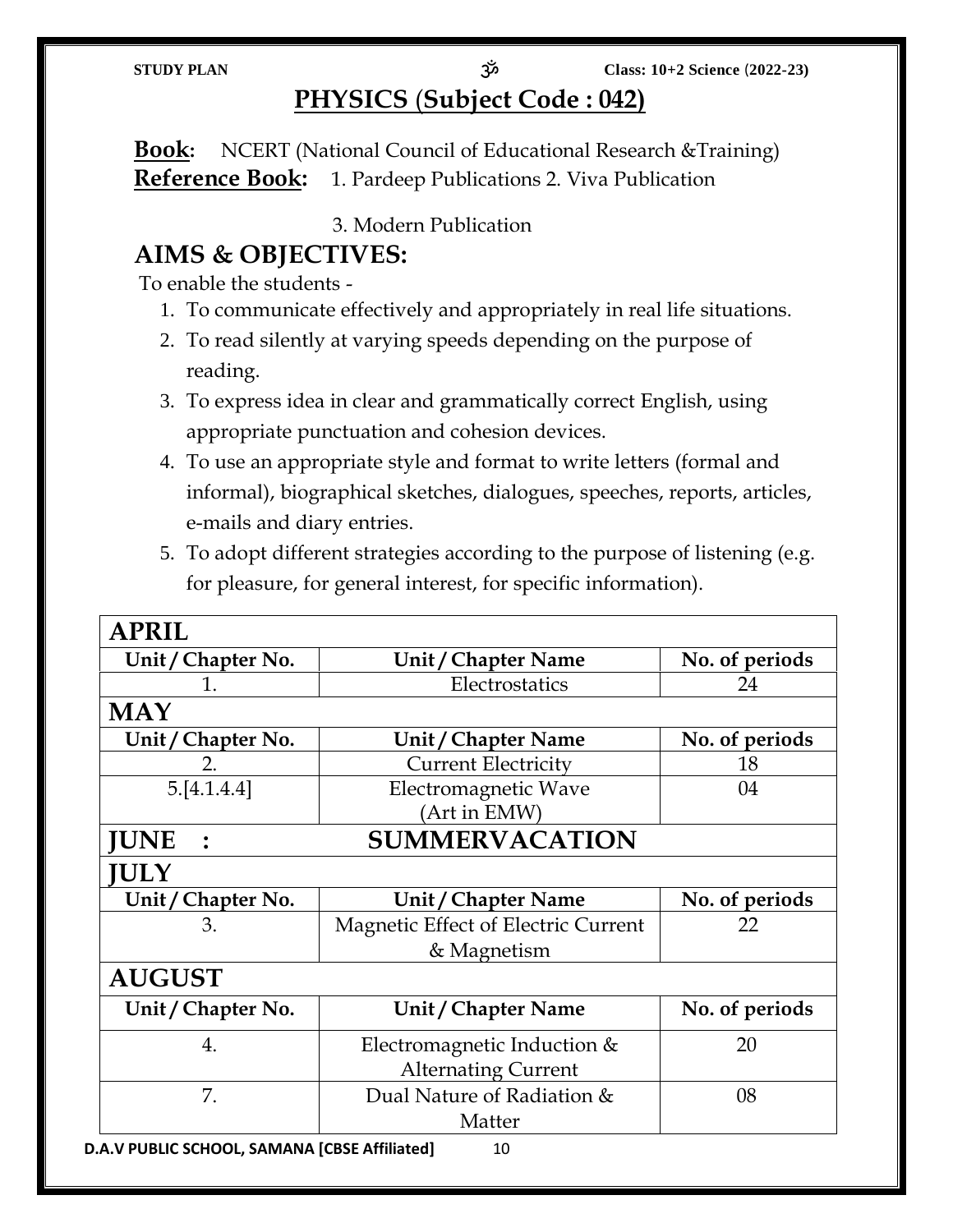| <b>STUDY PLAN</b>              | ೲڋ                             | Class: 10+2 Science (2022-23) |  |
|--------------------------------|--------------------------------|-------------------------------|--|
| <b>SEPTEMBER:</b>              | <b>REVISION+</b>               |                               |  |
| <b>HALF YEARLY EXAMINATION</b> |                                |                               |  |
| <b>OCTOBER</b>                 |                                |                               |  |
| Unit / Chapter No.             | Unit / Chapter Name            | No. of periods                |  |
| 8.                             | Atoms & Nuclei                 | 15                            |  |
| 9.[4.2.3.1]                    | Electronic Devices (Half)      | 8                             |  |
|                                | (Project Work)                 |                               |  |
| <b>NOVEMBER&amp; DECEMBER</b>  |                                |                               |  |
| Unit / Chapter No.             | Unit / Chapter Name            | No. of periods                |  |
| 9.                             | <b>Electronic Devices</b>      | 4                             |  |
| 6.[4.2.3.1]                    | Optics                         | 27                            |  |
|                                | (Project Work & Working Model) |                               |  |
|                                |                                |                               |  |

# **Evaluation Scheme**

| <b>Time Allowed:3Hours</b>                  | Max Marks:30 |
|---------------------------------------------|--------------|
| Two Experiment, One from each section       | $08 + 08$    |
| Practical Record (Experiments & Activities) | 06           |
| <b>Investigatory Project</b>                | 03           |
| Viva                                        | 5            |
| <b>Total</b>                                | 30           |

### **EXPERIMENTS – A**

- 1) To determine resistivity of Two or Three wires by plotting a graph for potential difference versus current.
- 2) To find resistance of a given wire using metre bridge.
- 3) To verify the laws of combination (series or Parallel) of resistances using a metre bridge.
- 4) To compare the EMF of two given primary cells using potentiometer.
- 5) To determine the internal resistance of given primary cell using potentiometer.
- 6) To determine resistance of a galvanometer by half-deflection method and to find its figure of merit.
- 7) To convert the given galvanometer (of known resistance and figure of merit) into a voltmeter of desired range and to verify the same.

OR

- 8) To convert the given galvanometer (of known resistance and figure of merit) into an ammeter of desired range and to verify the same.
- 9) To find the frequency of AC mains with a sonometre.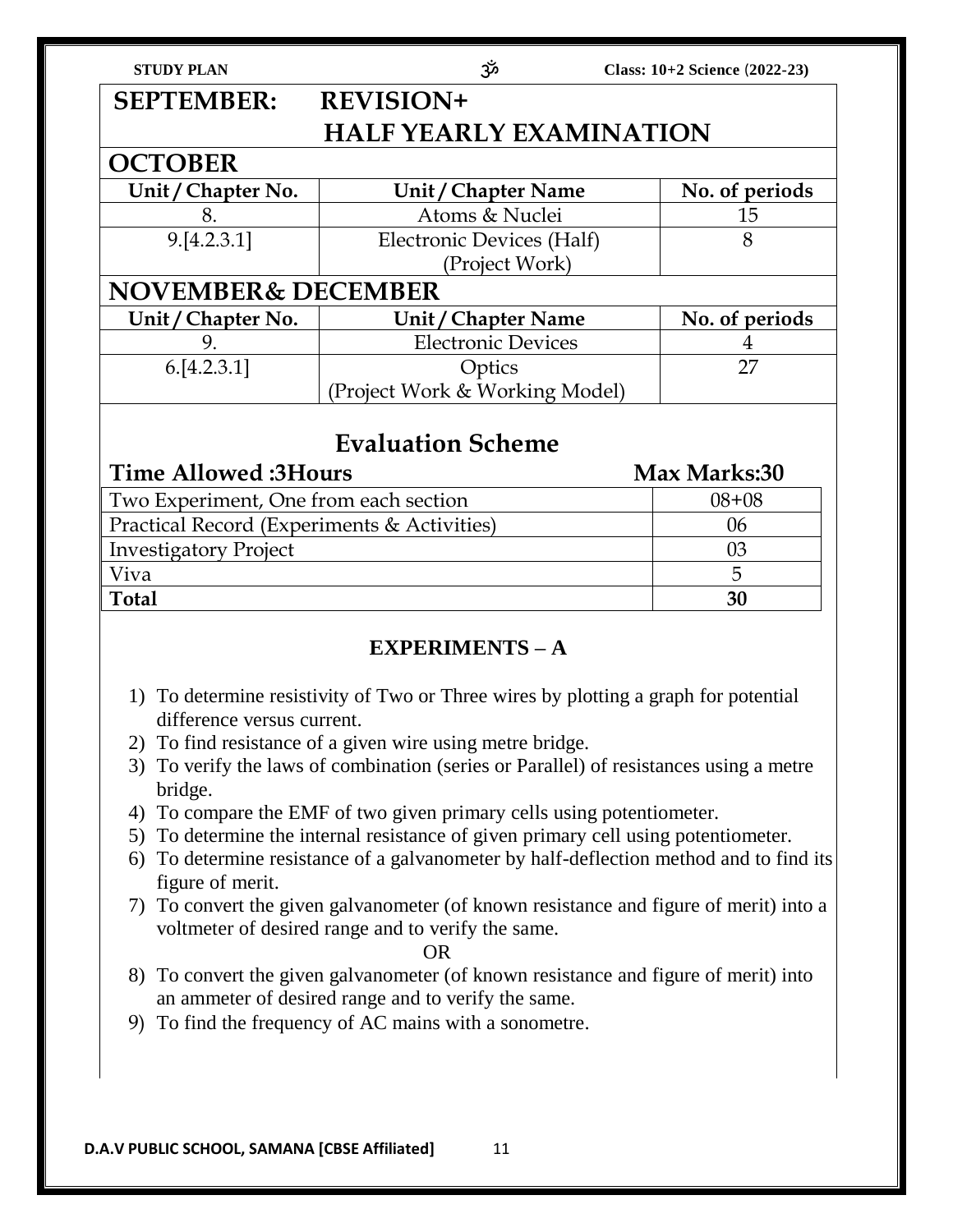# **EXPERIMENTS - B**

1. To find the value of **v** for different values of **u** in case of a concave mirror and to find the focal length.

2. To find the focal length of a convex mirror, using a convex lens.

3. To find the focal length of a convex lens by plotting graphs between u and v or between  $1/u$  and  $1/v$ .

4. To find the focal length of a concave lens, using a convex lens.

5. To determine angle of minimum deviation for a given prism by plotting a graph between angle of incidence and angle of deviation.

6. To determine refractive index of a glass slab using a travelling microscope.

7. To draw the I-V characteristic curve for a p-n junction in forward bias and reverse bias.

8.To draw the characteristic curve of a zener diode and to determine its reverse breaks down voltage.

# **DECEMBER +JANUARY Revision+**

**Pre – Board Examination FEBRUARY+MARCH ANNUALEXAMINATION**

# **CHEMISTRY (Subject Code : 043)**

**Book:** NCERT (National Council of Educational Research & Training) **Reference Book:** 1. Pardeep Publications 2. Modern Publication

# **AIMS & OBJECTIVES:**

- 1. To promote understanding of basic facts and concepts in chemistry.
- 2. To expose the students to various emerging new area of chemistry and apprise them with their relevance in future studies and their application in various spheres of chemicals sciences and technology.
- 3. To equip the students to face various challenges related to health, nutrition, environment, population, weather, industries and agriculture.
- 4. To develop problem solving skills in students.
- 5. To expose the students to different processes used in industries and their technological application.

**D.A.V PUBLIC SCHOOL, SAMANA [CBSE Affiliated]** 12

**STUDY PLAN** ॐ **Class: 10+2 Science** (**2022-23)**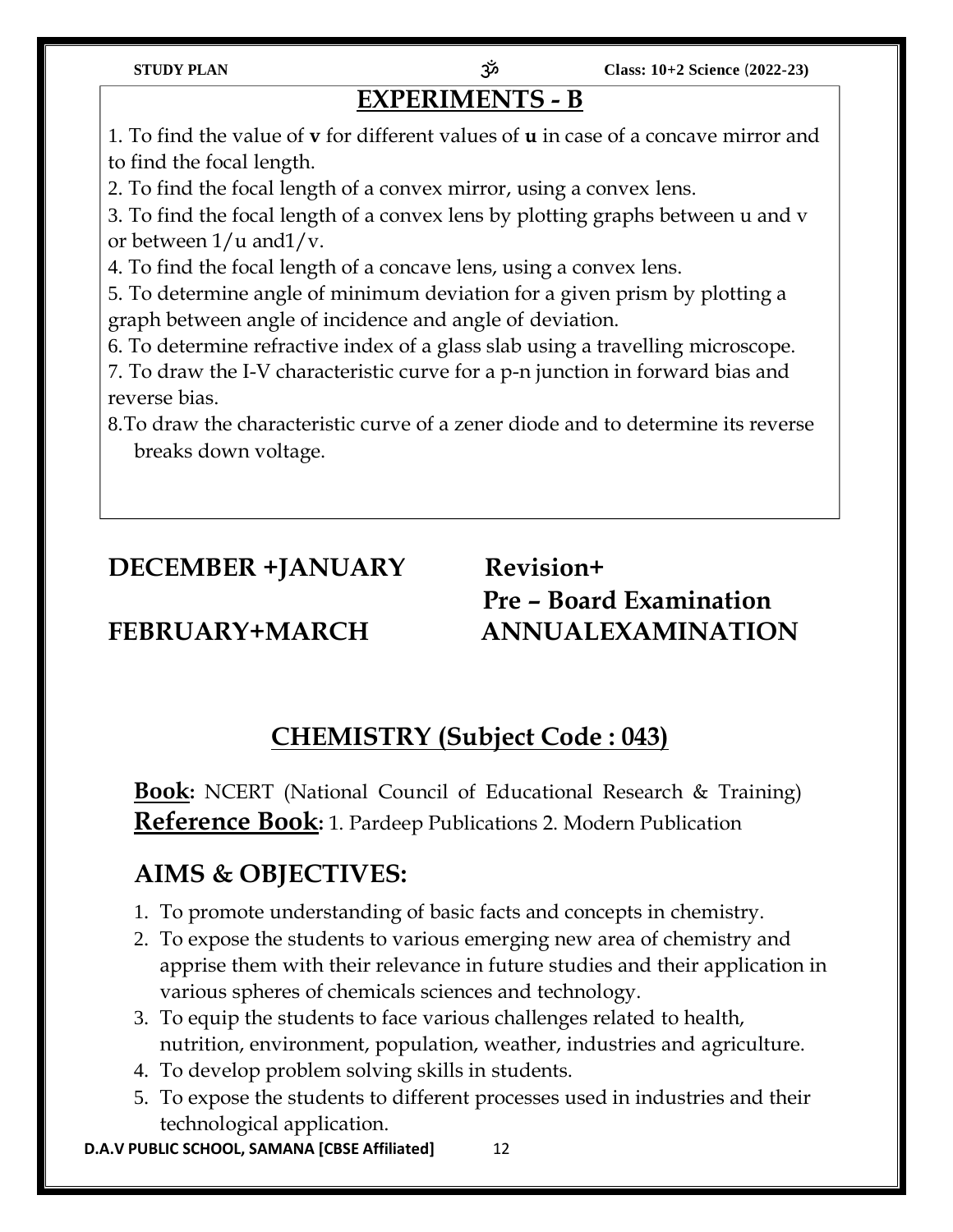- **STUDY PLAN** ॐ **Class: 10+2 Science** (**2022-23)**
- 6. To acquaint students with different aspects of chemistry used in daily life.
- 7. To develop an interest in students to study chemistry as a discipline.
- 8. To integrate life skills and values in the context of chemistry.

| <b>APRIL&amp; MAY</b>                              |                                                     |                |
|----------------------------------------------------|-----------------------------------------------------|----------------|
| Chapter No.                                        | <b>Chapter Name</b>                                 | No. of periods |
| 10.                                                | Haloakanes and Haloarenes                           | 10             |
| 2.                                                 | Solutions                                           | 10             |
| 8.                                                 | d & f- Block Elements                               | 12             |
| <b>JUNE</b>                                        | <b>SUMMERVACATION</b>                               |                |
| <b>JULY</b>                                        |                                                     |                |
| <b>Chapter No.</b>                                 | <b>Chapter Name</b>                                 | No. of periods |
| 9.                                                 | Co-Ordination Compounds                             | 12             |
| 4.                                                 | <b>Chemical Kinetics</b>                            | 10             |
| <b>AUGUST</b>                                      |                                                     |                |
| Chapter No.                                        | <b>Chapter Name</b>                                 | No. of periods |
| 11.                                                | Alcohols, Phenols + Ethers                          | 10             |
| 12.                                                | Aldehydes, Ketones and Carboxylic                   | 10             |
|                                                    | Acid                                                |                |
| <b>SEPTEMBER:</b>                                  | <b>REVISION +</b><br><b>HALF YEARLY EXAMINATION</b> |                |
| <b>OCTOBER</b>                                     |                                                     |                |
| Chapter No.                                        | <b>Chapter Name</b>                                 | No. of periods |
| 13.                                                | Amines                                              | 10             |
| 14.                                                | Biomolecules                                        | 12             |
| <b>NOVEMBER</b>                                    |                                                     |                |
| Chapter No.                                        | <b>Chapter Name</b>                                 | No. of periods |
| 3.                                                 | Electrochemistry                                    | 12             |
|                                                    | <b>Evaluation Scheme</b>                            |                |
| <b>Time Allowed:3 Hours</b><br><b>Max Marks:30</b> |                                                     |                |
| Volumetric Analysis                                |                                                     | 08             |
| Salt Analysis                                      |                                                     | 08             |
| <b>Content Based Experiment</b>                    | 06                                                  |                |
| Project Work                                       |                                                     | 04             |
| Class Record & Viva                                |                                                     | 04             |
| <b>Total</b>                                       | 30                                                  |                |
|                                                    |                                                     |                |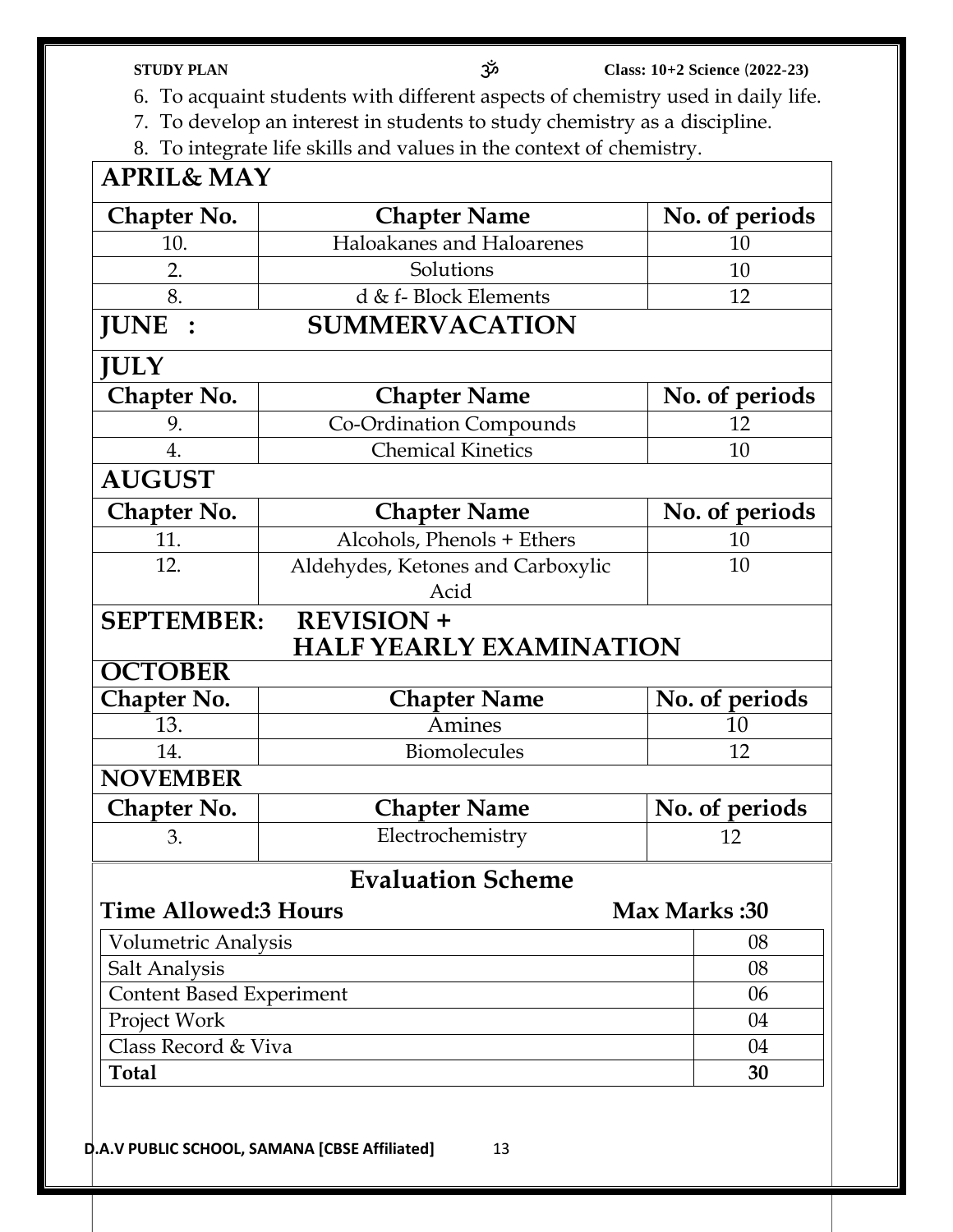# **PRACTICALS :**

**STUDY PLAN** ॐ **Class: 10+2 Science** (**2022-23)**

- 1. Preparation of lyophillic and lyophobic solution.
- 2. Study the role of emulsifying agents in stabilization of different oils.
- 3. Study the reaction rates of different chemicals.
- 4. Qualitative analysis of one cation and one anion in given salt.
- 5. Variation of cell potential in  $Zn/Zn^{2+}$  |  $|$  Cu<sup>2+</sup> with change in concentration of electrolytes at room temperature.
- 6. Preparation of inorganic compounds.
- 7. Identification of carbohydrates , fats, proteins in a sample.
- 8. Determination of concentration / molarity ofKMnO4.
- 9. Separation of pigments from extracts of leaves and flowers by paper chromatography and determination of Rf value.
- 10. Separation of constituents present in an organic mixture.
- 11. Preparation of organic compounds.
- 12. Determination of functional group present in organic compounds.
- 13. Determination of enthalpy of dissolution /neutralisation.
- 14. Study the effect of concentration and temperature on the rate of reaction between Sodium Thiosulphate and Hydrochloricacid.

### **DECEMBER +JANUARY Revision+**

# **Pre – Board Examination FEBRUARY+MARCH ANNUAL EXAMINATION**

# **BIOLOGY (Subject Code : 044)**

**Book :** NCERT (National Council of Educational Research &Training) **Reference Book:** 1. PardeepPublications 2. True Men Publication

### **AIMS & OBJECTIVES :**

- 1. To promote understanding of basic principle of biology.
- 2. To encourage learning of emerging knowledge and its relevance to individual and society.
- 3. To promote rational / scientific attitude towards issues related to population and their appropriate solutions.
- 4. To create awareness about environmental issues, problems and their appropriate solutions.
- 5. To create awareness learners about diversity in the living organisms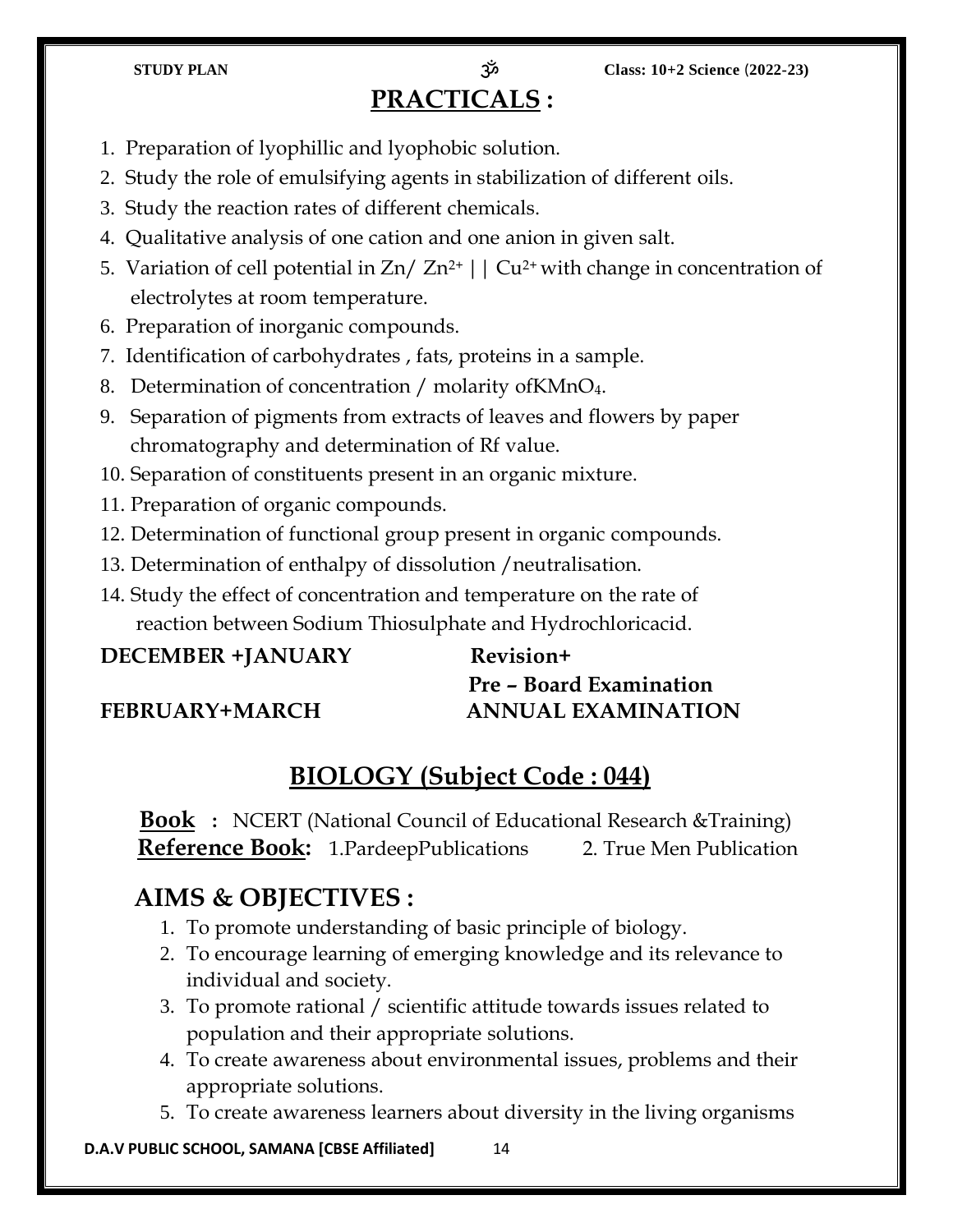- and developing respect for other living beings.
- 6. To appreciate that the most complex biological phenomenon are built on essentially simple processes.

| <b>APRIL/MAY</b>               |                                                              |                          |  |  |
|--------------------------------|--------------------------------------------------------------|--------------------------|--|--|
| Unit No. & Name                | <b>Chapter Name</b>                                          | No. Of<br><b>Periods</b> |  |  |
| Unit-VI:                       | Chapter-2 : Sexual Reproduction in                           |                          |  |  |
| Reproduction                   | <b>Flowering Plants</b>                                      |                          |  |  |
|                                |                                                              | 30                       |  |  |
|                                |                                                              |                          |  |  |
|                                | <b>Unit- VI: Reproduction</b> Chapter-3 : Human Reproduction |                          |  |  |
|                                | Chapter-4 : Reproductive Health                              | 30                       |  |  |
|                                |                                                              |                          |  |  |
| <b>JUNE</b><br>$\ddot{\cdot}$  | <b>SUMMER VACATION</b>                                       |                          |  |  |
| <b>JULY</b>                    |                                                              |                          |  |  |
| Unit No. & Name                | <b>Chapter Name</b>                                          | No. Of<br>Periods        |  |  |
| Unit- VII : Genetics &         |                                                              |                          |  |  |
| Evolution                      | Chapter-5 : Principles of Inheritance<br>and Variations      | 30                       |  |  |
| Unit-VIII :                    | Chapter-10 : Microbes in Human                               |                          |  |  |
| <b>Biology and Human</b>       | Welfare                                                      |                          |  |  |
| Welfare                        |                                                              |                          |  |  |
| <b>AUGUST</b>                  |                                                              |                          |  |  |
| Unit No. & Name                | <b>Chapter Name</b>                                          | No. Of<br>Periods        |  |  |
| Unit-VIII :                    | Chapter-8 : Human Health and Diseases                        |                          |  |  |
| <b>Biology and Human</b>       | Chapter-11 : Biotechnology - Principles                      | 30                       |  |  |
| Welfare                        | and Processes                                                |                          |  |  |
| $UNIT - IX:$                   | Chapter-12: Biotechnology and its                            |                          |  |  |
| Biotechnology & its            | Applications                                                 |                          |  |  |
| <b>Applications</b>            |                                                              |                          |  |  |
| <b>SEPTEMBER:</b>              | <b>REVISION+</b>                                             |                          |  |  |
| <b>HALF YEARLY EXAMINATION</b> |                                                              |                          |  |  |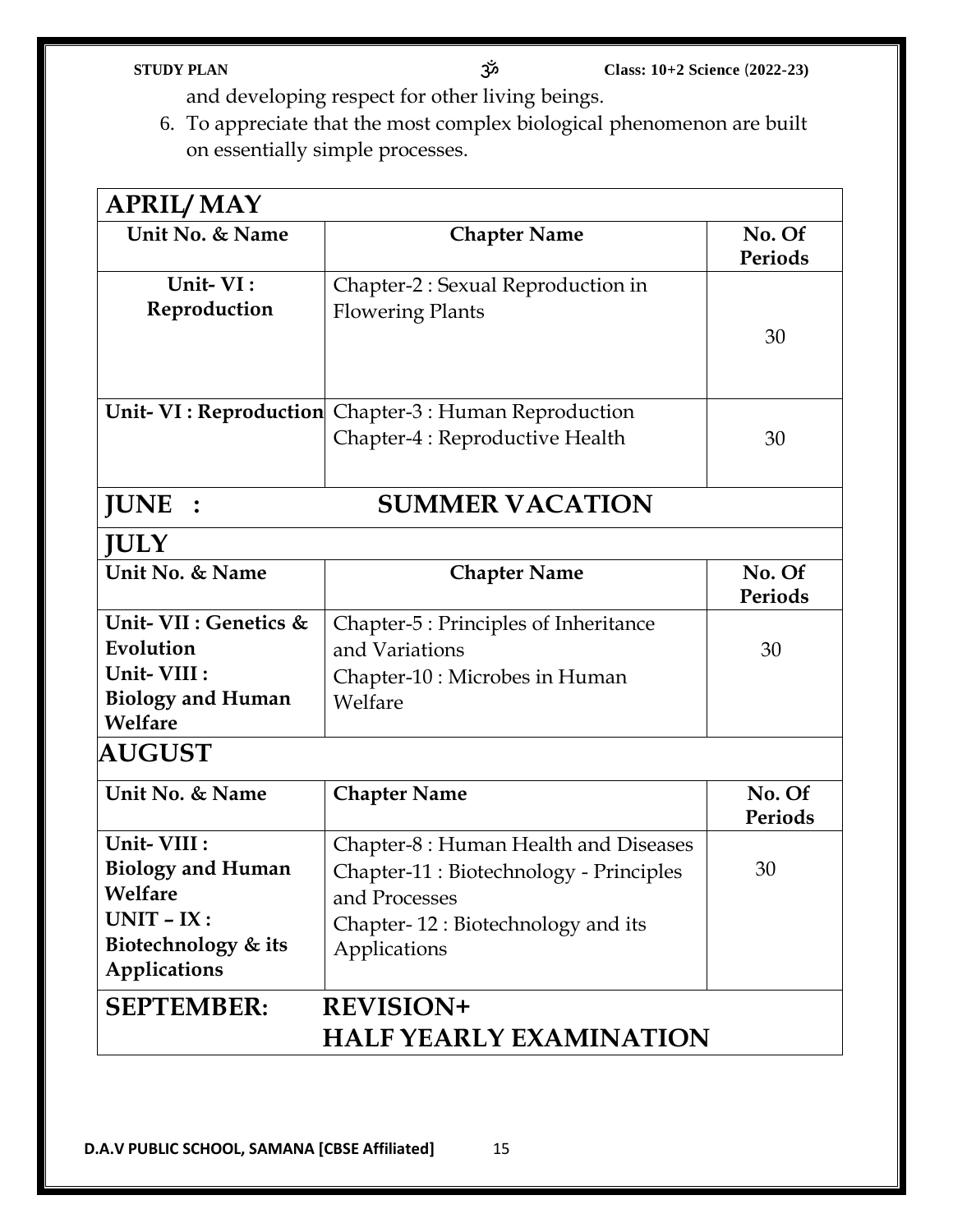| <b>STUDY PLAN</b> |
|-------------------|
|-------------------|

| <b>OCTOBER</b>                  |                                  |         |  |
|---------------------------------|----------------------------------|---------|--|
| Unit No. & Name                 | <b>Chapter Name</b>              | No. Of  |  |
|                                 |                                  | Periods |  |
| Unit-VII:                       | Chapter-6 : Molecular Basis of   |         |  |
| <b>Genetics &amp; Evolution</b> | Inheritance                      | 30      |  |
|                                 | Chapter-7 : Evolution            |         |  |
| <b>NOVEMBER</b>                 |                                  |         |  |
| Unit No. & Name                 | <b>Chapter Name</b>              | No. Of  |  |
|                                 |                                  | Periods |  |
| Unit- $X:$ Ecology &            | Chapter-13: Organisms and        |         |  |
| Environment                     | Populations                      | 30      |  |
|                                 | Chapter-14 : Ecosystem           |         |  |
|                                 | Chapter-15: Biodiversity and its |         |  |
|                                 | Conservation                     |         |  |
|                                 |                                  |         |  |

# **Evaluation Scheme**

# **Time Allowed :3Hours Max Marks :30**

| One Major Experiment          | 05 |
|-------------------------------|----|
| One Minor Experiment          | 04 |
| <b>Slide Preparation</b>      | 05 |
| Spotting                      | 07 |
| Practical Record + Viva Voice | 04 |
| Project Record + Viva Voice   | 05 |
| <b>Total</b>                  | 30 |

# **A.LIST OF EXPERIMENTS**

1. Prepare a temporary mount of onion root tip to study mitosis.

2. Isolate DNA from available plant material such as spinach, green pea seeds, papaya etc.

3. Study pollen germination on slide.

4. Study plant population density of quadrat method.

5. Study plant population frequency by quadrat method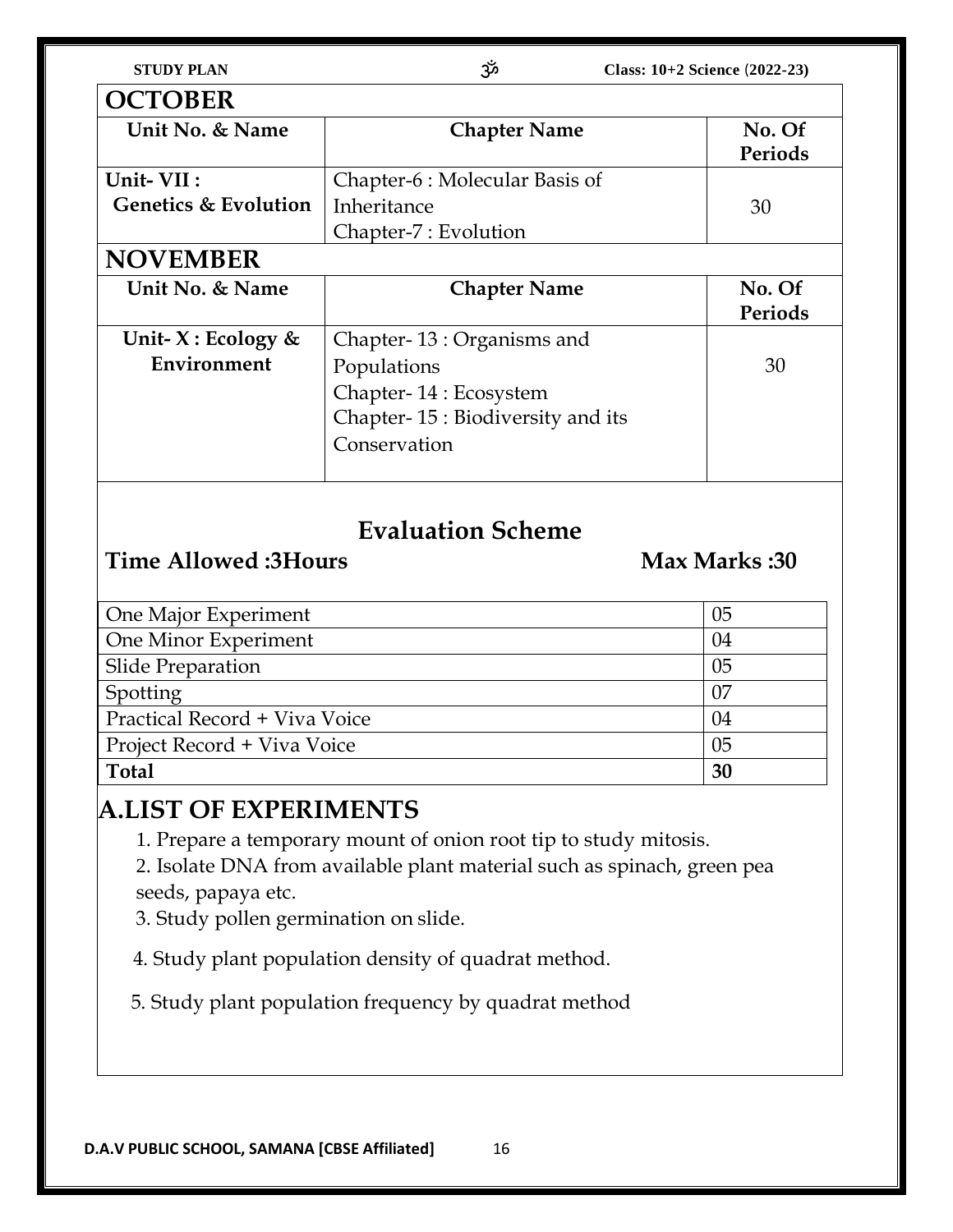# **B. STUDY / OBSERVATION OF THE FOLLOWING (SPOTING)**

1. Meiosis in onion bud cell or grasshopper testis through permanent slides.

- 2. T.S. of blastula through permanent slides(mammalian)
- 3. Mendalian inheritance using seeds of different colours / sizes in any plant.
- 4. Prepared pedigree charts of any one of the genetic traits such as rolling of tongue, blood groups, ear lobes, widow's peak and colour blindness.

5.Common disease causing organisms like Ascaris, Entamoeba, Plasmodium, any fungus causing ringworm through permanent slides or specimens. Comment on symptoms of disease they cause.

- 6. Flowers adapted to pollination by different agencies (wind, insect, birds)
- 7. Pollen germination on stigma through permanent slides.
- 8. Identification of stages of gamete development i.e., T.S. of testis and T.S. of ovary through permanent slides (from grasshopper /mice).
- 9. Controlled pollination emasculation, tagging and bagging.
- 10. Models specimen showing symbolic association in root nodules of leguminous plants, Cuscuta on host, lichens.

11. Flash cards models showing examples of homologous and analogous organs.

### **DECEMBER +JANUARY Revision+**

# **Pre – Board Examination FEBRUARY+MARCH ANNUAL EXAMINATION**

# **ENGLISH CORE (Subject Code : 301)**

### **General Aims and Objectives –**

- **1.** To provide extensive exposure to a variety of writings in English
- **2.** To further expand the learner's vocabulary resources through the use of thesaurus, dictionary and encyclopedia.
- **3.** To develop the taste for reading with discernment and delight.
- **4.** To critically examine a text and comment on different aspects.
- **5.** To develop proficiency in English both in receptive and productive skills.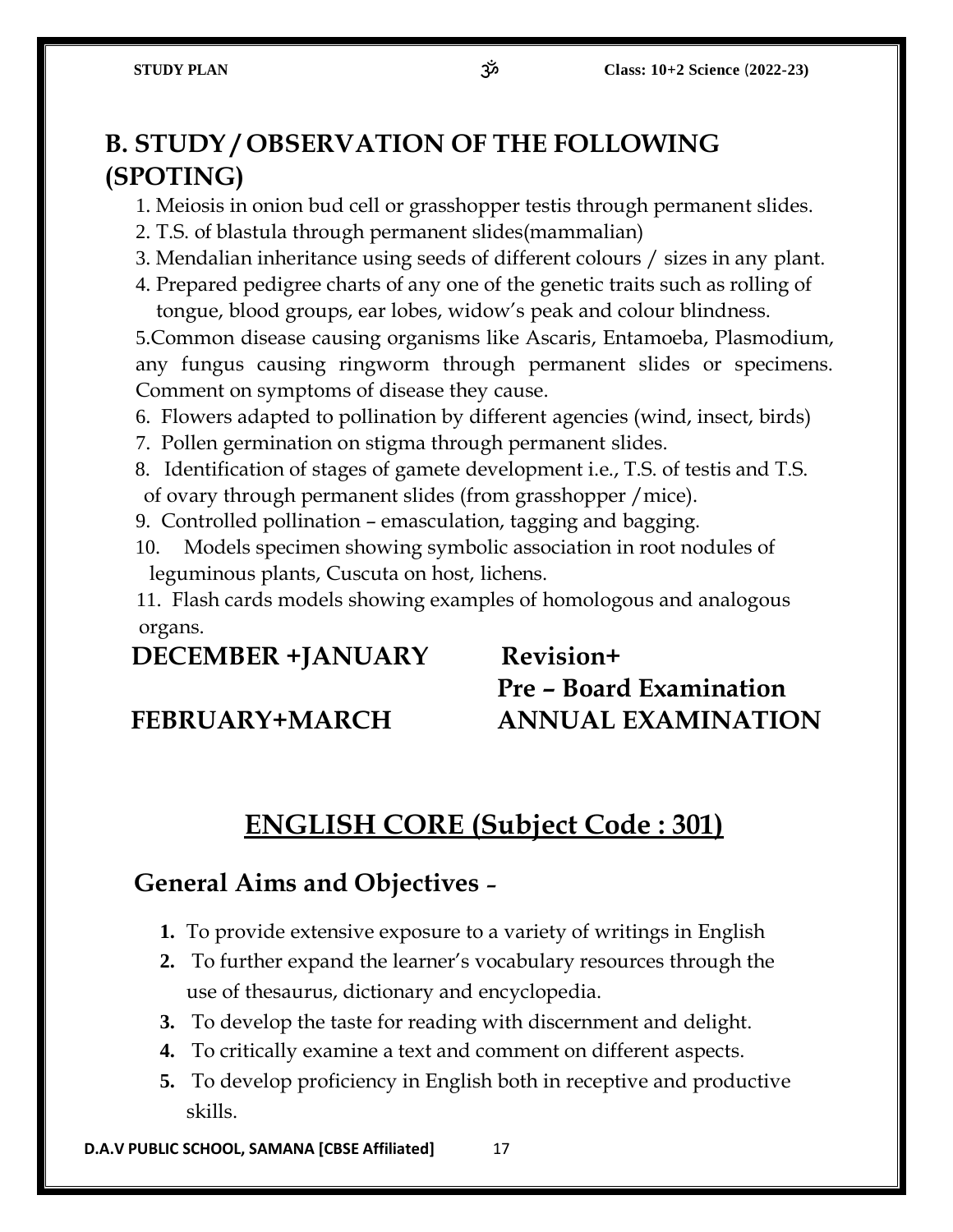STUDY PLAN ॐ **Class:10+2 Science** (**2022-23) INTERNAL ASSESSMENT– ALS 20 MARKS**

| <b>TOPIC</b>            | <b>MARKS</b> |
|-------------------------|--------------|
| <b>LISTENING SKILLS</b> | .ר           |
| <b>SPEAKING SKILLS</b>  | .,           |
| <b>PROJECT</b>          |              |
| <b>TOTAL</b>            | 20           |

# **Name of Books: 1. Flamingo 2. Vistas (NCERT) 3.BBC**

| <b>APRIL</b>          |                                                                  |                           |                      |
|-----------------------|------------------------------------------------------------------|---------------------------|----------------------|
| <b>BOOK</b>           | <b>TOPIC</b>                                                     | <b>ACTIVITY</b>           | <b>No of Periods</b> |
| Flamingo<br>[4.1.4.4] | 1. The Last Lesson (Comprehension<br>in Mother Tongue + English) | Photo Collage<br>Mother   | 03                   |
|                       | 1. My Mother At Sixty-Six (poem)                                 |                           | 01                   |
| <b>Vistas</b>         | 1. The Third Level                                               |                           | 04                   |
| Short                 | Notice                                                           |                           | 0 <sub>5</sub>       |
| Composition           |                                                                  |                           |                      |
| <b>MAY</b>            |                                                                  |                           |                      |
| <b>BOOK</b>           | <b>TOPIC</b>                                                     | <b>ACTIVITY</b>           | <b>No of Periods</b> |
| Flamingo              | 2. Lost Spring(Poster on Child<br>Labour)                        | Poster on<br>Child Labour | 04                   |
|                       | 3. Deep Water                                                    |                           | 04                   |
| <b>Vistas</b>         | 2. The Tiger King(Poster on Save<br>Tiger)                       | Poster on Save<br>Tiger   | 04                   |
|                       | 3. Journey to the End of the Earth                               |                           | 04                   |
| Long<br>Composition   | Letter to Editor for giving<br>suggestions or opinion on Public  |                           | 0 <sub>5</sub>       |
|                       | Interest,                                                        |                           |                      |
|                       | Business Letter, Job applications,                               |                           |                      |
| <b>JUNE</b>           | <b>SUMMER VACATION</b>                                           |                           |                      |
| <b>JULY</b>           |                                                                  |                           |                      |
| <b>BOOK</b>           | <b>TOPIC</b>                                                     | <b>ACTIVITY</b>           | <b>No of Periods</b> |
| Flamingo              | 3. Keeping Quiet (Poem)<br>4. The Rattrap                        |                           | 01<br>03             |
| Vistas [4.4.1.1]      | 4. The Enemy                                                     | Role Play                 | 05                   |
| Long<br>Composition   | Articles, Report,                                                |                           | 04                   |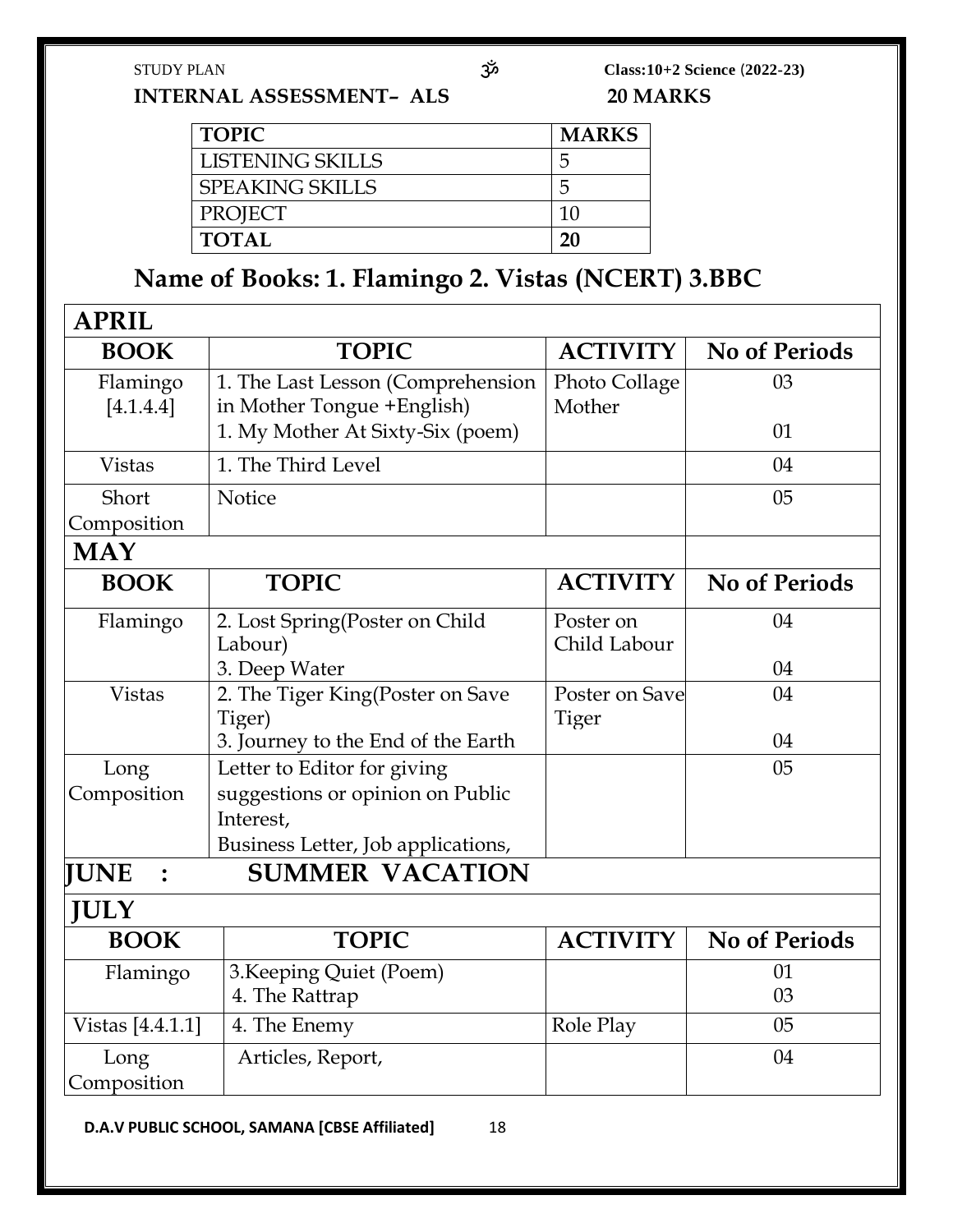| <b>STUDY PLAN</b>     | مرّد                                                                                          |                                                | Class: 10+2 Science (2022-23) |
|-----------------------|-----------------------------------------------------------------------------------------------|------------------------------------------------|-------------------------------|
| <b>AUGUST</b>         |                                                                                               |                                                |                               |
| <b>BOOK</b>           | <b>TOPIC</b>                                                                                  | <b>ACTIVITY</b>                                | <b>No of Periods</b>          |
| Flamingo<br>[4.2.3.1] | 4. A Thing Of Beauty (Poem)<br>5. Indigo                                                      | Project on<br>Indigo                           | 01<br>03                      |
| <b>Vistas</b>         | 5. Should Wizard Hit Mommy                                                                    |                                                | 03                            |
| Short<br>Composition  | Formal and Informal Invitations<br>and Replies                                                |                                                | 05                            |
| <b>SEPTEMBER:</b>     | <b>REVISION+</b>                                                                              |                                                |                               |
|                       | <b>HALF YEARLY EXAMINATION</b>                                                                |                                                |                               |
| <b>OCTOBER</b>        |                                                                                               |                                                |                               |
| <b>BOOK</b>           | <b>TOPIC</b>                                                                                  | <b>ACTIVITY</b>                                | <b>No of Periods</b>          |
| Flamingo              | 6. Poets and Pancakes<br>5 A Roadside Stand(Poem)<br>6. Aunt Jennifer's Tigers (Poem)         |                                                | 03<br>02<br>01                |
| <b>Vistas</b>         | 6. On The Face Of It                                                                          | Project on<br>Achievement of<br>Disable People | 04                            |
| Letter<br>Writing     | Letters to Editor giving<br>suggestions or opinions on issues<br>of public interest.          |                                                | 04                            |
| <b>NOVEMBER</b>       |                                                                                               |                                                |                               |
| <b>BOOK</b>           | TOPIC                                                                                         | ACTIVITY                                       | No of Periods                 |
| Flamingo              | 7. The Interview (Expression)<br>Series : Interview on any<br>Personality)<br>8. Going Places | Interview<br>Conduction                        | 03<br>03                      |
| <b>Vistas</b>         | 7. Memories of Childhood                                                                      |                                                | 03                            |
| [4.4.1.1]             | 9. The Cutting of My Long<br>Hair 10. We Too are Human<br><b>Beings</b>                       |                                                | 03<br>03                      |
| Long<br>Composition   | Article, Report Writing                                                                       |                                                | 03                            |
|                       | Revision+<br><b>DECEMBER +JANUARY</b>                                                         |                                                |                               |
|                       |                                                                                               | <b>Pre - Board Examination</b>                 |                               |
| <b>FEBRUARY+MARCH</b> |                                                                                               | <b>ANNUAL EXAMINATION</b>                      |                               |
|                       | D.A.V PUBLIC SCHOOL, SAMANA [CBSE Affiliated]<br>19                                           |                                                |                               |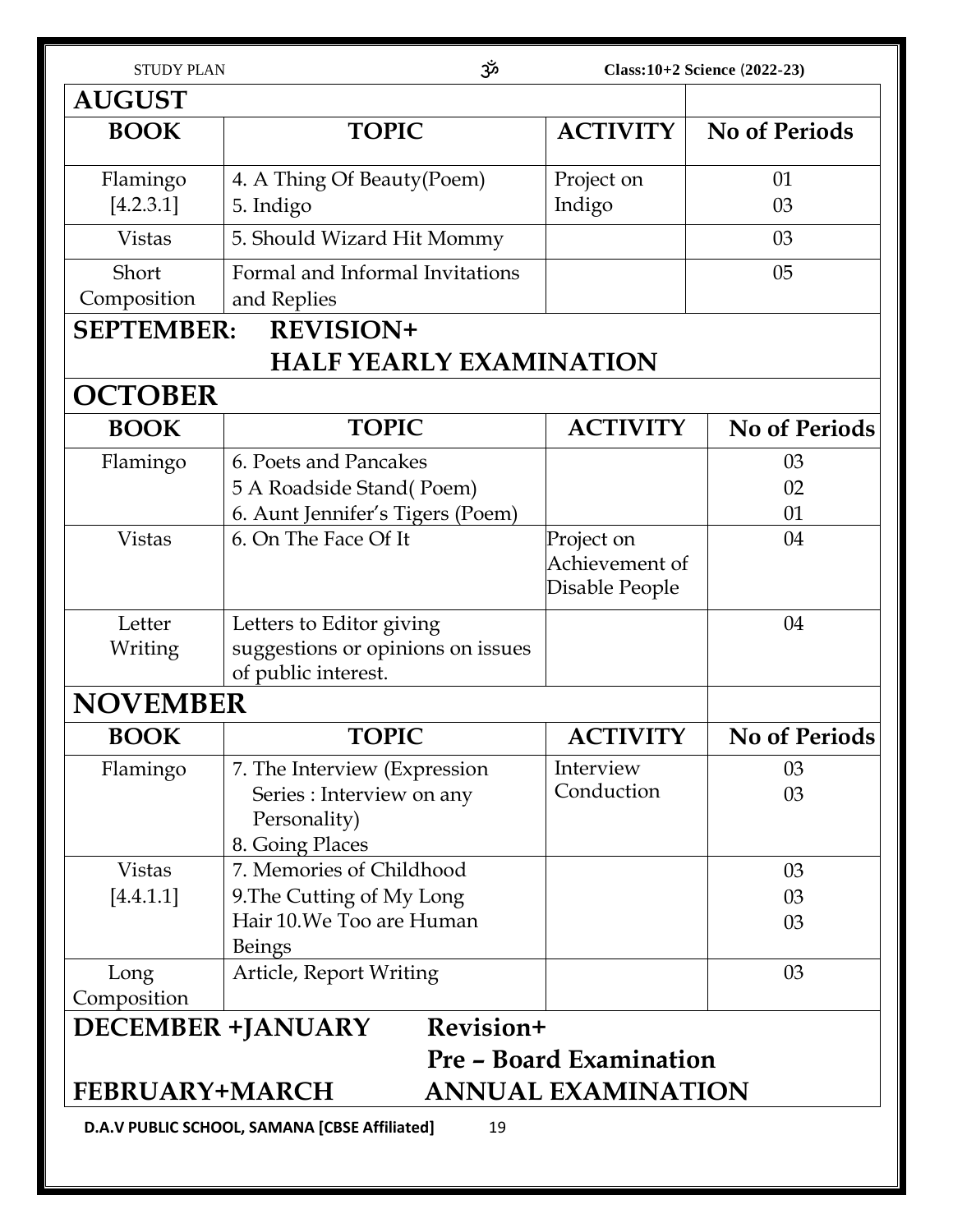# **MATHEMATICS (Subject Code: 041)**

**Book :**NCERT (National Council of Educational Research & Training)

**Reference Book:**1.R.DSharma 2.ModernPublication

# **Lab Manual**: New Way (A Different Approach)

# **AIMS &OBJECTIVES:**

The broad objectives of teaching Mathematics at senior school stage intend to help the students:

- To acquire knowledge and critical understanding, particularly byway of motivation and visualization of basic concepts, terms, principles, symbols and mastery of underling processes and skills.
- To feel the flow of reasons while proving a result or solving a problem.
- To develop positive attitude to think analyze and articulate logically.
- To develop interest in the subject by participating in related competitions.
- To acquaint students with different aspects of Mathematics used in daily life.
- To develop an interest in students to study Mathematics as a discipline.
- To develop reverence and respect towards great Mathematicians for their contributions to the field of Mathematics.

| Unit       | Heading                    | <b>Marks</b> | <b>Total</b> |
|------------|----------------------------|--------------|--------------|
| Periodic   | <b>Written Tests</b>       | 10           | 10           |
| Lab manual | File                       | 05           | 10           |
|            | Experiment Writing + Viva- | 05           |              |
|            | Voce                       |              |              |
| Total      |                            |              | 20           |

### **Internal Project Work - Guidelines**

| <b>APRIL</b> |                                             |                |
|--------------|---------------------------------------------|----------------|
| Chapter No.  | <b>Chapter Name</b>                         | No. of periods |
|              | Relations and Functions                     |                |
|              | Inverse Trigonometric Functions             |                |
|              | A V DURLIC SCHOOL, SAMANA [CRSE Affiliated] |                |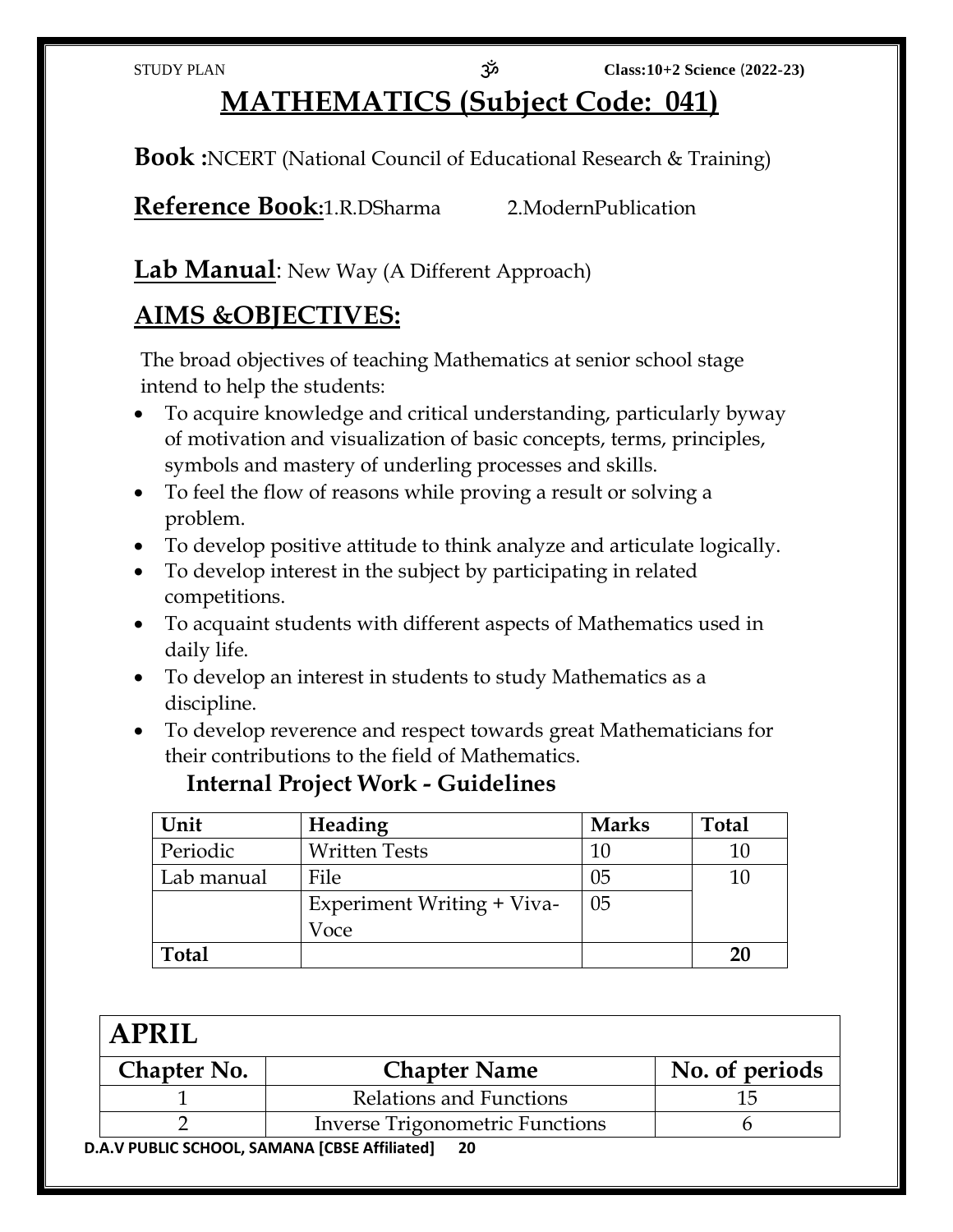| <b>STUDY PLAN</b> |  |  |
|-------------------|--|--|
|                   |  |  |

| <b>Chapter Name</b>               | No. of periods                                                                                                                                      |
|-----------------------------------|-----------------------------------------------------------------------------------------------------------------------------------------------------|
| <b>Matrices</b>                   | 8                                                                                                                                                   |
| Determinants                      | 12                                                                                                                                                  |
| Linear Programming                | 7                                                                                                                                                   |
| <b>SUMMER VACATION</b>            |                                                                                                                                                     |
|                                   |                                                                                                                                                     |
| <b>Chapter Name</b>               | No. of periods                                                                                                                                      |
| Continuity and Differentiability  | 18                                                                                                                                                  |
| <b>Application of Derivatives</b> | 10                                                                                                                                                  |
|                                   |                                                                                                                                                     |
| <b>Chapter Name</b>               | No. of periods                                                                                                                                      |
| Integrals                         | 24                                                                                                                                                  |
| Application of Integrals          | 6                                                                                                                                                   |
|                                   |                                                                                                                                                     |
|                                   |                                                                                                                                                     |
|                                   | No. of periods                                                                                                                                      |
|                                   | 15                                                                                                                                                  |
|                                   | 8                                                                                                                                                   |
|                                   |                                                                                                                                                     |
| <b>Chapter Name</b>               | No. of periods                                                                                                                                      |
| <b>Three Dimensional Geometry</b> | 10                                                                                                                                                  |
| Probability                       |                                                                                                                                                     |
|                                   | 15                                                                                                                                                  |
|                                   | SEPTEMBER: REVISION+<br><b>HALF YEARLY EXAMINATION</b><br><b>Chapter Name</b><br><b>Differential Equations</b><br>Vector Algebra<br><b>NOVEMBER</b> |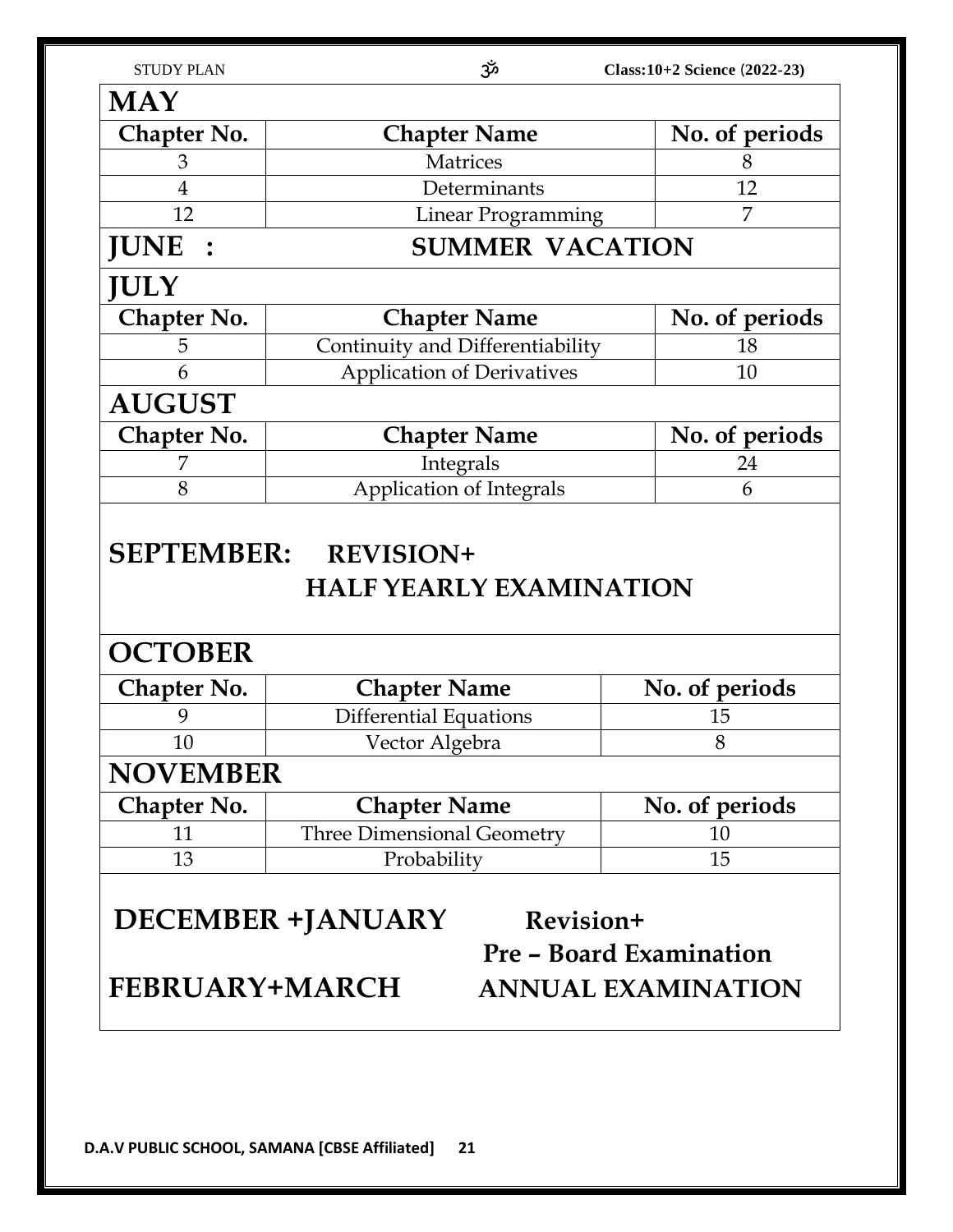# **HINDUSTANI MUSIC VOCAL**

" नृत्यं वाद्यानुगं प्रोक्तं वाद्यं गीतानुवृत्ति च |

अतो गीतं प्रधानत्वादत्रादावभिधीयते || "

# **(SUBJECT CODE-034)**

### **Evaluation Scheme**

**Time Allwed: 3 Hours Max. Marks: 70**

| Choice Raga(Vilambit And Drut Khayal, Bhairav, Bageshri, | $10+8=18$      |
|----------------------------------------------------------|----------------|
| sudhsarang, malkauns)                                    |                |
| Examinar's Choice Ragas                                  | 10             |
| One Tarana And One Dhamar with dugun and Chaugan         | $8+8=16$       |
| <b>Identification of Ragas</b>                           | 06             |
| Reciting The Thekas Prescribed Talas With hand Beats     | $05+05=10$     |
| Thah And Dugun And Chagun, Jhaptal, Rupak, Dhamar,       |                |
| Tigun                                                    |                |
| Tuning of Tanpura And Question Regarding it.             | 0 <sub>5</sub> |
| <b>Practical Files</b>                                   | 0 <sub>5</sub> |
| Total                                                    | 70             |

| <b>MONTH</b>                                         | Task             | Content                                         |  |
|------------------------------------------------------|------------------|-------------------------------------------------|--|
| <b>APRIL</b>                                         | <b>Theory</b>    | Short notes on the following:                   |  |
|                                                      |                  | Alankar, Kan, Meend, Khatka, Murki, Gamak,      |  |
|                                                      |                  | Grama, Murchhana, Alaap, Tana,                  |  |
|                                                      | <b>Practical</b> | One drut khayal in Bhairav, Bageshri, Megh,     |  |
|                                                      |                  | Malkquns with simple elaborations and           |  |
|                                                      |                  | few tanas                                       |  |
| <b>MAY</b>                                           | Theory           | Historical development and time theory of Ragas |  |
|                                                      |                  | (Detail Study of the following):                |  |
|                                                      |                  | (i) Sangeet Ratnakar (ii) Sangeet Parijat       |  |
|                                                      | Practical        | OneVilambit khayal and one drut khayal with     |  |
|                                                      |                  | alaap and Tanas in two prescribed Ragas         |  |
| <b>JUNE</b>                                          |                  | <b>SUMMER VACATION</b>                          |  |
| <b>JULY</b>                                          | Theory           | Description of Ragas prescribed for XII class   |  |
|                                                      | <b>Practical</b> | One tarana and one dhamar with dugun and        |  |
|                                                      |                  | chugun in any Ragas                             |  |
| <b>D.A.V PUBLIC SCHOOL, SAMANA [CBSE Affiliated]</b> |                  | 22                                              |  |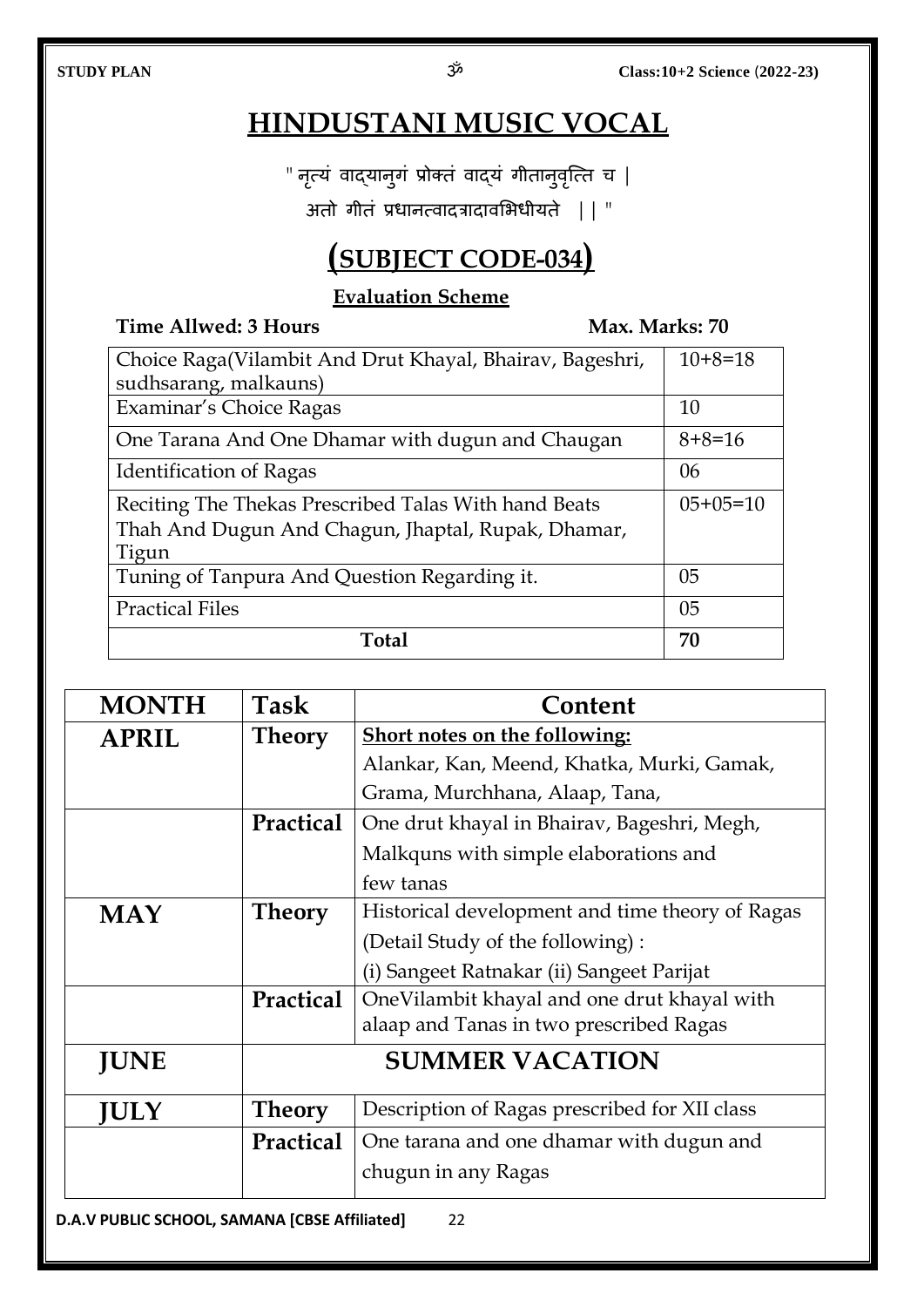| <b>STUDY PLAN</b>                          |               | مژح                                        | Class: 10+2 Science (2022-23)                                                                   |
|--------------------------------------------|---------------|--------------------------------------------|-------------------------------------------------------------------------------------------------|
| <b>AUGUST</b>                              | <b>Theory</b> | Activity to recognize the Ragas from given |                                                                                                 |
|                                            |               | passages of swaras                         |                                                                                                 |
| <b>Activity: Competition on Folk Songs</b> |               |                                            |                                                                                                 |
| <b>SEPTEMBER:</b>                          |               | <b>REVISION+</b>                           |                                                                                                 |
|                                            |               | <b>HALF YEARLY EXAMINATION</b>             |                                                                                                 |
| <b>OCTOBER</b>                             | <b>Theory</b> |                                            | (i) Writing notation of the compositions of the                                                 |
|                                            |               | prescribed Ragas.                          |                                                                                                 |
|                                            |               | Tigun, Chaugun prescribed Tala             | (ii) Writing in Tala: notation, Thah and dugun of                                               |
|                                            | Practical     | beats.                                     | Recitation of thekas of jhap, Rupak, Dhamar tala<br>with Dugun, Chaugun, keeping tala with hand |
| <b>NOVEMBER</b>                            | <b>Theory</b> |                                            | Contributions of musicians: (1) Faiyaz Khan (3) Pt.                                             |
|                                            |               |                                            | Krishna Rao Shankar (4) Ustad Bade Gulam Ali                                                    |
|                                            |               | Khan                                       |                                                                                                 |
|                                            | Practical     |                                            | Ability to recognise the Ragas from the phrases of                                              |
|                                            |               | Swaras rendered by the Examiner.           |                                                                                                 |
|                                            |               |                                            | Knowledge of tanpura structure and tuning of it                                                 |
|                                            |               |                                            |                                                                                                 |
| <b>DECEMBER +JANUARY</b>                   |               | Revision+                                  |                                                                                                 |
|                                            |               |                                            | <b>Pre - Board Examination</b>                                                                  |
|                                            |               |                                            |                                                                                                 |

**FEBRUARY+MARCH ANNUAL EXAMINATION**

# **PHYSICAL EDUCATION (Subject Code : 048**)

# **IMPORANCE OF PHYSICAL EDUCATION:**

Physical Education is the part of the General Education program which is considered with growth, Development and education of students through the medium of muscle activities. It is the education of whole child by means of physical activities.

It is the education of whole child by means of physical activities. Physical activities are the tools. They are so selected and considered as to influence every child's Physically, Mentally, Emotionally and Morally.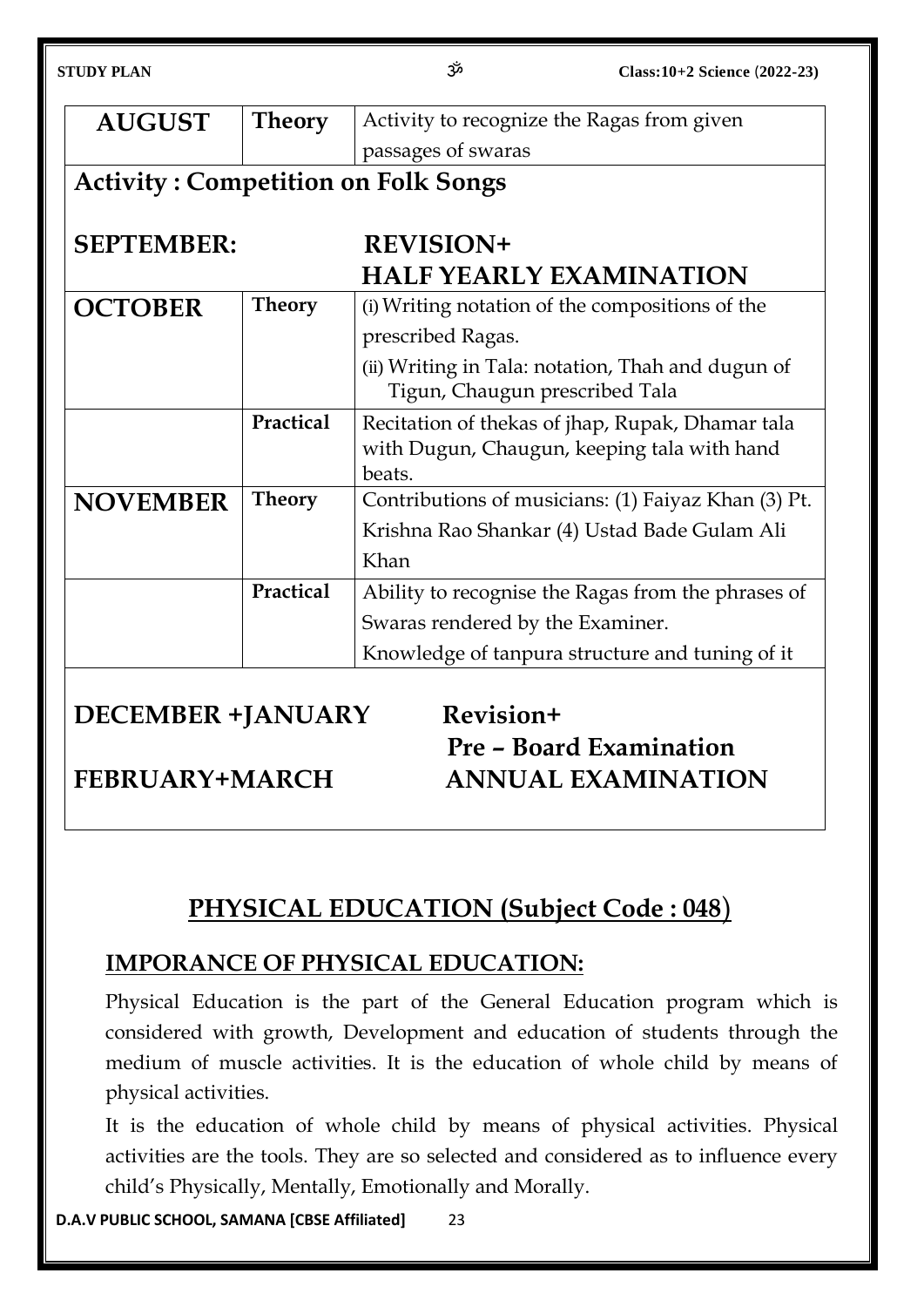### **AIMS &OBJECTIVES:**

- 1. Interact with the natural world in a positive manner.
- 2. Develop qualities such as leadership, team spirit, sense of belongingness, courage and self dependence.
- 3. Participate in the activities for fun and joy.
- 4. Conduct the movement with more body control.
- 5. To ensure optimum growth of each child.
- 6. Understand that hygienic fitness, protection and health care are important for health.

**NOTE: All the activities will be followed according to CBSE guidelines.**

# **APRIL**

| Lesson/Topic      | Periods | Tool & Techniques              | <b>Teaching Aid</b> |
|-------------------|---------|--------------------------------|---------------------|
| Lesson-1          | 06      | <b>Management of Sports</b>    | <b>Book</b>         |
|                   |         | Events                         |                     |
| Any Individual    | 02      | Play Games in Ground           | Play Game/Video     |
| Game              |         | <b>With Fundamental Skills</b> |                     |
| Activity          | 02      | Sit-Ups / Standing Jump        | Stopwatch, whistle  |
| <b>Gym Period</b> | 02      | Exercise In                    | Multi Gym/          |
|                   |         | Gym/Flexed/Bend Arm            | Horizontal bar      |
|                   |         | Hang/Pull-ups                  |                     |
| YOGA/Mass         | 02      | Physically in                  | Body                |
| <b>PT</b>         |         | Ground/Yoga,                   | Movements/Video     |
|                   |         | Padamasana                     |                     |
|                   |         | & Tarasana / Mass PT           |                     |

# **MAY**

| Lesson/Topic   Periods |    | Tool & Techniques                               | <b>Teaching Aid</b> |
|------------------------|----|-------------------------------------------------|---------------------|
| Lesson-2               | 06 | Children and Women in<br><b>Sports</b>          | <b>Book</b>         |
| Any Individual<br>Game | 02 | Play Games in Ground<br>With Fundamental Skills | Play Game/Video     |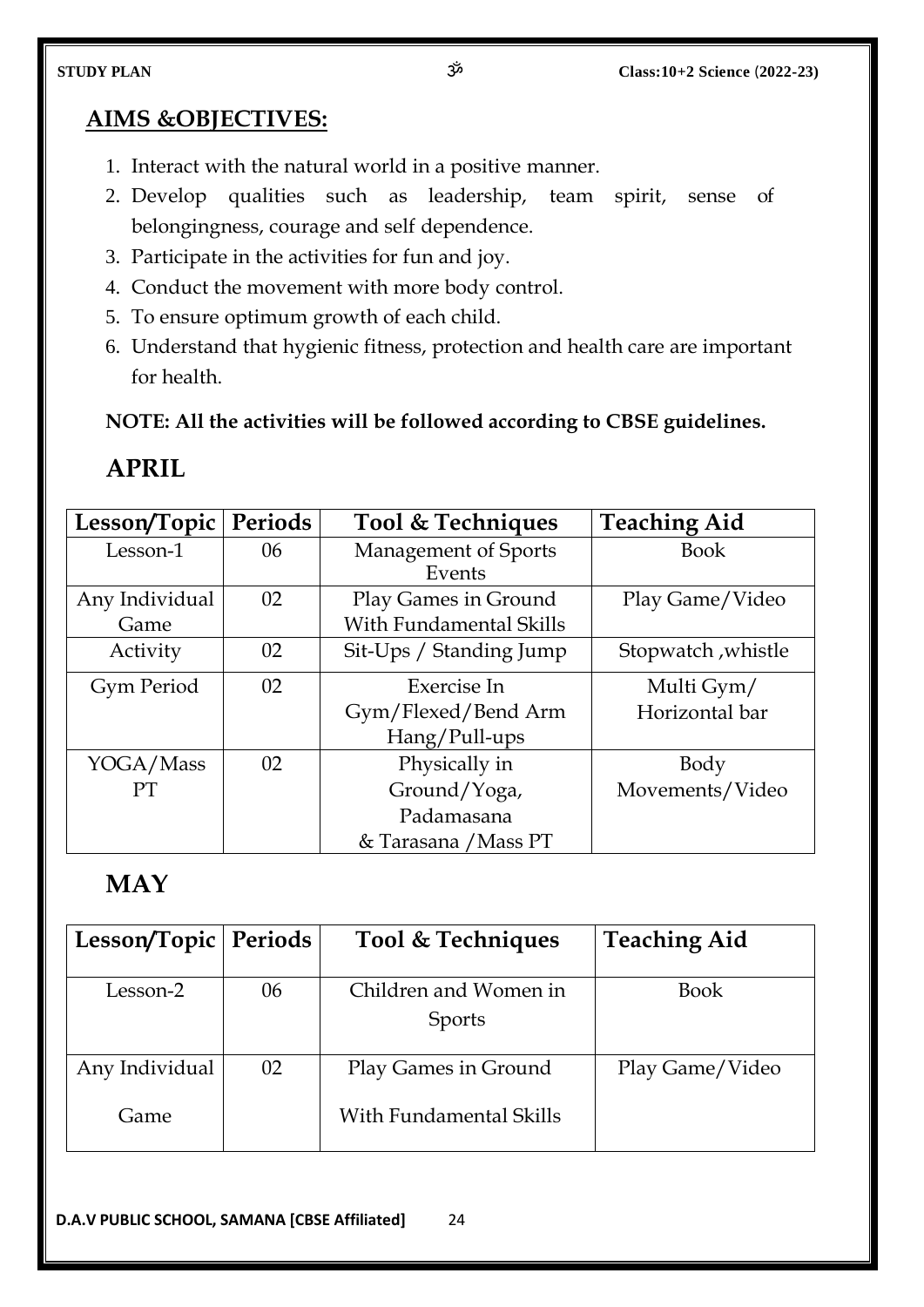| Lesson-3 | 06 | Yoga as preventive           | <b>Book</b>        |
|----------|----|------------------------------|--------------------|
|          |    | measures for Lifestyle       |                    |
|          |    | disease                      |                    |
|          |    |                              |                    |
| Race     | 02 | Shuttle Run & 50 Meters dash | Stopwatch, whistle |
|          |    | race                         |                    |
|          |    |                              |                    |
| YOGA     | 02 | Physically in                | Body               |
|          |    | Ground/Yoga,                 | Movements/Video    |
|          |    | Chakarasana & Halasana       |                    |

# **JUNE- SUMMER VACATION +**

### **INTERNATIONAL YOGA DAYCELEBRATION**

# **JULY**

| Lesson/Topic                | <b>Periods</b> | Tool & Techniques       | <b>Teaching Aid</b> |  |
|-----------------------------|----------------|-------------------------|---------------------|--|
| Lesson-4                    | 06             | Physical Education and  | <b>Book</b>         |  |
|                             |                | Sports for CWSN         |                     |  |
| Any Individual              | 02             | Play Games in Ground    | Play Game/Video     |  |
| Game                        |                | With Fundamental Skills |                     |  |
| Lesson-5                    | 06             | Sports and Nutrition    | <b>Book</b>         |  |
|                             |                |                         |                     |  |
| Mass PT                     | 02             | Physically in Ground    | Body                |  |
| /YOGA                       |                | /Yoga, Vajarasana &     | Movements/Video     |  |
|                             |                | Sarvangasana & Mass     |                     |  |
|                             |                | <b>PT</b>               |                     |  |
| Gym Period                  | 02             | Activity: Exercise In   | Multi Gym           |  |
|                             |                | Gym                     |                     |  |
| Race                        | 02             | 600 Meters              | Stopwatch, whistle  |  |
| <b>SPORTS-Day-29 August</b> |                |                         |                     |  |

**AUGUST +SEPTEMBER: REVISION+**

# **HALF YEARLY EXAMINATION**

# **OCTOBER**

|                       | <b>Teaching Aid</b>                             |
|-----------------------|-------------------------------------------------|
| Test & Measurement in | <b>Book</b>                                     |
| <b>Sports</b>         |                                                 |
|                       | Play Game/Video                                 |
|                       |                                                 |
|                       | Play Games in Ground<br>With Fundamental Skills |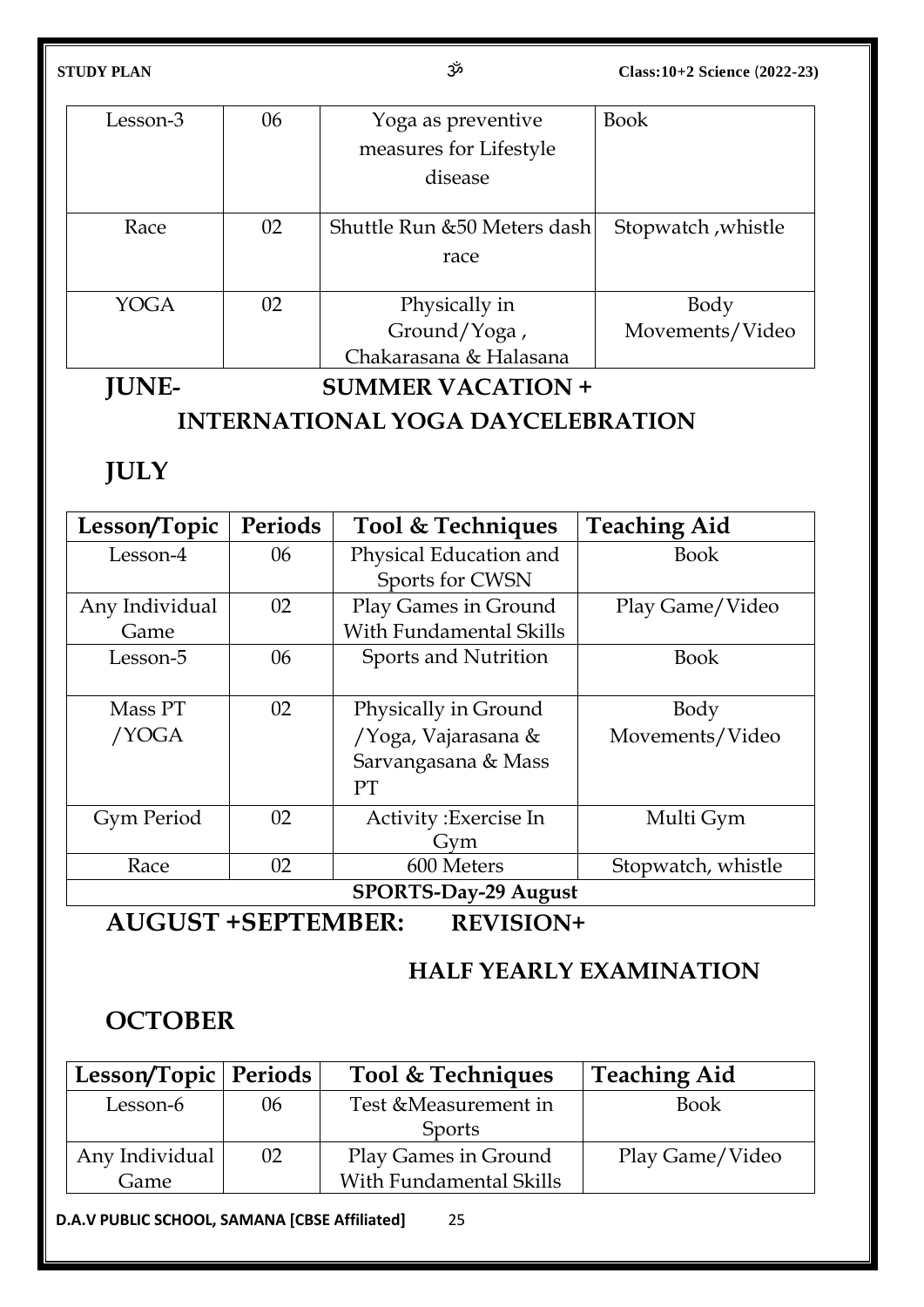| Lesson-7    | 06 | Physiology & Injuries in   | <b>Book</b>        |
|-------------|----|----------------------------|--------------------|
|             |    | Sports                     |                    |
| Race        | 02 | Activity: Shuttle Run & 50 | Stopwatch, whistle |
|             |    | <b>Meters</b>              |                    |
|             |    | dash race                  |                    |
| YOGA / Mass | 02 | Physically in              | Body               |
| PT          |    | Ground/Yoga                | Movements/Video    |
|             |    | Chakarasana & Halasana/    |                    |
|             |    | Mass PT                    |                    |

# **NOVEMBER**

| Lesson/Topic   | <b>Periods</b> | Tool & Techniques              | <b>Teaching Aid</b>  |
|----------------|----------------|--------------------------------|----------------------|
| Lesson-8       | 06             | Biomechanics & Sports          | <b>Book</b>          |
| Any Individual | 02             | Play Games in Ground           | Play Game/Video      |
| Game           |                | <b>With Fundamental Skills</b> |                      |
| Lesson-9       | 06             | Psychology & Sports            | <b>Book</b>          |
| Gym Period     | 02             | Exercise In                    | Multi Gym/Horizontal |
|                |                | Gym/Flexed/Bend Arm            | bar                  |
|                |                | Hang/Pull-ups                  |                      |
| <b>YOGA</b>    | 02             | Activity: Physically in        | Body Movements/Video |
|                |                | Ground/Yoga,                   |                      |
|                |                | Bhujangasana &                 |                      |
|                |                | Sarvangasana                   |                      |
| Activity       | 02             | Sit-Ups/ Standing Jump         | Stopwatch, whistle   |
|                |                |                                |                      |

# **DECEMBER**

| Lesson/Topic   | Periods | Tool $\&$                 | <b>Teaching Aid</b> |
|----------------|---------|---------------------------|---------------------|
|                |         | <b>Techniques</b>         |                     |
| Lesson-10      | 06      | <b>Training in Sports</b> | Bo                  |
|                |         |                           | ok                  |
| Any Individual | 02      | Play Games in             | Play Game/Video     |
| Game           |         | Ground With               |                     |
|                |         | <b>Fundamental Skills</b> |                     |
| Race           | 02      | 600 Meters                | Stopwatch, whistle  |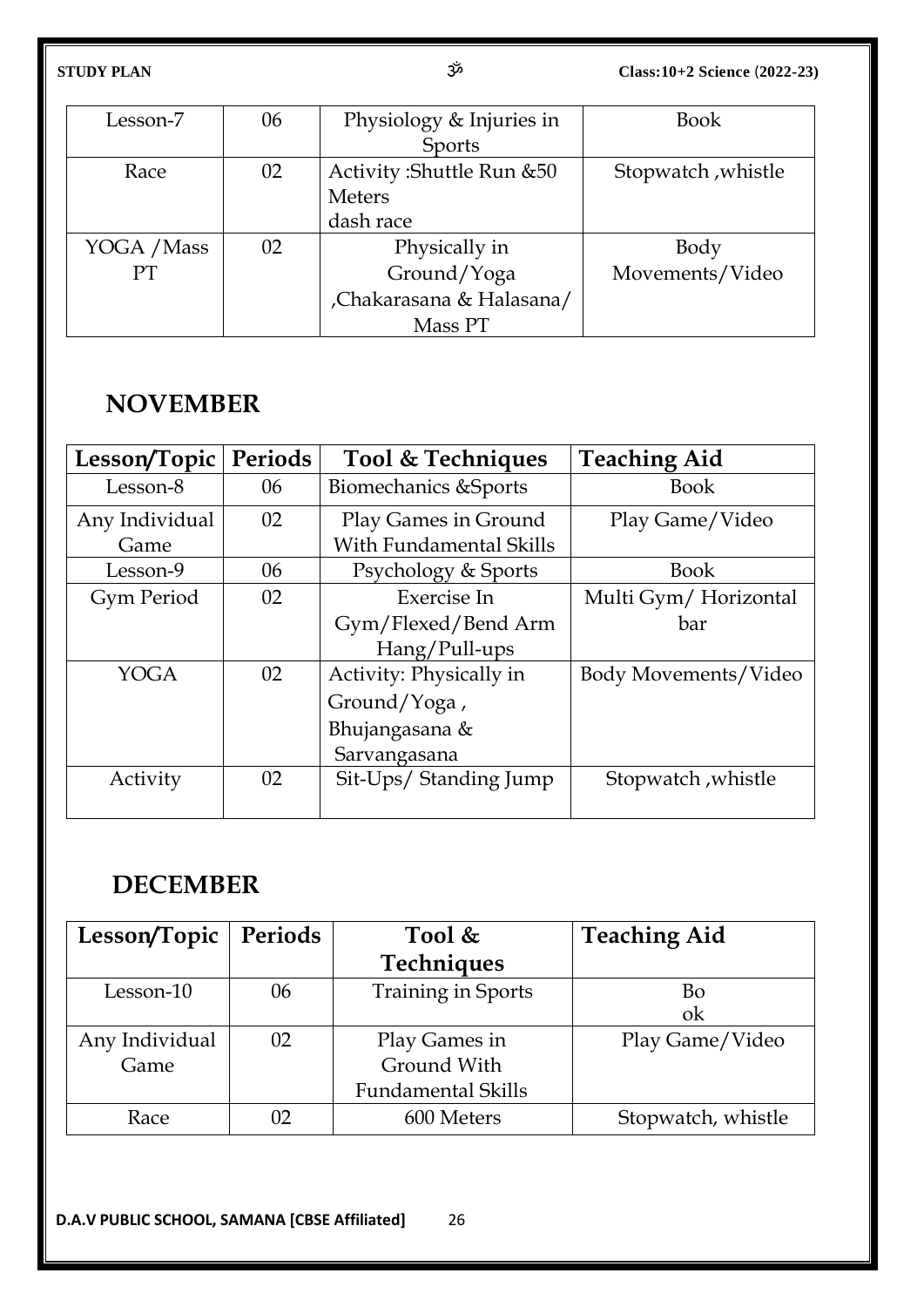| YOGA/Mass | 02 | Physically in      | Body            |
|-----------|----|--------------------|-----------------|
| PТ        |    | Ground/Yoga,       | Movements/Video |
|           |    | Vajarasana &       |                 |
|           |    | Tarasana & Mass PT |                 |

# **Evaluation Scheme**

## **Time Allowed : 3Hours Max Marks : 30**

| <b>Physical Fitness Test</b>                 | ს6  |
|----------------------------------------------|-----|
| Proficiency in Games & Sports (Any One game) |     |
| <b>Yogic Practices</b>                       |     |
| Record File                                  |     |
| Viva Voice                                   | lb. |
| <b>Total</b>                                 | 30  |

**JANUARY : REVISION+PRE – BOARD EXAMINATION**

**FEBRUARY+ MARCH : ANNUAL EXAMINATION**

# **Computer Science New (PYTHON) Class - XII (Code - 083)**

# **IMPORTANCE OF COMPUTER EDUCATION**

Computer technology has a deep impact on the education sector. Thanks to computers, imparting education has become easier and much more interesting than before. Computers have changed the way we study/work, be it any course/profession. Computers play a vital role in every field especially it play an important role in education. That is why the education system has made computer education a part of school curriculum. Considering the use of computer technology in almost every sphere of life, it is important for everyone to have at least the basic knowledge of using computers.

# **AIMS & OBJECTIVES:**

- 1. Foremost aim is to make students Technology Savvy.
- 2. To inculcate enough knowledge among the students about Programming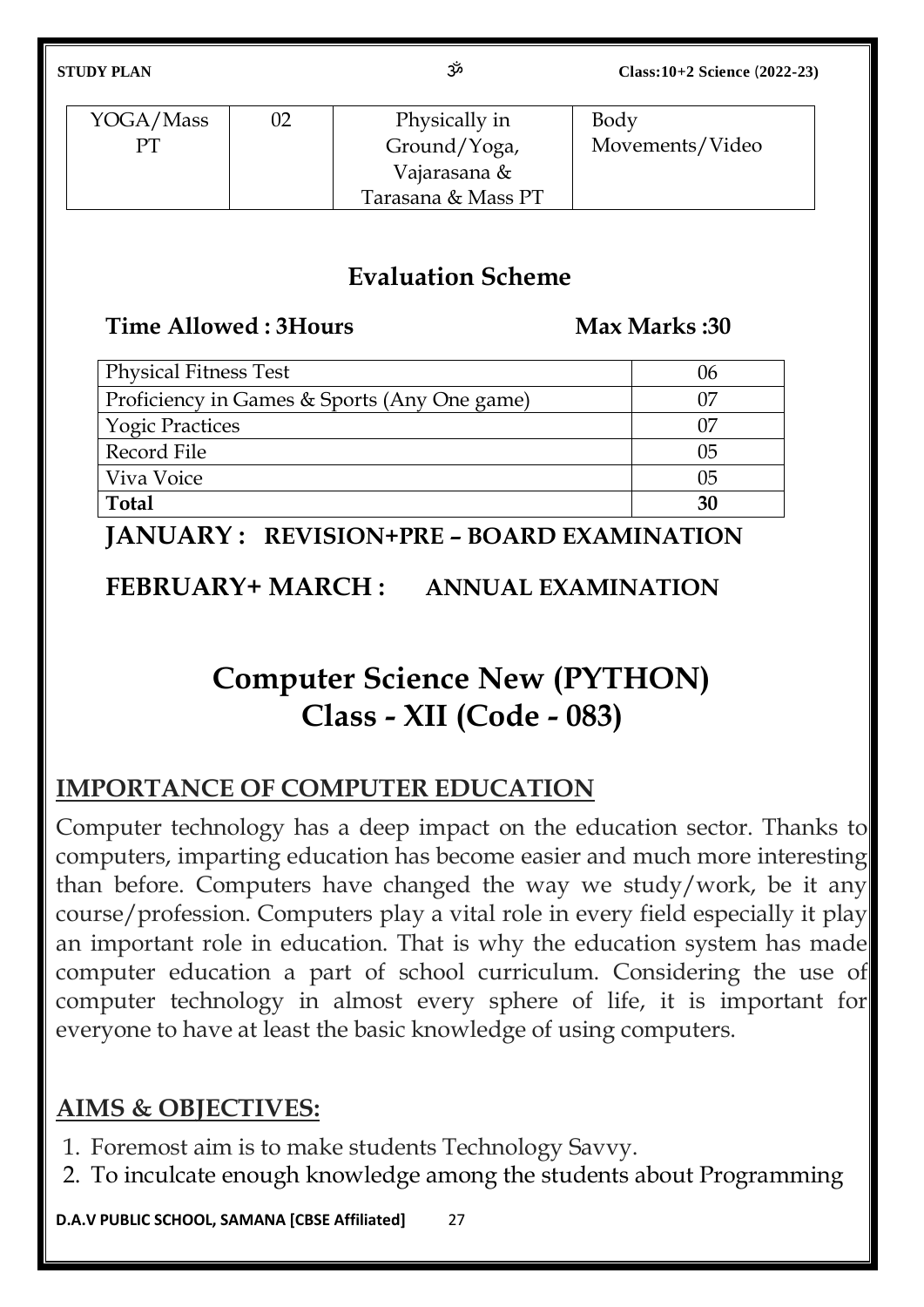Languages.

- 3. To develop basic Computational Skills.
- 4. To develop Problem Solving skills and their Implementation in Python.
- 5. To understand an implementation of Computer Network.
- 6. To understand the implementation of SQL Commands.

# **INSTRUCTION FOR THE TEACHERS:**

- 1. It is necessary to take students to the lab according to fix Time Table.
- 2. It is necessary to perform all the given activities.
- 3. Teacher will look after each & every child in lab.
- 4. Teacher will make it sure that all the students have performed the lab activity or not.
- 5. Students will be evaluated on the basis of skills in Practical, Practical File, Project, Viva and Written Exam.

# **INSTRUCTION FOR THE STUDENTS:**

- 1. Students will bring their books according to time table.
- 2. Students will sit according to Roll No. in lab.
- 3. Students will not change the Control Panel Settings.
- 4. Students will follow all the Rules & Regulations of Lab + Instructions of Teacher.

# **TOOLS & TECHNIQUES:**

Exploratory Thinking, Demonstration Method, Active Learner Participation, Logical Thinking, Experimentation Method, Effective integration of Technology, Oral Questioning.

# **APRIL**

| Name of Unit  | No. of  | Topic                       | <b>Teaching Aids</b> |
|---------------|---------|-----------------------------|----------------------|
|               | Periods |                             |                      |
| Unit-1        | 20      | 1. Revision of the basic of | Computer Lab,        |
| (Programming  |         | Python.                     | Computer             |
| and           |         |                             | Science Book,        |
| Computational |         |                             | Python               |
| Thinking -2)  |         |                             |                      |
| MAY           |         |                             |                      |

# **MAY**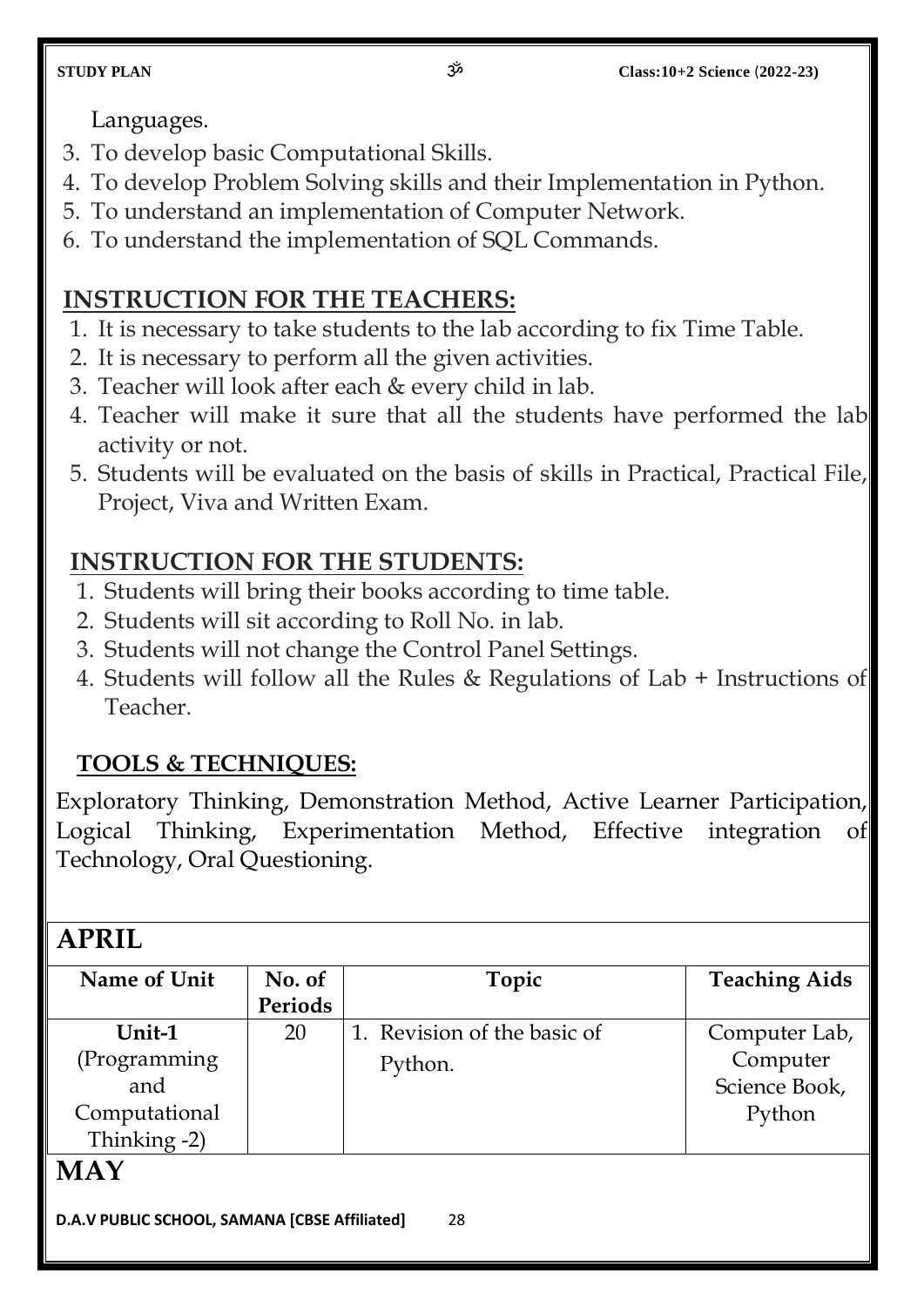| <b>STUDY PLAN</b>                                                                |                                                                         | مرّ3                                                                                                                     | Class: 10+2 Science (2022-23) |                                                                      |
|----------------------------------------------------------------------------------|-------------------------------------------------------------------------|--------------------------------------------------------------------------------------------------------------------------|-------------------------------|----------------------------------------------------------------------|
| Unit-1<br>(Programming<br>and<br>computational<br>thinking -2)                   | 24                                                                      |                                                                                                                          | Python Programming.           |                                                                      |
| <b>JUNE</b>                                                                      |                                                                         | <b>SUMMER VACATION</b>                                                                                                   |                               |                                                                      |
| <b>JULY</b>                                                                      |                                                                         |                                                                                                                          |                               |                                                                      |
| Name of Unit                                                                     |                                                                         | No. of<br>Periods                                                                                                        | Topic                         | <b>Teaching Aids</b>                                                 |
| Unit-1<br>(Programming and<br>computational thinking -2)                         |                                                                         | 1. Functions<br>20<br>2. Using Python<br>Library<br>3. Data structures                                                   |                               | Computer Lab,<br>Computer<br>Science Book,<br>Python                 |
| <b>AUGUST</b>                                                                    |                                                                         |                                                                                                                          |                               |                                                                      |
| Name of Unit                                                                     | No. of<br>Periods                                                       |                                                                                                                          | Topic                         | <b>Teaching Aids</b>                                                 |
| Unit-1<br>(Programming<br>and<br>computational<br>thinking $-2$ )<br>&<br>Unit-2 | 16                                                                      | 1. File Handling<br>2. Evolution of Network.<br><b>Transmission Media</b><br>5. Network Devices<br>6. Network Topologies | 3. Data communication Devices | Computer Lab,<br><b>Computer Science</b><br>Book, Network<br>Devices |
|                                                                                  | <b>AUGUST &amp; SEPTEMBER :</b><br>Revision and Half Yearly Examination |                                                                                                                          |                               |                                                                      |
| <b>OCTOBER</b>                                                                   |                                                                         |                                                                                                                          |                               |                                                                      |
| Name of Unit                                                                     | No. of<br>Periods                                                       |                                                                                                                          | Topic                         | <b>Teaching Aids</b>                                                 |
| Unit-2<br>(Computer<br>Networks)                                                 | 15                                                                      | 1. Different types of Protocols<br>2. Network Security Concept<br>3. Web Services<br>4. E-Commerce                       |                               | Computer Lab,<br><b>Computer Science</b><br>Book, Network<br>Devices |
| 29<br>D.A.V PUBLIC SCHOOL, SAMANA [CBSE Affiliated]                              |                                                                         |                                                                                                                          |                               |                                                                      |
|                                                                                  |                                                                         |                                                                                                                          |                               |                                                                      |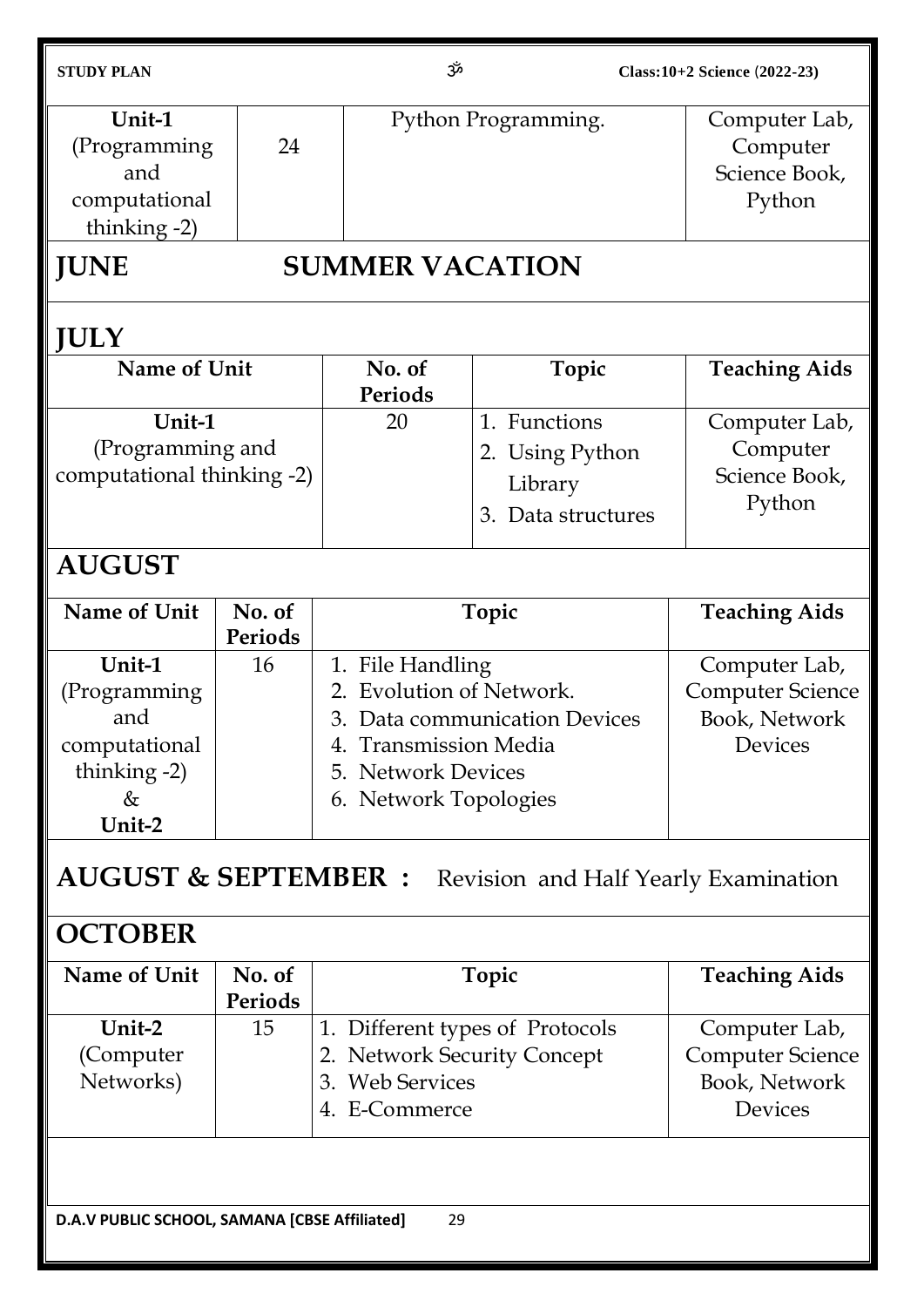# **NOVEMBER**

| Name of Unit | No. of<br>Periods | Topic                        | <b>Teaching Aids</b> |
|--------------|-------------------|------------------------------|----------------------|
| Unit-3       | 24                | 1. Database Concepts         | Computer Lab,        |
| (Data        |                   | 2. Relational Database Model | Computer Science     |
| Management)  |                   | 3. SQL - DDL & DML           | Book, MYSQL          |
|              |                   | 4. Data Types                |                      |

# **DECEMBER**

| Name of Unit                   | No. of<br>Periods | Topic                                                                                          | <b>Teaching Aids</b>                                               |
|--------------------------------|-------------------|------------------------------------------------------------------------------------------------|--------------------------------------------------------------------|
| Unit-3<br>(Data<br>Management) | 20                | 1. SQL Commands<br>2. SQL Functions<br>3. Joins<br>4. Interface of Python with SQL<br>database | E-Smart Board,<br>Stylus, Computer<br>Lab, Books,<br>MYSQL, Python |

# **JANUARY : REVISION OF WHOLE SYLLABUS**

# **FEBRUARY : PRACTICAL**

# **MARCH :**Annual Examination

(70 Marks Paper will be there covering whole syllabus as per CBSE guidelines)

|                                                                     |                                          | <b>Evaluation Criteria For Practical</b> |                                     |  |                     |
|---------------------------------------------------------------------|------------------------------------------|------------------------------------------|-------------------------------------|--|---------------------|
| Programming in<br>Python + SQL<br>Query<br>$(7+5=12 \text{ Marks})$ | Report File + Viva<br>$(7+3 = 10$ Marks) |                                          | Project Work<br>$(8 \text{ Marks})$ |  | Total Marks = 30    |
| <b>Examination Criteria</b>                                         |                                          |                                          |                                     |  |                     |
| Practical - 30 Marks                                                |                                          | Theory – 70 Marks                        |                                     |  | Total Marks $= 100$ |
| D.A.V PUBLIC SCHOOL, SAMANA [CBSE Affiliated]<br>30                 |                                          |                                          |                                     |  |                     |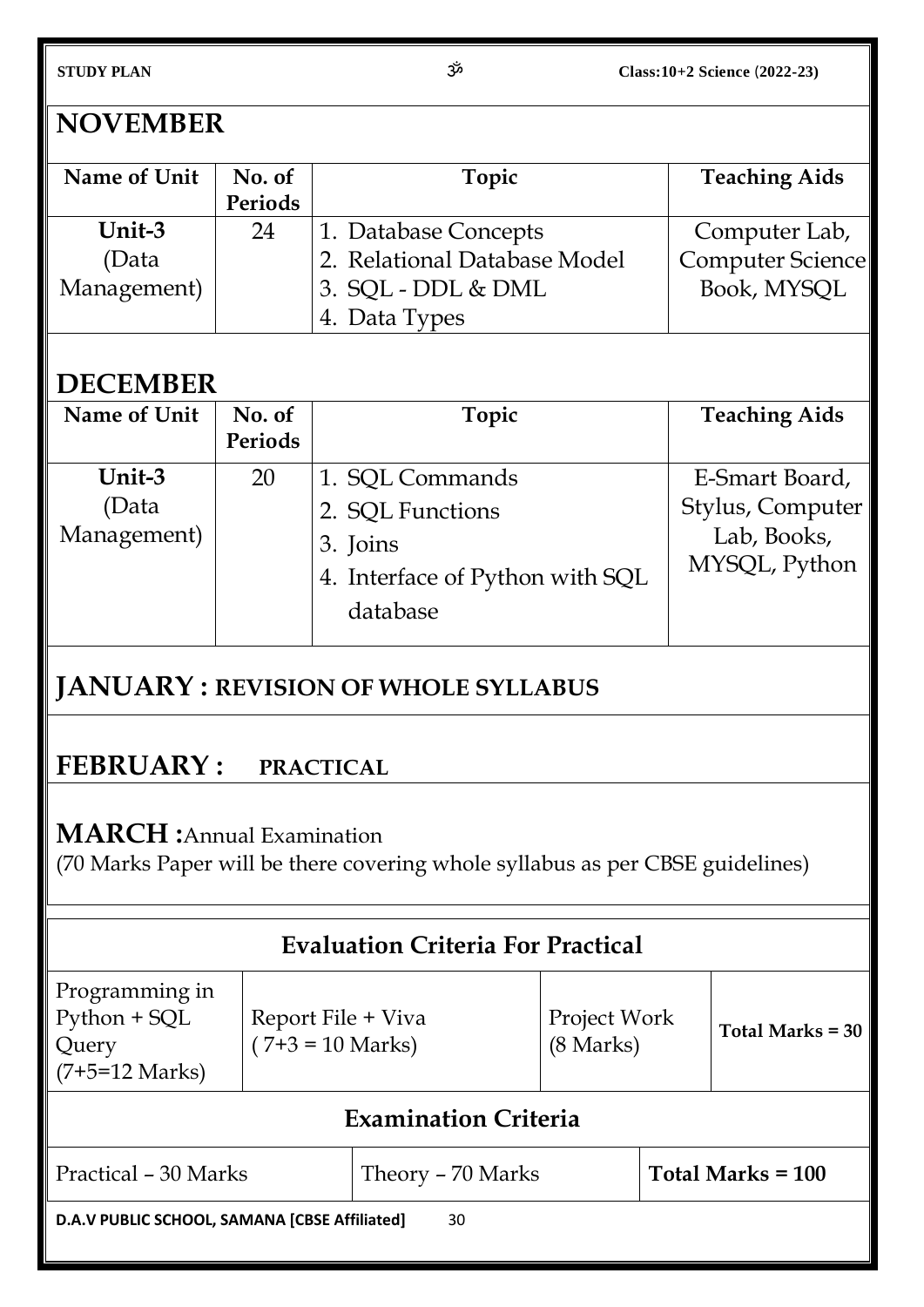

# **MEDICAL PLANNER FOR CLASSES 4th to 12th (SENIOR) SESSION: 2022-23**

(SENIOR SECONDARY) **CBSE AFFILIATED-1630571** 

| <b>MONTH</b>     | <b>TOPICS</b>                                                                                              |
|------------------|------------------------------------------------------------------------------------------------------------|
| <b>APRIL</b>     | Heart Beat: A rhythm of Health.                                                                            |
| <b>MAY</b>       | "Health for All", Be Active, Be Healthy and Be Happy.                                                      |
| <b>JULY</b>      | Decision making Fear "How this 'Fear' word messes you up"<br>&<br>Let's talk on Adolescence (Girls & Boys) |
| <b>AUGUST</b>    | Control Anger! It's only one letter away from Danger.                                                      |
| <b>SEPTEMBER</b> | Mental Health: Stop Exclusion. Dare to Care!                                                               |
| <b>OCTOBER</b>   | Sensex is high, Gold is expensive, Invest in Relationships,<br>feelings and emotions.                      |
| <b>NOVEMBER</b>  | Are you Winter Ready? &<br>Protect Health from Climate Change.                                             |
| <b>DECEMBER</b>  | Nutrition & You.<br>Halt the rise, Beat Diabetes early.                                                    |
| <b>JANUARY</b>   | Fitness matters, Wellness works.                                                                           |
| <b>FEBRUARY</b>  | Don't blame the Distractions,<br>Improve your focus.                                                       |

# **Principal Dr. Mohan Lal Sharma**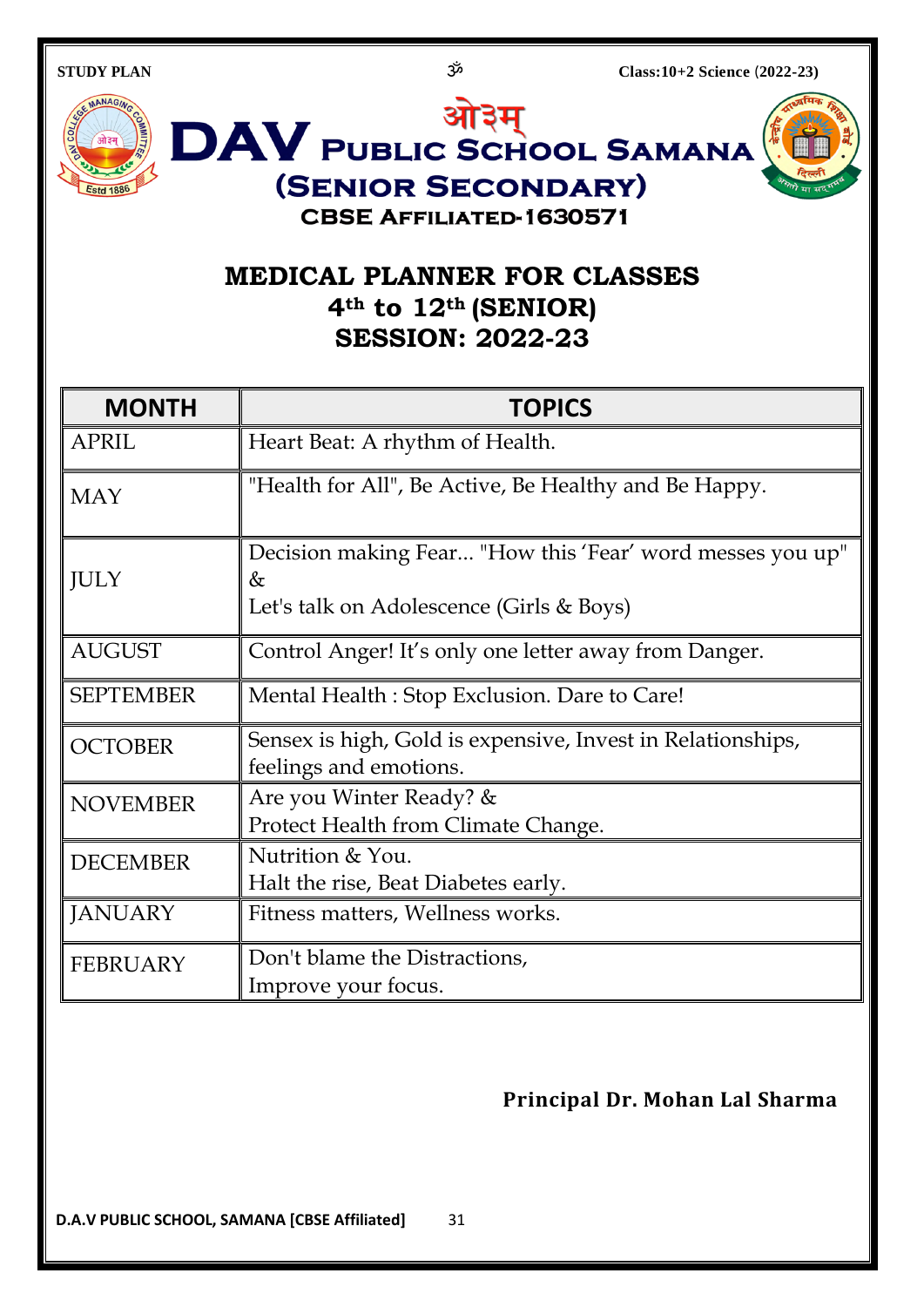# **TEST SCHEDULE**

| Day       | Class $10+1$                | Class $10+2$                     |
|-----------|-----------------------------|----------------------------------|
| Monday    | Physics / Business Study    | Chemistry / Economics            |
| Tuesday   |                             | English                          |
| Wednesday | Chemistry / Accountancy     | Maths / Biology / Business Study |
| Thursday  | English                     |                                  |
| Friday    | Maths / Biology / Economics | Physics / Accountancy            |
| Saturday  | Optional                    | Optional                         |

# **CLASS-11TH& 12TH**

# **ACTIVITY OF THE MONTH (SESSION-2022-23)**

| S.No | Month   | <b>Name of Activity</b> |
|------|---------|-------------------------|
| 1.   | May     | Labour's Day            |
| 2.   | August  | "Teej Celebration"      |
| 3.   | October | Thali/Hut Decoration    |
| 4.   | January | Lohri/ Makar Sakranti   |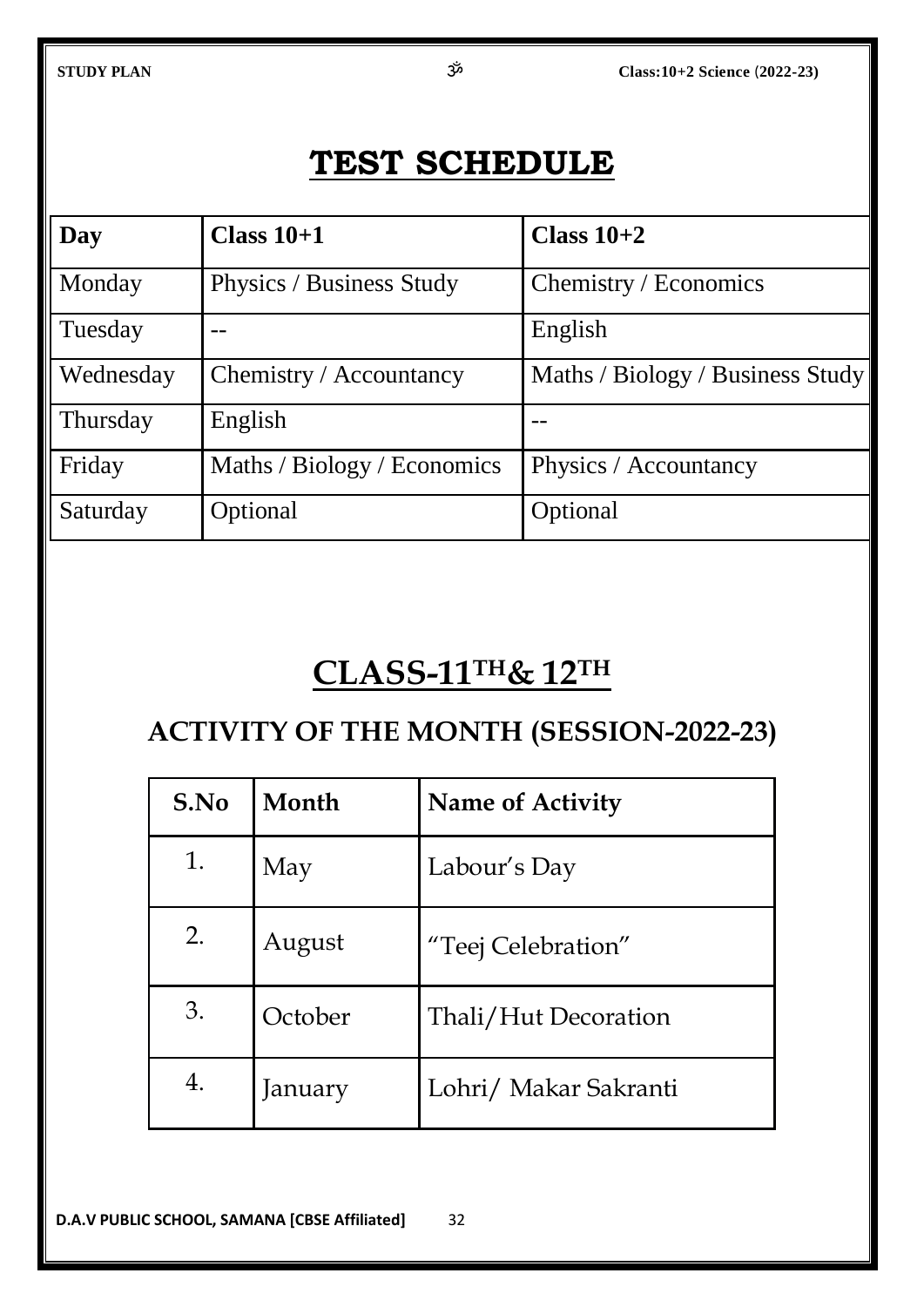# **आर्य ऩर्य(2022-23)**

| <u>क्रम</u><br><u>संख्या</u> | <u>तिथि</u>      | <u>पर्व</u> |                                      |  |
|------------------------------|------------------|-------------|--------------------------------------|--|
| 1.                           | 10 अप्रैल, 2022  | रविवार      | आर्य समाज स्थापना दिवस               |  |
| 2.                           | 19 अप्रैल, 2022  | मंगलवार     | महात्मा हंसराजजन्म दिवस              |  |
| 3.                           | 26 अप्रैल,2022   | मंगलवार     | पंडित गुरुदत विद्यार्थी जन्म दिवस    |  |
| 4.                           | 1 जून,2022       | बुधवार      | डी.ए.वीस्थापना दिवस                  |  |
| 5.                           | 14 सितम्बर,2022  | बुधवार      | गूरु विरजानंद पुण्यतिथि              |  |
| 6.                           | 5 अक्तूबर, 2022  | बुधवार      | स्वामी विरजानंद जयंती                |  |
| 7.                           | 15 अक्तूबर, 2022 | शनिवार      | महात्मा आनंद स्वामी जन्म दिवस        |  |
| 8.                           | 21 अक्तूबर, 2022 | सोमवार      | रामचंद्र छत्रपति बलिदान दिवस         |  |
| 9.                           | 24 अक्तूबर, 2022 | शनिवार      | महात्मा आनंद स्वामी पुण्यतिथि        |  |
| 10.                          | 24 अक्तूबर, 2022 | सोमवार      | ऋषि निर्वाणोत्सव                     |  |
| 11.                          | 14 नवम्बर, 2022  | सोमवार      | स्वामी दयानंद विरजानंद की कुटिया     |  |
| 12.                          | 15 नवम्बर,2022   | रविवार      | महात्मा हंसराज पुण्यतिथि             |  |
| 13.                          | 19 दिसम्बर,2022  | सोमवार      | पंडित राम प्रसाद बिस्मिल बलिदान दिवस |  |
| 14.                          | 23 दिसम्बर, 2022 | शुक्रवार    | स्वामी श्रद्धानंद बलिदान दिवस        |  |
| 15.                          | 15 जनवरी,2023    | वीरवार      | स्वामी विवेकानंद जयंती               |  |
| 16.                          | 28 जनवरी,2023    | शनिवार      | लाला लाजपतराय जयंती                  |  |
| 17.                          | 12 फ़रवरी, 2023  | बुधवार      | ऋषि दयानंद सरस्वती जन्म दिवस         |  |
| 18.                          | 18 फ़रवरी,2023   | शनिवार      | ऋषि बोधोत्सव                         |  |
| 19.                          | 21 फ़रवरी,2023   | मंगलवार     | मूनि मूनिशवरनन्द                     |  |
| 20.                          | 19 मार्च,2023    | रविवार      | पंडित गुरुदत विद्यार्थी पुण्यतिथि    |  |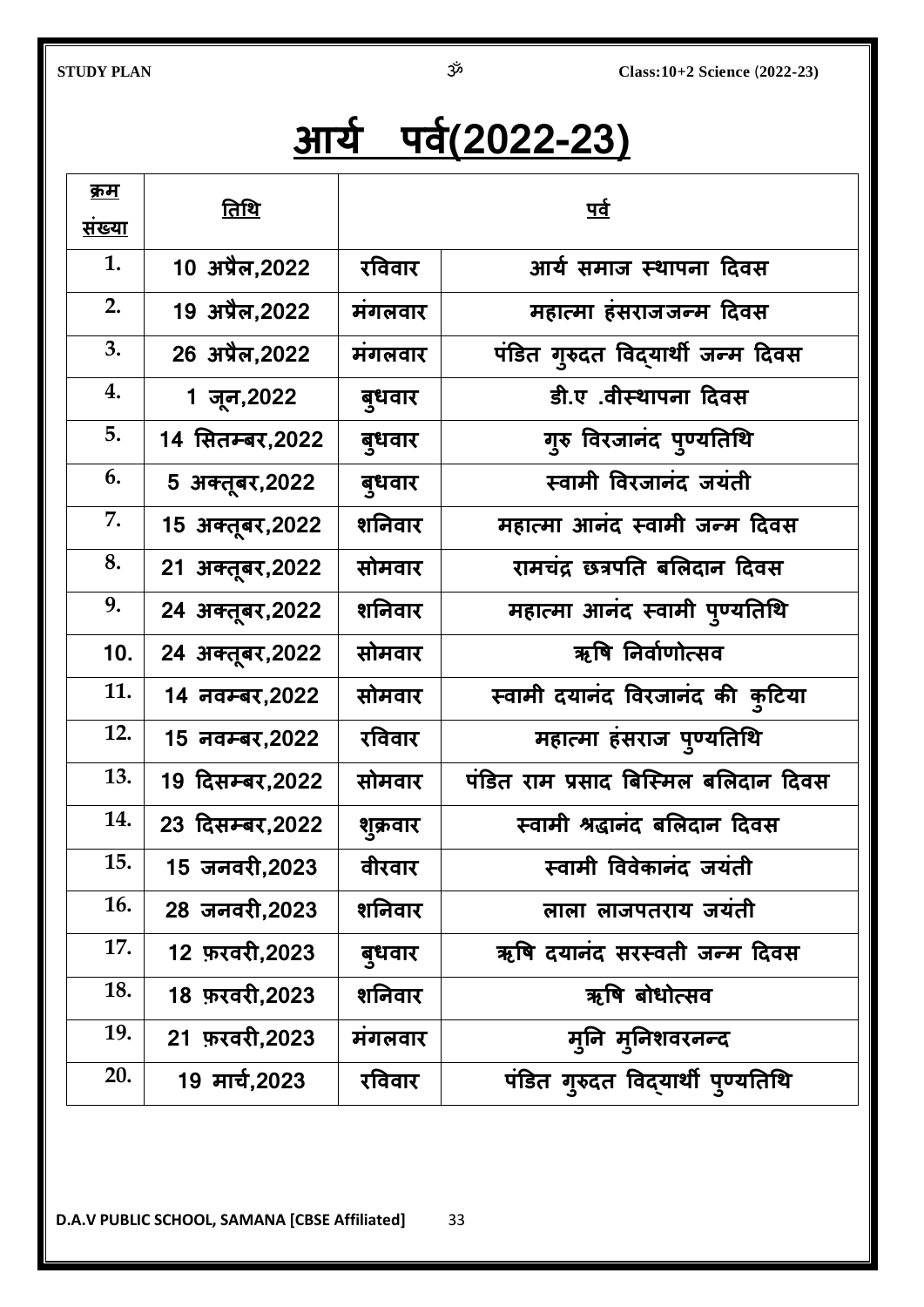# **IMPORTANT DAYS (AWARENESS) Session 2022-23**

| <b>APRIL</b> |                                               |           |                                                                     |                                                         |
|--------------|-----------------------------------------------|-----------|---------------------------------------------------------------------|---------------------------------------------------------|
| S.No         | Date                                          |           | $\overline{Day}$                                                    | Celebration                                             |
| 1.           | 7th April, 2022                               | Thursday  | <b>World Health Day</b>                                             | Awareness                                               |
| 2.           | 10 <sup>th</sup> April,<br>2022               | Sunday    | Arya Samaj<br>Sathapana Diwas,                                      | HawanYajna,<br><b>Speech By House</b>                   |
| 3.           | 12 <sup>th</sup> April,<br>2022               | Tuesday   | <b>New Session</b><br>Beginning 1 <sup>st</sup> to 12 <sup>th</sup> | Hawan Yajna<br>(MangalKamna<br>Diwas)                   |
| 4.           | 16th April,<br>2022                           | Saturday  | <b>New Session</b><br>Beginning LKG &<br><b>UKG</b>                 | Hawan Yajna<br>(Mangal Kamna<br>Diwas)                  |
| 5.           | 13th April,<br>2022                           | Wednesday | Jallianwala Bagh<br><b>Massacre</b>                                 | <b>Awareness</b>                                        |
| 6.           | 14 <sup>th</sup> April,<br>2022               | Thursday  | Baisakhi / Mahavir<br>Jayanti                                       | Awareness +<br><b>Speech</b>                            |
| 7.           | 14th April,<br>2022                           | Thursday  | Dr. B.R. Ambedkar<br>Jayanti                                        | <b>Awareness</b>                                        |
| 8.           | 18th April,<br>2022                           | Monday    | <b>World Heritage Day</b>                                           | <b>Awareness By</b><br><b>Social Science</b><br>Faculty |
| 9.           | 19th April,<br>2022                           | Tuesday   | Mahatma Hans Raj<br>Jayanti                                         | <b>Tribute By</b><br><b>Running House</b>               |
| 10.          | $21st$ April,<br>2022                         | Thursday  | <b>National Civil Service</b><br>Day (India)                        | <b>Awareness</b>                                        |
| 11.          | 22 <sup>nd</sup> April,<br>2022               | Friday    | <b>World Earth Day</b>                                              | <b>Awareness</b>                                        |
|              | D.A.V PUBLIC SCHOOL, SAMANA [CBSE Affiliated] |           | 34                                                                  |                                                         |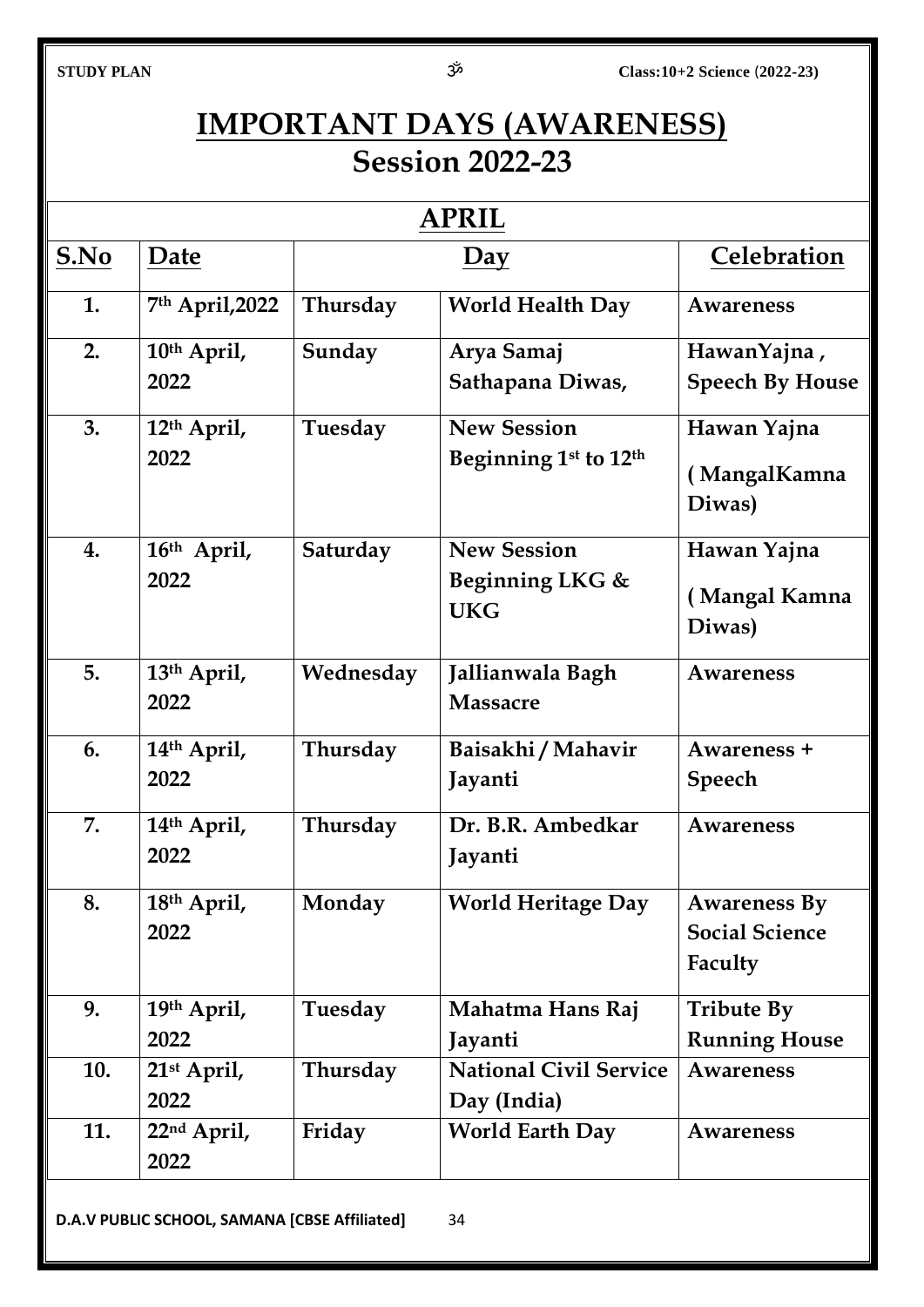| <b>STUDY PLAN</b> |                                               | مژح       | Class: 10+2 Science (2022-23)                          |                                                                   |
|-------------------|-----------------------------------------------|-----------|--------------------------------------------------------|-------------------------------------------------------------------|
| 12.               | 23rd April,<br>2022                           | Saturday  | <b>World Book Day</b>                                  | <b>Awareness</b>                                                  |
| 13.               | 25 <sup>th</sup> April,<br>2022               | Monday    | <b>World Malaria Day</b>                               | <b>Awareness</b>                                                  |
| 14.               | 26th April,<br>2022                           | Tuesday   | <b>World Intellectual</b><br><b>Property Day</b>       | <b>Awareness</b>                                                  |
| 15.               | 29th April,<br>2022                           | Friday    | <b>International Dance</b><br>Day                      | <b>Awareness</b>                                                  |
|                   |                                               |           | <u>May</u>                                             |                                                                   |
| <b>Sr. No.</b>    | Date                                          |           | $\overline{Day}$                                       | Celebration                                                       |
| 1.                | 1st May, 2022                                 | Sunday    | <b>International Labour</b><br>Day                     | <b>Activity of Grade-</b><br>D By House +<br>Classes 11th & 12th  |
| 2.                | 1st May, 2022                                 | Sunday    | <b>World Laughter Day</b>                              | <b>Awareness</b>                                                  |
| 3.                | 3rd May, 2022                                 | Tuesday   | <b>World Press Freedom</b><br>Day/Parshuram<br>Jayanti | <b>Awareness</b>                                                  |
| 4.                | 4th May, 2022                                 | Wednesday | International<br><b>Firefighters Day</b>               | <b>Awareness</b>                                                  |
| 5.                | 7th May, 2022                                 | Saturday  | <b>Rabindranath Tagore</b><br>Jayanti                  | <b>Awareness</b>                                                  |
| 6.                | 8 <sup>th</sup> May, 2022                     | Sunday    | <b>World Red Cross Day</b>                             | <b>Speech By House</b>                                            |
| 7.                | 8 <sup>th</sup> May, 2022                     | Sunday    | <b>Mothers Day</b>                                     | <b>Celebration By</b><br>Pre-Primary<br>(LKG to 3 <sup>rd</sup> ) |
| 8.                | 11 <sup>th</sup> May,<br>2022                 | Wednesday | <b>National Technology</b><br>Day                      | <b>Awareness</b>                                                  |
| 9.                | 16th May,<br>2022                             | Monday    | <b>Buddha Purnima</b>                                  | <b>Awareness</b>                                                  |
| 10.               | $17th$ May,<br>2022                           | Tuesday   | • World<br>Telecommunication<br>and Information        | Awareness                                                         |
|                   | D.A.V PUBLIC SCHOOL, SAMANA [CBSE Affiliated] |           | 35                                                     |                                                                   |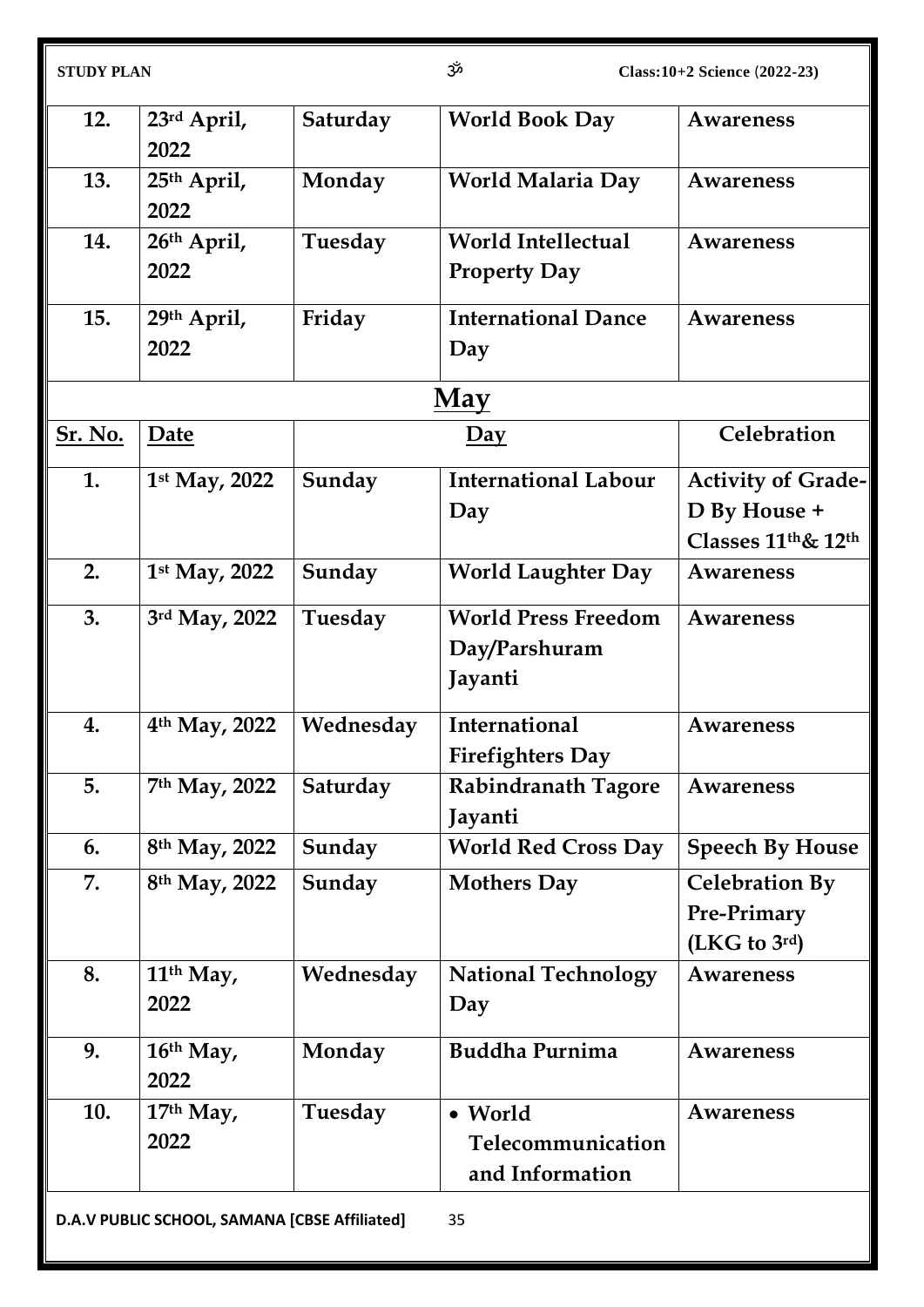| <b>STUDY PLAN</b> |                                               |           | مرّخ                         | Class: 10+2 Science (2022-23) |
|-------------------|-----------------------------------------------|-----------|------------------------------|-------------------------------|
|                   |                                               |           | <b>Society Day</b>           |                               |
|                   |                                               |           | • World                      |                               |
|                   |                                               |           | <b>Hypertension Day</b>      |                               |
| 11.               | 21 <sup>st</sup> May, 2022                    | Saturday  | <b>National Anti</b>         | <b>Awareness</b>              |
|                   |                                               |           | <b>Terrorism Day</b>         |                               |
| 12.               | 31 <sup>st</sup> May, 2022                    | Tuesday   | <b>World No Tobacco</b>      | <b>Speech By</b>              |
|                   |                                               |           | Day/Anti Tobacoo             | <b>House+ Poster</b>          |
|                   |                                               |           | Day                          | <b>Making by Class</b>        |
|                   |                                               |           |                              | 10th& 11th                    |
|                   |                                               |           | <b>JUNE</b>                  |                               |
| S.No              | Date                                          |           | $\overline{Day}$             | Celebration                   |
| 1.                | 1 <sup>st</sup> June, 2022                    | Wednesday | <b>DAV</b> Foundation        | Hawan                         |
|                   |                                               |           | Day- (Hawan Yajna)           |                               |
|                   |                                               |           | <b>Global Day of Parents</b> |                               |
| 2.                | 3rd June, 2022                                | Friday    | Guru Arjan Dev Ji            | Speech                        |
|                   |                                               |           | <b>Martydom Day</b>          |                               |
| 3.                | 5 <sup>th</sup> June, 2022                    | Sunday    | <b>World Environment</b>     | <b>Speech</b>                 |
|                   |                                               |           | Day                          |                               |
| 4.                | 7 <sup>th</sup> June, 2022                    | Tuesday   | <b>World Food Safety</b>     | <b>Awareness</b>              |
|                   |                                               |           | Day                          |                               |
| 5.                | $12th$ June,                                  | Sunday    | Anti ChildLabour             | <b>Awareness</b>              |
|                   | 2022                                          |           | Day                          |                               |
| 6.                | 14 <sup>th</sup> June,                        | Tuesday   | <b>World Blood Donor</b>     | <b>Awareness</b>              |
|                   | 2022                                          |           | Day                          |                               |
|                   |                                               |           |                              |                               |
| 7.                | $14th$ June,                                  | Tuesday   | Sant Kabir Jayanti           | <b>Awareness</b>              |
|                   | 2022                                          |           |                              |                               |
| 8.                | 19th June,                                    | Sunday    | Father's Day                 | Speech                        |
|                   | 2022                                          |           |                              |                               |
|                   |                                               |           |                              |                               |
| 9.                | $21st$ June,<br>2022                          | Tuesday   | <b>International Yoga</b>    | (Celebration by               |
|                   |                                               |           | Day                          | <b>NCC Cadets)</b>            |
| 10.               | 21 <sup>st</sup> June, 2022                   | Tuesday   | <b>World Music Day</b>       | Celebration by                |
|                   |                                               |           |                              | Music                         |
|                   | D.A.V PUBLIC SCHOOL, SAMANA [CBSE Affiliated] |           | 36                           |                               |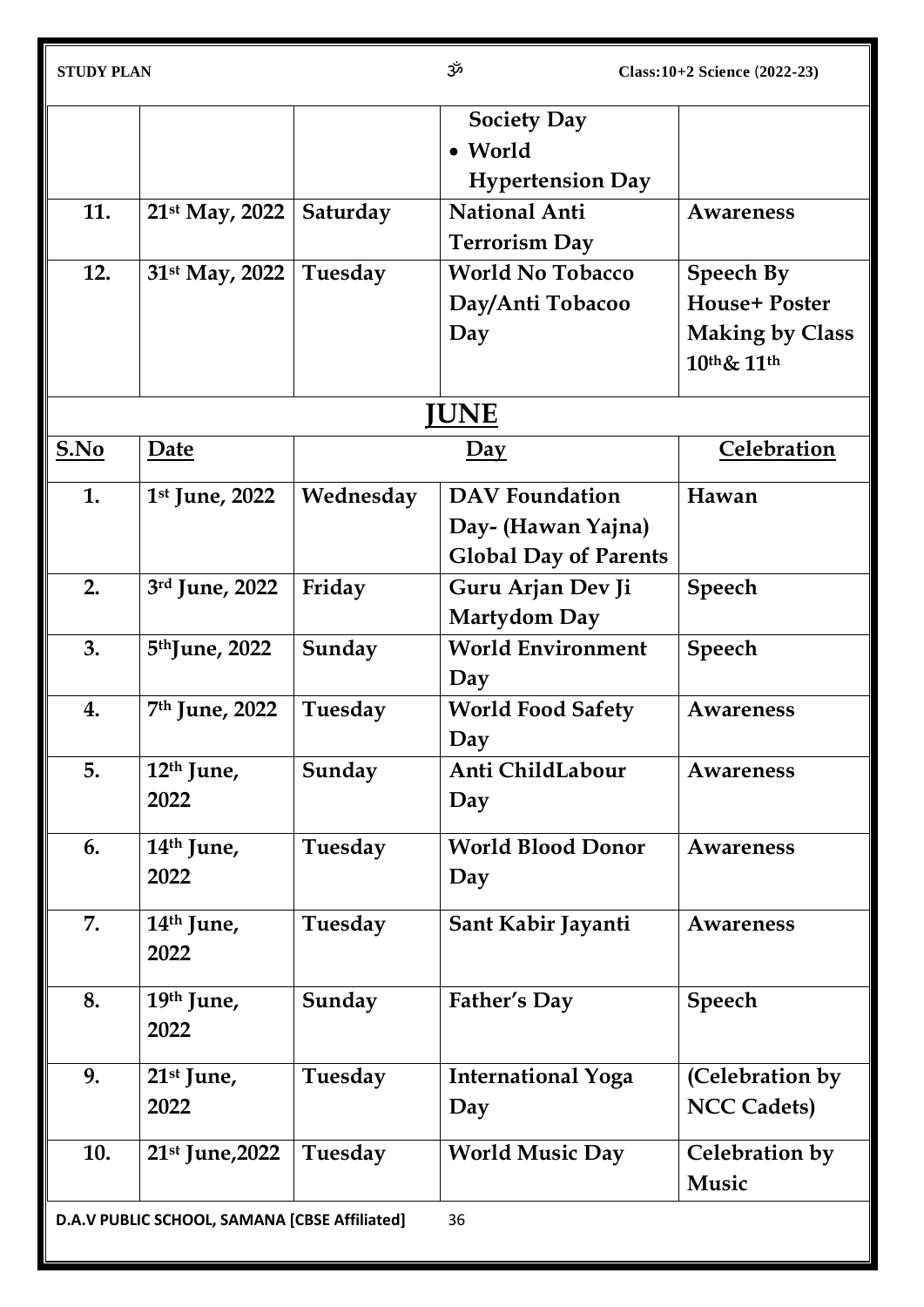|                                                     |                             |          |                             | Department           |
|-----------------------------------------------------|-----------------------------|----------|-----------------------------|----------------------|
| 11.                                                 | $26th$ June,                | Sunday   | <b>International Anti</b>   | <b>Speech</b>        |
|                                                     | 2022                        |          | Drug Day                    |                      |
|                                                     |                             |          | <b>JULY</b>                 |                      |
| S.No                                                | Date                        |          | $\overline{Day}$            |                      |
| 1.                                                  | 11 <sup>th</sup> July, 2022 | Monday   | <b>World Population Day</b> | Awareness            |
| 2.                                                  | 15th July, 2022             | Friday   | <b>World Youth Skill</b>    | <b>Awareness</b>     |
|                                                     |                             |          | Day                         |                      |
| 3.                                                  | 26th July, 2022             | Tuesday  | <b>Kargil Vijay Diwas</b>   | <b>Awareness</b>     |
| 4.                                                  | 28th July, 2022             | Thursday | • World Hepatitis           | Awareness            |
|                                                     |                             |          | Day                         |                      |
|                                                     |                             |          | <b>World Nature</b>         |                      |
|                                                     |                             |          | <b>Conservation Day</b>     |                      |
| 5.                                                  | 31 <sup>st</sup> July, 2022 | Sunday   | Martyrdom Day of            | Tribute by           |
|                                                     |                             |          | <b>Saheed Udam Singh Ji</b> | <b>Running House</b> |
|                                                     |                             |          | <b>AUGUST</b>               |                      |
| S.No                                                | Date                        |          | $\overline{Day}$            |                      |
| 1.                                                  | 11 <sup>th</sup> Aug, 2022  | Thursday | Raksha Bandhan              | Celebration          |
|                                                     |                             |          | (Rakhi)                     |                      |
| 2.                                                  | 12th Aug, 2022              | Friday   | <b>World Youth Day</b>      | <b>Awareness</b>     |
|                                                     |                             |          | <b>Sanskrit Diwas</b>       |                      |
| 3.                                                  | 15 <sup>th</sup> Aug, 2022  | Monday   | <b>Independence Day</b>     | Celebration          |
| 4.                                                  | 19th Aug, 2022              | Friday   | World<br>$\bullet$          | Awareness +          |
|                                                     |                             |          | <b>Photography Day</b>      | <b>Speech</b>        |
|                                                     |                             |          | Janamashtami                | Celebration by       |
|                                                     |                             |          | (Krishnostav)               |                      |
|                                                     |                             |          |                             | <b>Primary Block</b> |
| 5.                                                  | 20 <sup>th</sup> Aug, 2022  | Thursday | <b>National</b>             | <b>Awareness</b>     |
| D.A.V PUBLIC SCHOOL, SAMANA [CBSE Affiliated]<br>37 |                             |          |                             |                      |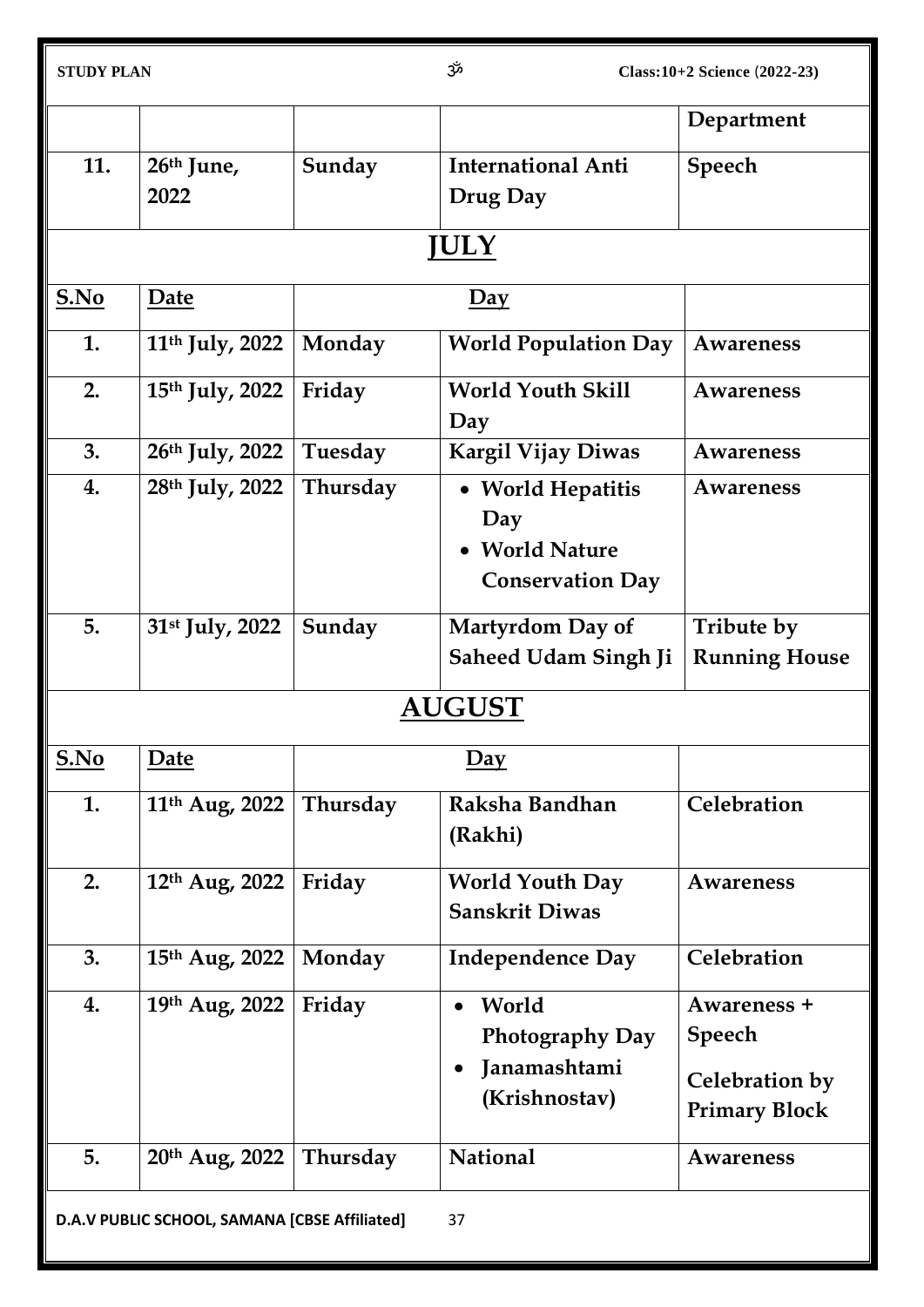|      |                           |           | SadhbhavanaDiwas                                               |                                                    |
|------|---------------------------|-----------|----------------------------------------------------------------|----------------------------------------------------|
| 6.   | 21st Aug, 2022            | Sunday    | <b>World Senior Citizen</b><br>Day                             | Awareness                                          |
| 7.   | 26th Aug, 2022            | Friday    | <b>Women Equality Day</b>                                      | Awareness                                          |
| 8.   | 28th Aug, 2022            | Sunday    | Prakash Utsay Shri<br>Guru Granth Sahib Ji                     | <b>Speech</b>                                      |
| 9.   | 29th Aug, 2022            | Monday    | <b>National Sports Day</b>                                     | Awareness                                          |
| 10.  | 30th Aug, 2022            | Tuesday   | Teej (Hari Talika)                                             | Celebration                                        |
|      |                           |           | <b>SEPTEMBER</b>                                               |                                                    |
| S.No | Date                      |           | $\overline{Day}$                                               |                                                    |
| 1.   | 5 <sup>th</sup> Sep, 2022 | Monday    | <b>Teachers Day (Guru</b><br>Utsav)                            | <b>Celebration By</b><br><b>Running House</b>      |
| 2.   | 8 <sup>th</sup> Sep, 2022 | Thursday  | <b>International Literacy</b><br>$Day +$<br>Onam               | Speech +<br><b>Awareness</b>                       |
| 3.   | 14th Sep, 2022            | Wednesday | <b>Hindi Diwas</b>                                             | Speechand<br>Celebration by<br>Hindi<br>Department |
| 4.   | 15th Sep, 2022            | Thursday  | International<br><b>Democracy Day</b><br><b>Engineer's Day</b> | <b>Awareness</b>                                   |
| 5.   | 16th Sep, 2022            | Friday    | <b>World Ozone</b><br><b>Preservation Day</b>                  | <b>Awareness</b>                                   |
| 6.   | 21st Sep, 2022            | Wednesday | <b>International Peace</b><br>Day                              | <b>Awareness</b>                                   |
| 7.   | 26th Sep, 2022            | Monday    | Maharaja Aggarsain<br>Jayanti                                  | <b>Speech</b>                                      |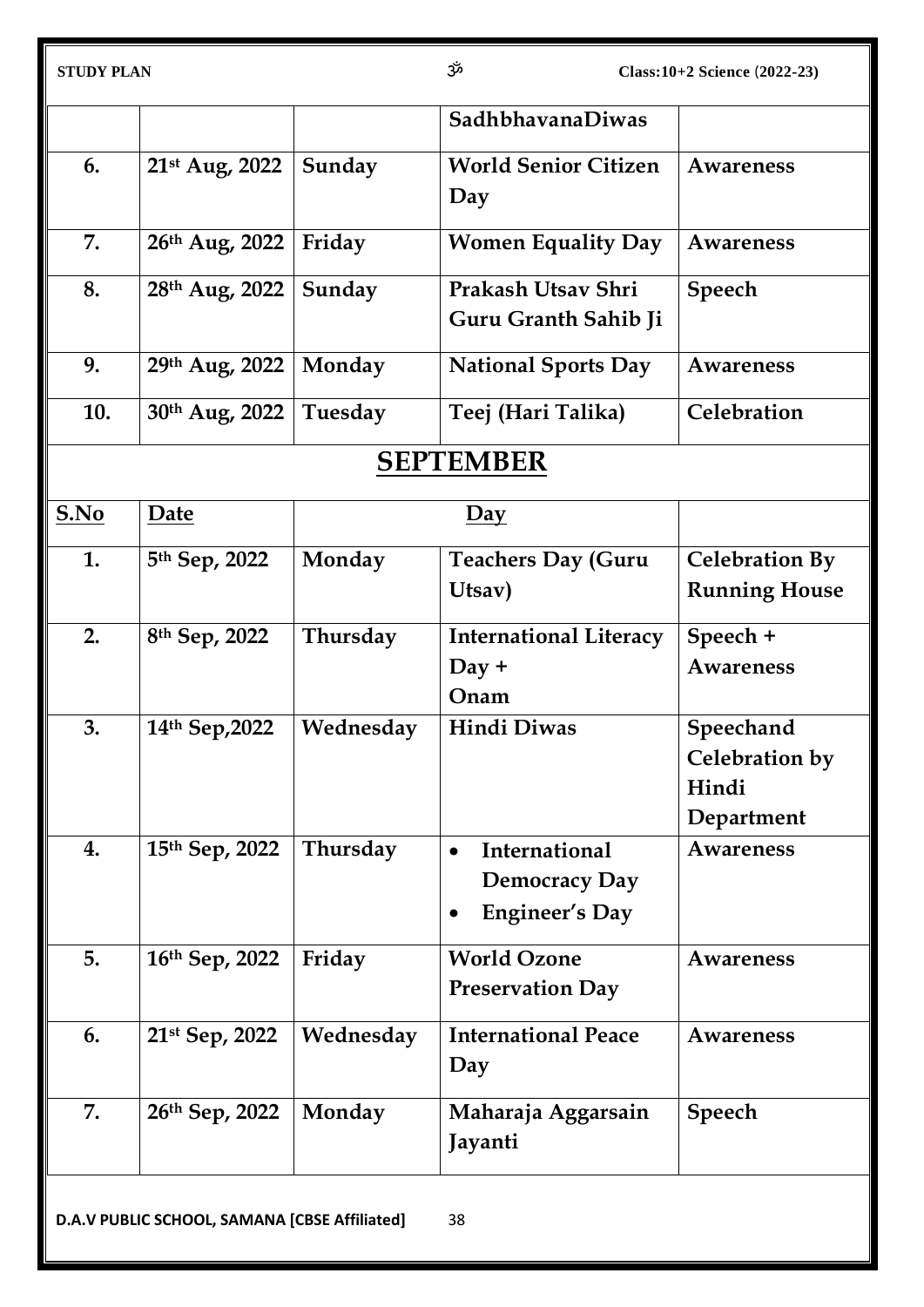| <b>STUDY PLAN</b> |                                                     |           | مژح                                                                                                                         | Class: 10+2 Science (2022-23)                 |  |
|-------------------|-----------------------------------------------------|-----------|-----------------------------------------------------------------------------------------------------------------------------|-----------------------------------------------|--|
| 8.                | 27th Sep, 2022                                      | Tuesday   | <b>World Tourism Day</b>                                                                                                    | Awareness                                     |  |
| 9.                | 29th Sep, 2022                                      | Thursday  | <b>World Heart Day</b>                                                                                                      | <b>Awareness</b>                              |  |
|                   |                                                     |           | <b>OCTOBER</b>                                                                                                              |                                               |  |
| S.No              | Date                                                |           | $\overline{Day}$                                                                                                            | Celebration                                   |  |
| 1.                | 2nd Oct, 2022                                       | Sunday    | • Mahatama Gandhi<br>Jayanti &Non<br><b>Violence Day</b><br>Lal Bahadur<br>Jayanti                                          | Tribute by<br><b>Houses</b>                   |  |
| 2.                | 4th Oct, 2022                                       | Tuesday   | <b>World Animal</b><br><b>Welfare Day</b>                                                                                   | <b>Awareness</b>                              |  |
| 3.                | 5th Oct, 2022                                       | Wednesday | Dussehra                                                                                                                    | <b>Celebration By</b><br><b>Running House</b> |  |
| 4.                | 8th Oct, 2022                                       | Saturday  | <b>Indian Air Force Day</b>                                                                                                 | Awareness                                     |  |
| 5.                | 9th Oct, 2022                                       | Sunday    | Maharishi Valmiki<br>Jayanti                                                                                                | <b>Speech</b>                                 |  |
| 6.                | 11th Oct, 2022                                      | Tuesday   | <b>International Girl</b><br>$\bullet$<br>Child DayPurab<br><b>Prakash Purabof</b><br>$\bullet$<br>Shri Guru Ram<br>Dass Ji | Awareness<br>+Speech                          |  |
| 7.                | 13th Oct, 2022                                      | Thursday  | Karva Chauth                                                                                                                | <b>Speech</b>                                 |  |
| 8.                | 15th Oct, 2022                                      | Saturday  | <b>World Students Day</b>                                                                                                   | <b>Awareness</b>                              |  |
| 9.                | 16th Oct, 2022                                      | Saturday  | • World Food Day<br>JanamDiwas of<br><b>Baba Banda Singh</b><br>Ji Bahadur                                                  | Awareness                                     |  |
| 10.               | 24th Oct, 2022                                      | Monday    | Diwali<br>$\bullet$                                                                                                         | Awareness +                                   |  |
|                   | D.A.V PUBLIC SCHOOL, SAMANA [CBSE Affiliated]<br>39 |           |                                                                                                                             |                                               |  |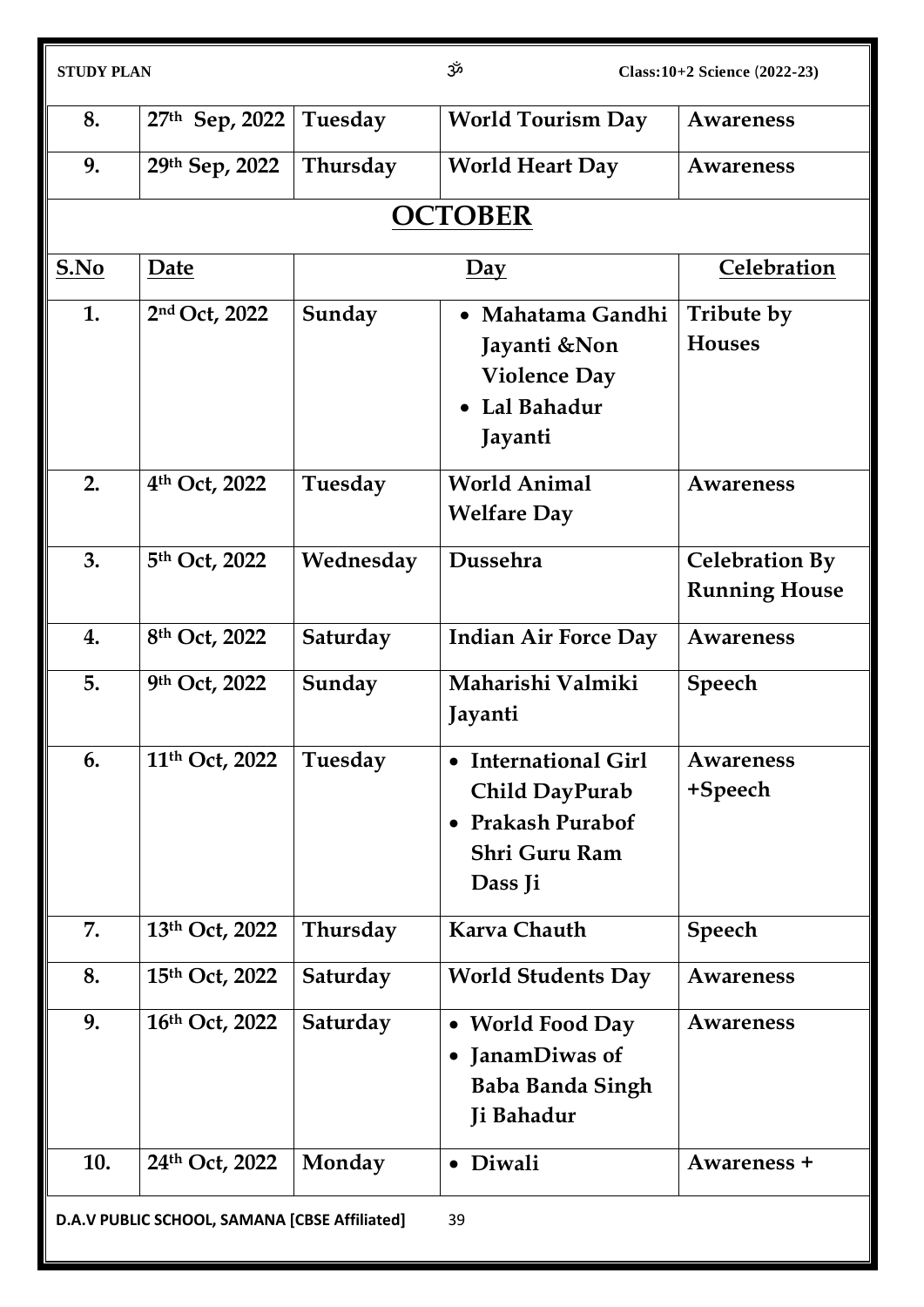|      |                                               |           | • United Nations Day       | <b>Speech</b>            |
|------|-----------------------------------------------|-----------|----------------------------|--------------------------|
| 11.  | 25th Oct, 2022                                | Tuesday   | Govardhan Pooja +          | <b>Speech</b>            |
|      |                                               |           | Vishavkarma Day            |                          |
| 12.  | 26th Oct, 2022                                | Wednesday | <b>Bhai Dooj</b>           | <b>Speech</b>            |
| 13.  | 30th Oct, 2022                                | Sunday    | Chath Pooja                | <b>Awareness</b>         |
| 14.  | 31st Oct, 2022                                | Monday    | <b>National Unity Day</b>  | <b>Awareness</b>         |
|      |                                               |           | <b>NOVEMBER</b>            |                          |
| S.No | Date                                          |           | $\overline{Day}$           |                          |
| 1.   | 1st Nov, 2022                                 | Tuesday   | Punjab Diwas               | <b>Awareness</b>         |
| 2.   | 8th Nov, 2022                                 | Tuesday   | <b>Shri Guru Nanak Dev</b> | Celebration by           |
|      |                                               |           | Jayanti                    | Punjabi                  |
|      |                                               |           |                            | Department               |
| 3.   | 14th Nov, 2022                                | Monday    | <b>Children Day</b>        | <b>Celebration By</b>    |
|      |                                               |           |                            | <b>Pre Primary Block</b> |
| 4.   | 28th Nov, 2022                                | Monday    | Martydom Day of            | Speech +Tribute          |
|      |                                               |           | <b>Shri Guru Tegh</b>      |                          |
|      |                                               |           | Bahadur Ji                 |                          |
|      |                                               |           | <b>DECEMBER</b>            |                          |
| S.No | Date                                          |           | $\overline{Day}$           |                          |
| 1.   | 1st Dec, 2022                                 | Thursday  | <b>World AIDS Day</b>      | <b>Awareness</b>         |
| 2.   | 2nd Dec, 2022                                 | Friday    | • World Computer           | Speech +                 |
|      |                                               |           | <b>Literacy Day</b>        | <b>Awareness</b>         |
|      |                                               |           | <b>National Pollution</b>  |                          |
|      |                                               |           | <b>Control Day</b>         |                          |
| 3.   | 4th Dec, 2022                                 | Sunday    | <b>Indian Navy Day</b>     | Awareness                |
| 4.   | 7th Dec, 2022                                 | Wednesday | <b>Indian Armed Forces</b> | <b>Awareness</b>         |
|      |                                               |           | <b>Flag Day</b>            |                          |
|      | D.A.V PUBLIC SCHOOL, SAMANA [CBSE Affiliated] |           | 40                         |                          |
|      |                                               |           |                            |                          |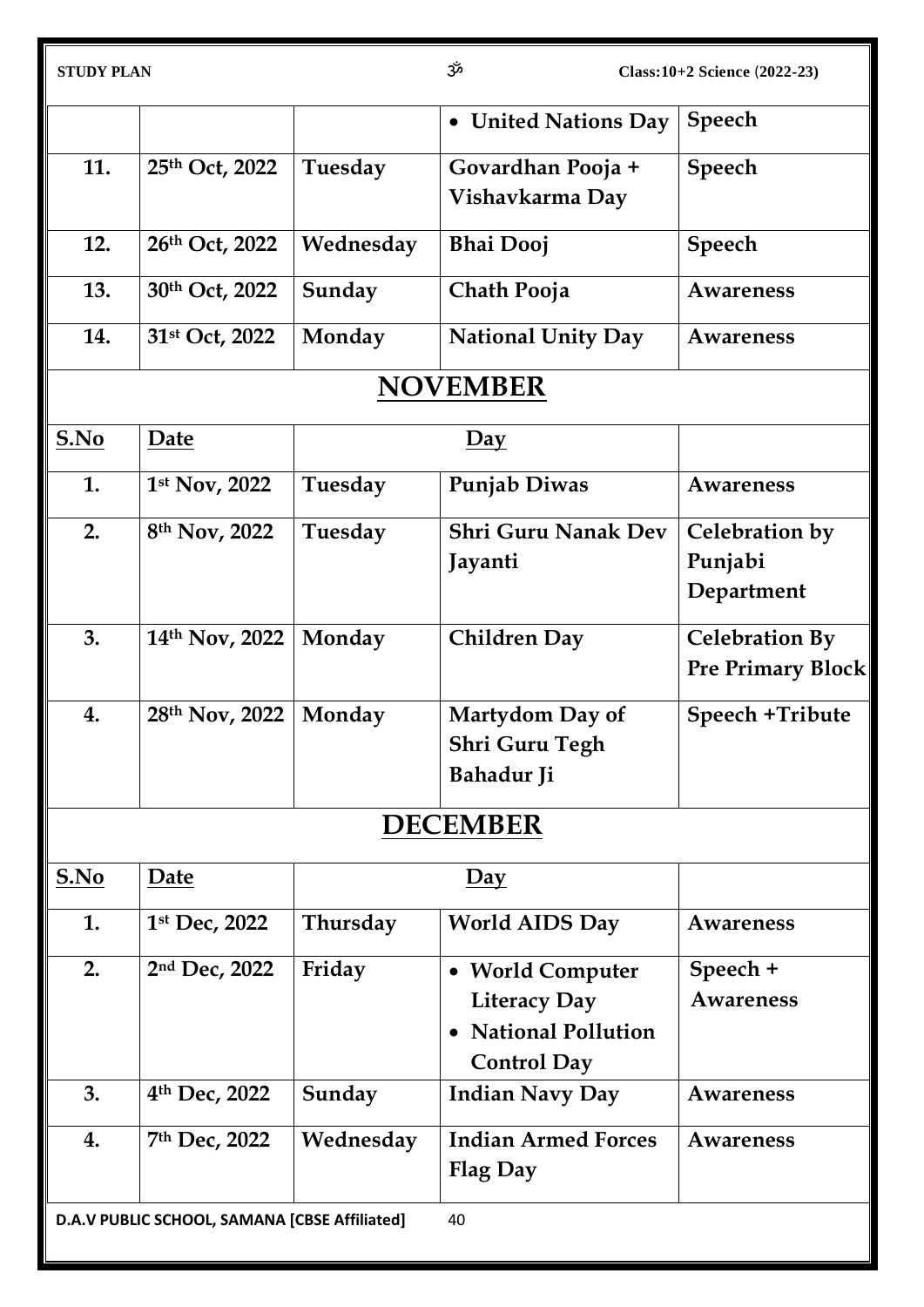| <b>STUDY PLAN</b>                                   |                            |                                   | مژح<br>$Class: 10+2 Science (2022-23)$              |                                                            |
|-----------------------------------------------------|----------------------------|-----------------------------------|-----------------------------------------------------|------------------------------------------------------------|
| 5.                                                  | 9th Dec, 2022              | Friday                            | <b>International Anti-</b><br><b>Corruption Day</b> | <b>Awareness</b>                                           |
| 6.                                                  | 10th Dec, 2022             | Saturday                          | <b>Human Rights Day</b>                             | Awareness                                                  |
| 7.                                                  | 22nd Dec, 2022             | Thursday                          | <b>National Mathematics</b><br>Day                  | Celebration by<br><b>Maths</b><br>Department               |
| 8.                                                  | 23rd Dec, 2022             | Friday                            | Swami<br>ShradhanandBalidan<br><b>Diwas</b>         | <b>Tribute By</b><br><b>Running House</b>                  |
| 9.                                                  | 24th Dec, 2022             | Saturday                          | <b>National Consumer</b><br>Day                     | <b>Awareness</b>                                           |
| 10.                                                 | 25th Dec, 2022             | Sunday                            | Christmas Day                                       | Celebration by<br>Pre-Primary                              |
| 11.                                                 | 26th to 28th<br>Dec, 2022  | Monday, Tue<br>sday,<br>Wednesday | <b>ShaheediJor Mela</b>                             | Tribute by<br><b>Running House</b>                         |
| 12.                                                 | 29th Dec, 2022             | Thursday                          | Parkash Purab Shri<br><b>Guru Gobind Singh Ji</b>   | <b>Speech</b>                                              |
|                                                     |                            |                                   | <b>JANUARY</b>                                      |                                                            |
| S.No                                                | Date                       |                                   | $\overline{Day}$                                    |                                                            |
| 1.                                                  | $1st$ Jan, 2023            | Sunday                            | <b>New Year</b>                                     | (Hawan Yajna)                                              |
| 2.                                                  | 6 <sup>th</sup> Jan, 2023  | Friday                            | <b>National Technology</b><br>Day                   | <b>Awareness</b>                                           |
| 3.                                                  | $12th$ Jan, 2023           | Thursday                          | <b>National Youth Day</b>                           | <b>Awareness</b>                                           |
| 4.                                                  | 14 <sup>th</sup> Jan, 2023 | Saturday                          | Lohri                                               | (Celebration by<br>Senior Block +<br><b>Running House)</b> |
| 5.                                                  | 15 <sup>th</sup> Jan, 2023 | Sunday                            | Makar Sankranti/<br>Pongal                          | Speech                                                     |
| D.A.V PUBLIC SCHOOL, SAMANA [CBSE Affiliated]<br>41 |                            |                                   |                                                     |                                                            |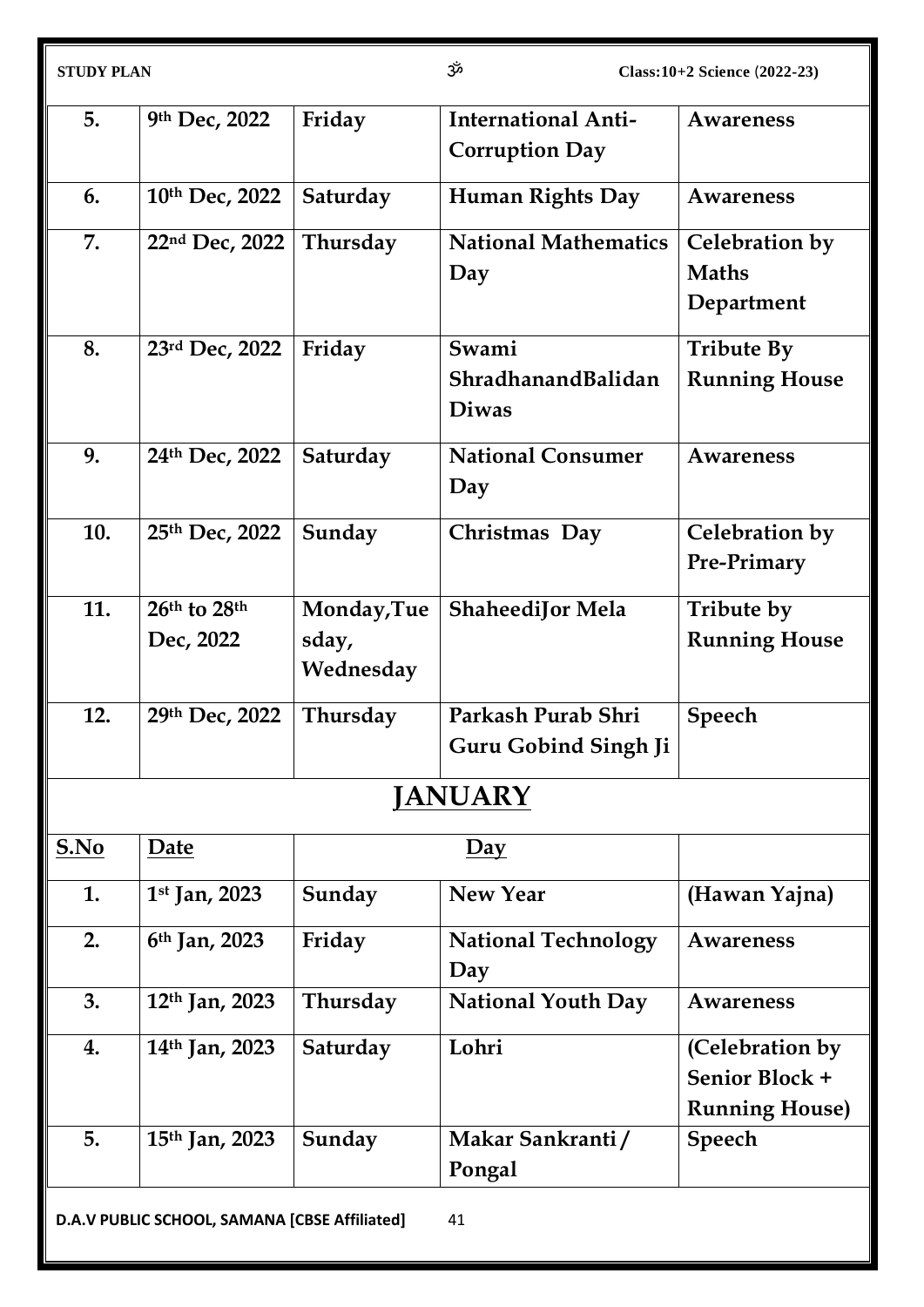| <b>STUDY PLAN</b> |                            |           | مڅخ                                                                          | Class: 10+2 Science (2022-23)                    |
|-------------------|----------------------------|-----------|------------------------------------------------------------------------------|--------------------------------------------------|
| 6.                | $23rd$ Jan, 2023           | Monday    | Neetaji Subhash<br><b>Chandra Bose Birth</b><br>Anniversary                  | Awareness                                        |
| 7.                | 25 <sup>th</sup> Jan, 2023 | Wednesday | • Basant Panchmi<br>• National Voters<br>Day<br><b>Indian Tourism</b><br>Day | Awareness                                        |
| 8.                | 26 <sup>th</sup> Jan, 2023 | Thursday  | <b>Republic Day</b>                                                          | Celebration by<br><b>Running House</b>           |
| 9.                | 30 <sup>th</sup> Jan, 2023 | Monday    | Mahatama Gandhi<br><b>Martyrdom Day</b>                                      | Tribute by<br><b>Running House</b>               |
|                   |                            |           | <b>FEBRUARY</b>                                                              |                                                  |
| S.No              | Date                       |           | Day                                                                          |                                                  |
| 1.                | 4 <sup>th</sup> Feb, 2023  | Saturday  | <b>World Cancer Day</b>                                                      | <b>Awareness</b>                                 |
| 2.                | 5th Feb, 2023              | Sunday    | Guru Ravidas Jayanti                                                         | Speech                                           |
| 3.                | 15th Feb, 2023             | Wednesday | Maharishi Dayanand<br>Saraswati                                              | Celebration by<br>running House                  |
| 4.                | 18th Feb, 2023             | Saturday  | MahaShivratri                                                                | Celebration/Spee<br>ch                           |
| 5.                | 20th Feb, 2023             | Monday    | <b>World Day of Social</b><br>Justice                                        | <b>Awareness</b>                                 |
| 6.                | 21st Feb, 2023             | Tuesday   | Matri Bhasha Divas                                                           | <b>Celebration By</b><br>Punjabi Teachers        |
| 7.                | 23rd Feb, 2023             | Wednesday | <b>World Peace &amp;</b><br><b>Understanding Day</b>                         | Awareness                                        |
| 8.                | 28th Feb, 2023             | Tuesday   | <b>National Science Day</b>                                                  | <b>Celebration By</b><br><b>Science Teachers</b> |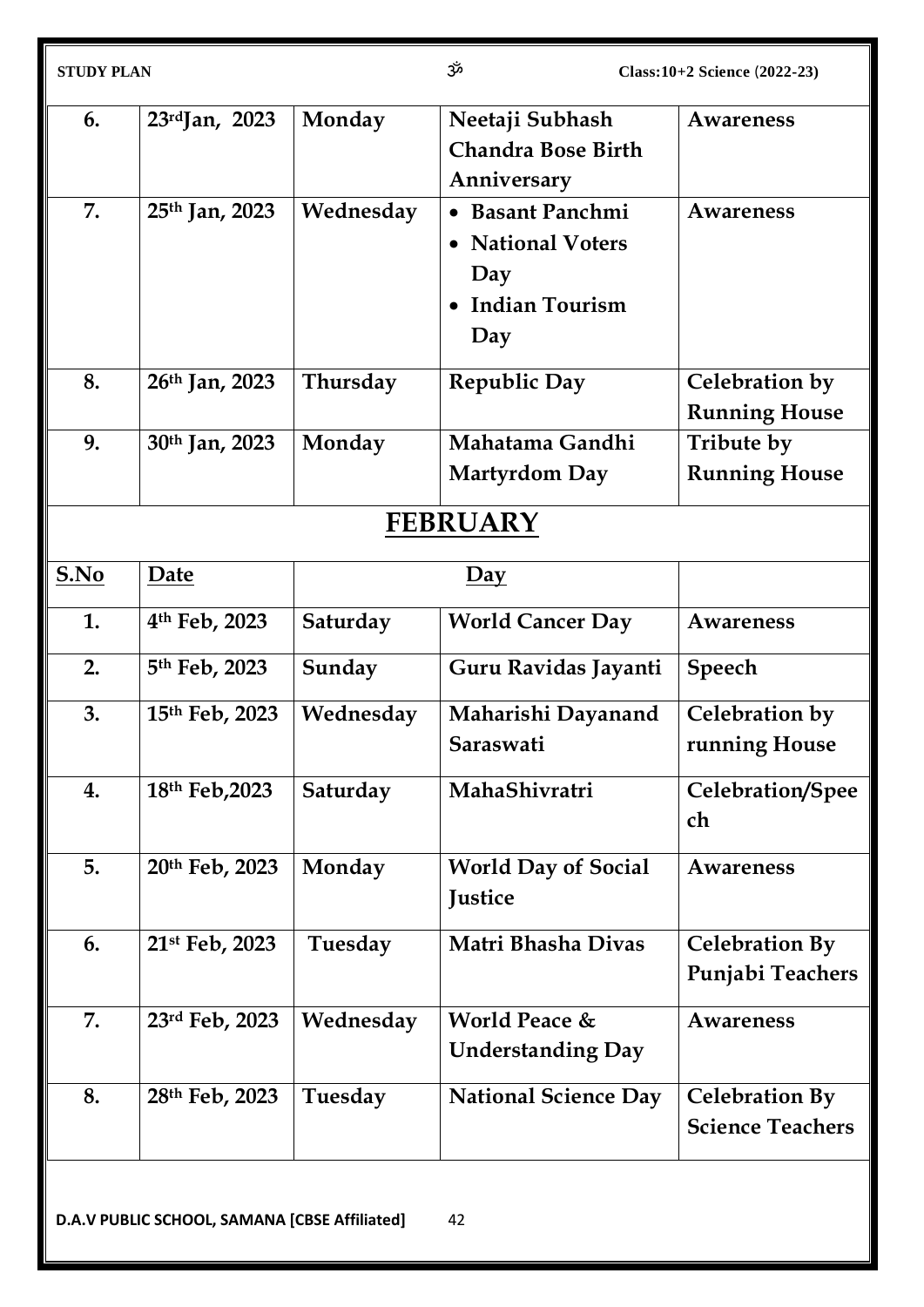| <b>MARCH</b> |                                 |           |                                                  |                                               |
|--------------|---------------------------------|-----------|--------------------------------------------------|-----------------------------------------------|
| S.No         | Date                            | Day       |                                                  |                                               |
| 1.           | 1 <sup>st</sup> March,<br>2023  | Wednesday | Rishi Bodh Utsav                                 | Awareness                                     |
| 2.           | 3rd March,<br>2023              | Friday    | <b>National Defence Day</b>                      | Awareness                                     |
| 3.           | 8 <sup>th</sup> March,<br>2023  | Wednesday | Holi + International<br><b>World Women's Day</b> | <b>Celebration By</b><br><b>Running House</b> |
| 4.           | 15 <sup>th</sup> March,<br>2023 | Wednesday | <b>World Consumer</b><br><b>Rights Day</b>       | Awareness                                     |
| 5.           | 22 <sup>th</sup> March,<br>2023 | Wednesday | <b>World Water Day</b>                           | Awareness                                     |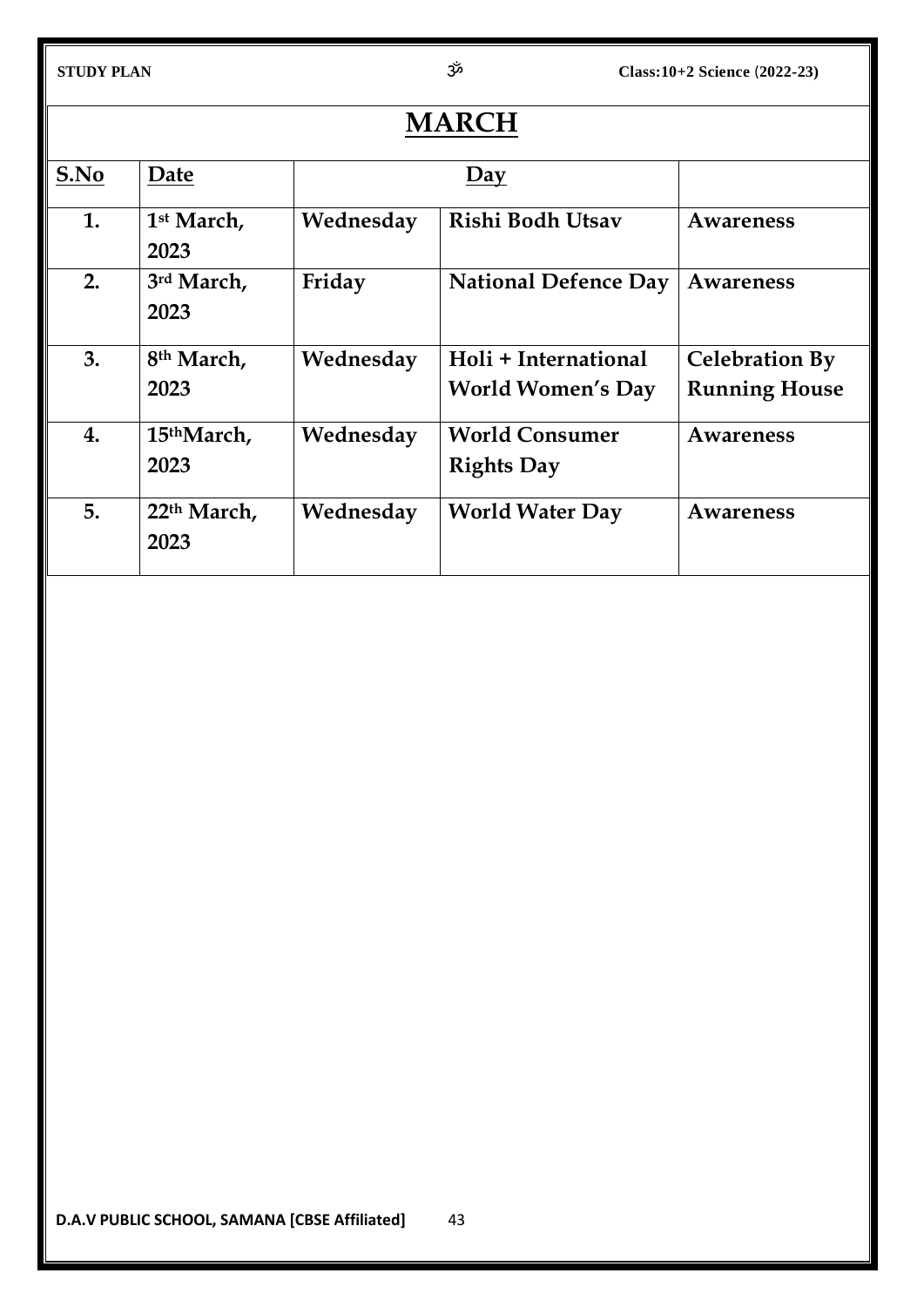

# **NEAR CHAK AMRITSARIA PATRAN ROAD, SAMANA - 147101, DIST. PATIALA (PB)**

# **List of Activities under Ek Bharat Shreshta Bharat**

| Sr.            | Description of                                                                                                                                                                                        | Month/Day/                                                                             | Learning                                                                                                                |
|----------------|-------------------------------------------------------------------------------------------------------------------------------------------------------------------------------------------------------|----------------------------------------------------------------------------------------|-------------------------------------------------------------------------------------------------------------------------|
| N <sub>o</sub> | <b>Activity</b>                                                                                                                                                                                       | Location                                                                               | Outcome                                                                                                                 |
| $\mathbf{1}$   | Exposure of students to the alphabets,<br>songs, proverbs and 100 sentences in<br>the languages of the partnering<br>State/UT.                                                                        | Academic Year/<br>Every Week /<br>school premises                                      | It will develop the<br>linguistic capacity of the<br>students.                                                          |
| $\overline{2}$ | <b>Essay Competition among students</b><br>in the language of the partnering<br>State/UT                                                                                                              | Academic Year                                                                          | It will develop multi-<br>linguistic skills in<br>students.                                                             |
| 3              | Drama/Role Play on culture, history,<br>the tradition of partnering State/UT.                                                                                                                         | Academic<br>Year/school<br>premises                                                    | The students will be<br>able to learn the culture<br>of the partnering<br>State/UT.                                     |
| $\overline{4}$ | Identification/translation and<br>dissemination of similar proverbs in<br>the language of partnering State/UT.                                                                                        | Academic Year                                                                          | The students will be<br>able to learn the<br>language and culture of<br>the<br>Partnering<br>state/UT.                  |
| 5              | "Themed Display Board/Wall<br>magazine" on the partnering state.<br>(Historical Monuments,<br>Dressing Style, painting, handicrafts,<br>alphabet and basic sentences of the<br>partnering State/UTs). | Round the Year/<br>school premises                                                     | The pictorial<br>representation will help<br>them in learning and<br>Understanding about<br>partnering States/UTs.      |
| 6              | Pledge on Swachhta/ Single-use<br>plastic/water saving/National<br>Unity in the language of partnering<br>states/UTs                                                                                  | At least two times<br>every month/<br>Schools' premises<br>during morning<br>assembly. | The students will have<br>exposure to partnering<br>state language. Enhance<br>social responsibility<br>among students. |
| 7              | "Questions/Answer session" (Quiz)<br>on partnering States/UTs. (Know<br>Your Partner States/UTs)                                                                                                      | Once in a<br>month/<br>Morning<br>Assembly.                                            | It will help students to<br>remember the important<br>facts about partnering<br>States/UTs.                             |
| 8              | "State Day Celebration" of partner<br>State/UT                                                                                                                                                        | On State Day/School<br>Premises                                                        | It will develop a sense of<br>unity among the students<br>of both the States/UTs.                                       |
|                | D.A.V PUBLIC SCHOOL, SAMANA [CBSE Affiliated]                                                                                                                                                         | 44                                                                                     |                                                                                                                         |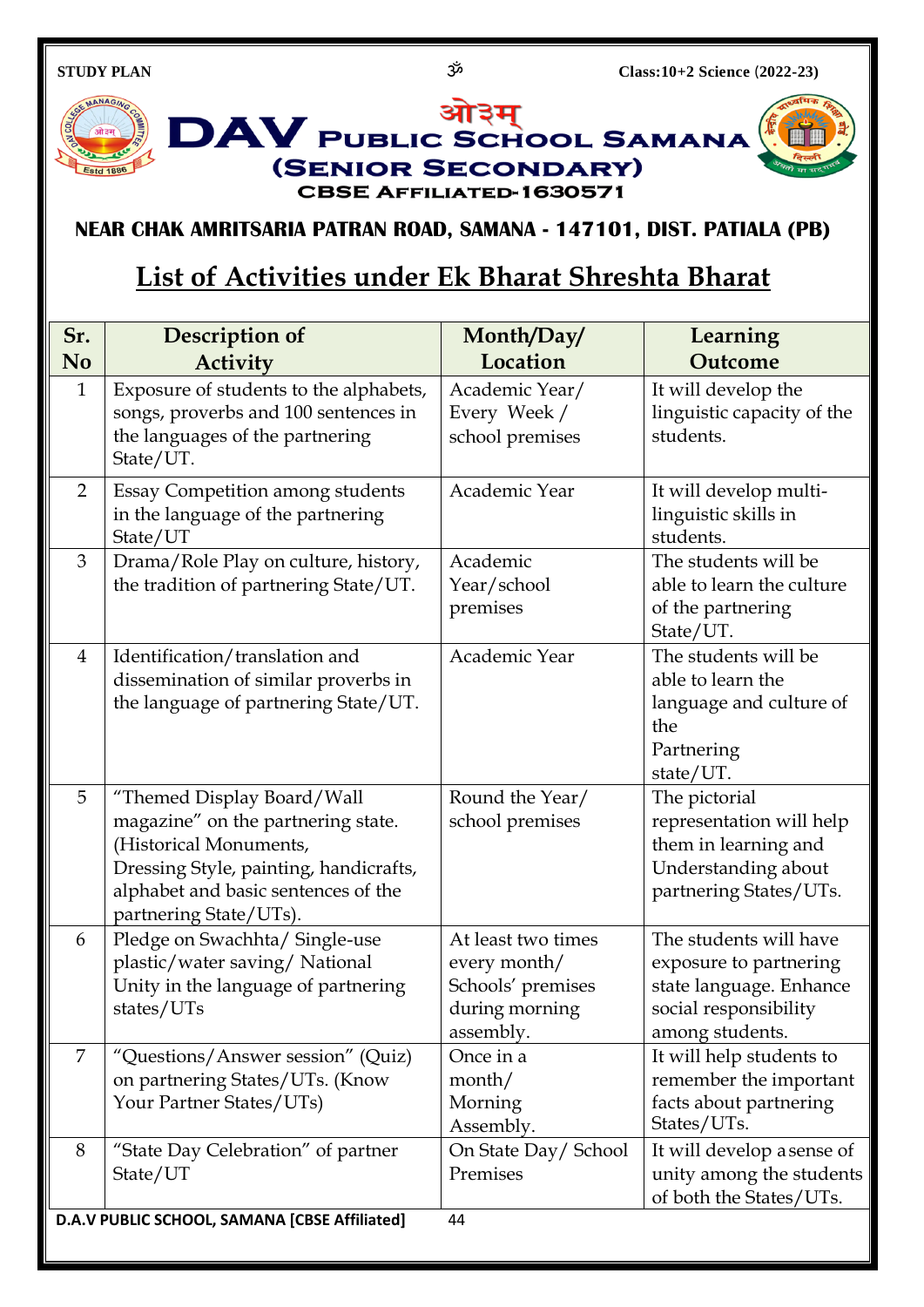# **Suggestive Activities for FIT India Movement — March 2022-Feb 2023**

| Sr.<br>No. | Month                 | <b>Theme based Activities</b>                                                                                                                                                                                                                                                                                                                                                                                                                                                                                                                                                                                                                                                 |  |
|------------|-----------------------|-------------------------------------------------------------------------------------------------------------------------------------------------------------------------------------------------------------------------------------------------------------------------------------------------------------------------------------------------------------------------------------------------------------------------------------------------------------------------------------------------------------------------------------------------------------------------------------------------------------------------------------------------------------------------------|--|
| 1.         |                       | FIT INDIA FITNESS ASSESSMENT                                                                                                                                                                                                                                                                                                                                                                                                                                                                                                                                                                                                                                                  |  |
|            | March-<br>April       | Fitness assessment by teachers and parents on Fit India<br>Mobile App<br>Fitness Ka Dose Aadha Ghanta Roz- doing daily<br>$\bullet$<br>physical activities like Yoga/Free hand exercise/ dance/                                                                                                                                                                                                                                                                                                                                                                                                                                                                               |  |
|            |                       | playing sports etc. for half an hour at least.                                                                                                                                                                                                                                                                                                                                                                                                                                                                                                                                                                                                                                |  |
| 2.         | May-June              | <b>MENTAL FITNESS AND YOGA</b><br>Learn Common Yoga Protocols, different poses of Yoga<br>through Fit India Mobile App<br>Celebration of "Yoga Day" (Age-appropriate Yoga Activities)<br>$\bullet$<br>Rhythmic Yoga on patriotic songs and share your stories on Fit<br>$\bullet$<br>India Mobile App<br>Pranayam, Meditation/Mindfulness activities every day.<br>$\bullet$<br>Daily Yoga, Stretching, Hand exercises may be included in                                                                                                                                                                                                                                     |  |
|            |                       | assembly to make fitness part of students'/teachers' daily<br>lifestyle                                                                                                                                                                                                                                                                                                                                                                                                                                                                                                                                                                                                       |  |
| 3.         |                       | Focus on Mind games like chess, Sudoku, Puzzle etc.<br>$\bullet$<br>FITNESS ASSESSMENT OF STUDENTS THROUGH PE                                                                                                                                                                                                                                                                                                                                                                                                                                                                                                                                                                 |  |
|            | July                  | <b>TEACHERS AND INDIGENOUS SPORTS</b><br>Participate in Khelo India National Fitness programme for<br>schools through Fit India Mobile App<br>Learn different Indigenous/ traditional sports on Fit India<br>Mobile App<br>Organization of indigenous/traditional sports, martial arts,<br>dance with theme - Hamari Sanskriti Se Fitness                                                                                                                                                                                                                                                                                                                                     |  |
| 4.         |                       | <b>FIT INDIA FREEDOM RUN</b>                                                                                                                                                                                                                                                                                                                                                                                                                                                                                                                                                                                                                                                  |  |
|            | August -<br>September | Organizing Fit India Freedom Run at iconic and historic<br>importance places by registering on Fit India Mobile App<br>Share your Run with friends/family and challenge them on 1-it<br>India Mobile App<br>Fit India Freedom Run to start/culminate with patriotic<br>$\bullet$<br>songs/stories on freedom struggle of local heroes (Staff,<br>Students & Community)<br>Places associated with Independence Movement in states/UTs<br>to be selected for culmination/starting of Freedom run<br>In morning assembly plays / role-plays may be conducted on<br>various historically important events.<br>Stories/Talks/Essay competition on one Freedom Fighter<br>$\bullet$ |  |
|            |                       | /local hero of Freedom struggle at least once every week                                                                                                                                                                                                                                                                                                                                                                                                                                                                                                                                                                                                                      |  |
|            |                       | D.A.V PUBLIC SCHOOL, SAMANA [CBSE Affiliated]<br>45                                                                                                                                                                                                                                                                                                                                                                                                                                                                                                                                                                                                                           |  |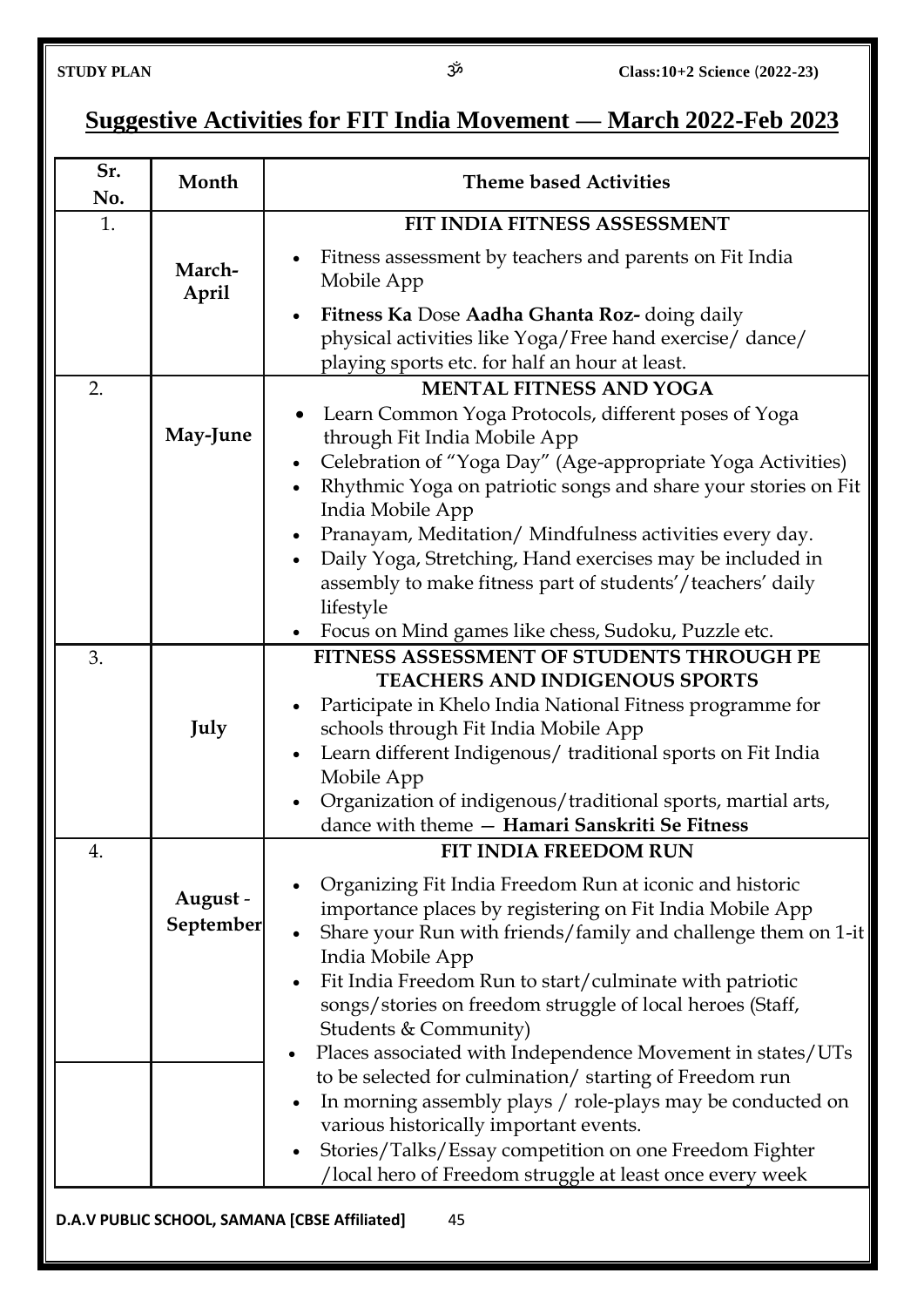| <b>STUDY PLAN</b> |                       | مرّخ                                                                                                                                                                     | Class: 10+2 Science (2022-23)                                                                                                                                                                                                                                                                         |
|-------------------|-----------------------|--------------------------------------------------------------------------------------------------------------------------------------------------------------------------|-------------------------------------------------------------------------------------------------------------------------------------------------------------------------------------------------------------------------------------------------------------------------------------------------------|
| 5.                | October               | App<br>Mobile App with share your stories feature<br>values of Mahatma Gandhi<br>in India's Independence<br>Swachhata Pledge/ Water Saving Pledge<br>$\bullet$           | <b>FIT INDIA PLOG RUN</b><br>Organise and register FIT India Plogrun on Fit India Mobile<br>Virtual connect with Plogging communities on Fit India<br>Plays/ Rallies with themes such as Swachta, Ahinsa and other<br>Cultural programs depicting importance of Mahatma Gandhi                        |
| 6.                | November-<br>December | Inter and Intra Sports Competitions<br>$\bullet$<br>fitness activities.<br>$\bullet$<br>schools through Fit India Mobile App<br>$\bullet$<br>Mobile App                  | FIT INDIA SCHOOL WEEK AND FITNESS ASSESSMENT<br>Celebrating 5-6 days in a week for fitness related activities<br>Motivate & aware parents, community regarding doing daily<br>Participate in Khelo India National Fitness programme for<br>Fitness assessment by teachers and parents on Fit India    |
| 7.                | January-<br>February  | Welcoming new year with fitness events<br>$\bullet$<br>schools through Fit India Mobile App<br>Mobile App<br>App<br>Habits and Importance doing daily fitness activities | FIT INDIA NEW YEAR SPECIAL AND FITNESS ASSESSMENT<br>Participate in Khelo India National Fitness programme for<br>Fitness assessment by teachers and parents on Fit India<br>Participation in Fit India Quiz as audience on Fit India Mobile<br>Collage making and poster competition on Healthy Food |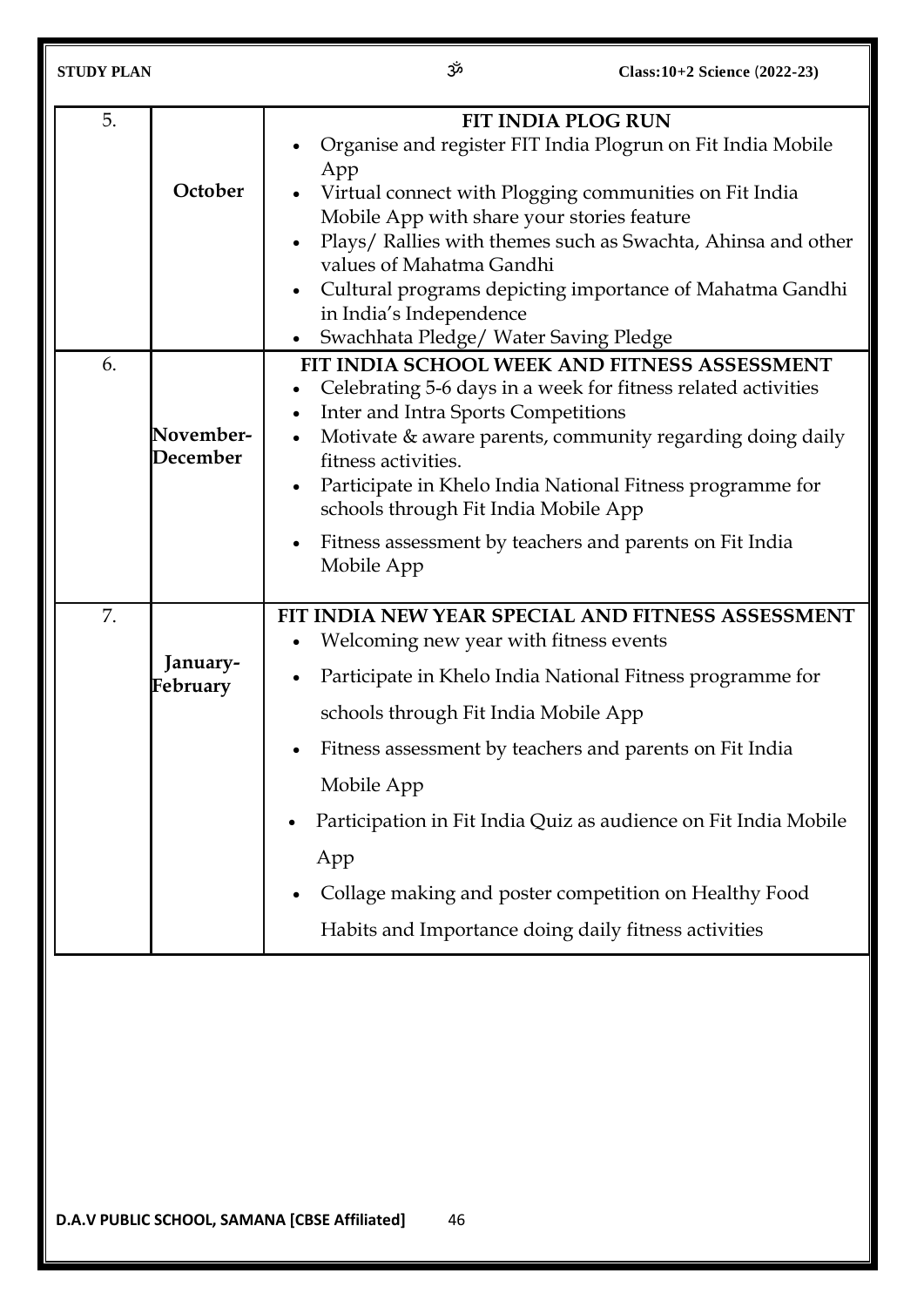ओ3म DAV PUBLIC SCHOOL SAMANA (SENIOR SECONDARY) **Estd 1886 CBSE AFFILIATED-1630571** 

# **HOUSE INFORMATION**

# **SESSION- 2022-23**

| <b>House</b>   | <b>Color</b> | <b>Motto</b>           | <b>Tagline</b>                                                       | Logo                           |
|----------------|--------------|------------------------|----------------------------------------------------------------------|--------------------------------|
| <b>Virtue</b>  | Red          | Modesty                | Self-Respect is<br>the corner stone<br>of all Virtues.               |                                |
| <b>Harmony</b> | Green        | Courage to<br>Care     | Caring is the gift<br>of making the<br>ordinary to<br>Extraordinary. | Tlarmony<br>house <sub>l</sub> |
| Charity        | Blue         | Sympathy               | Charity makes<br>dreams come<br>true.                                | Give a Hand                    |
| Gratitude      | Yellow       | Thankful &<br>Grateful | Gratitude<br>Unlocks<br>the fullness of<br>life                      |                                |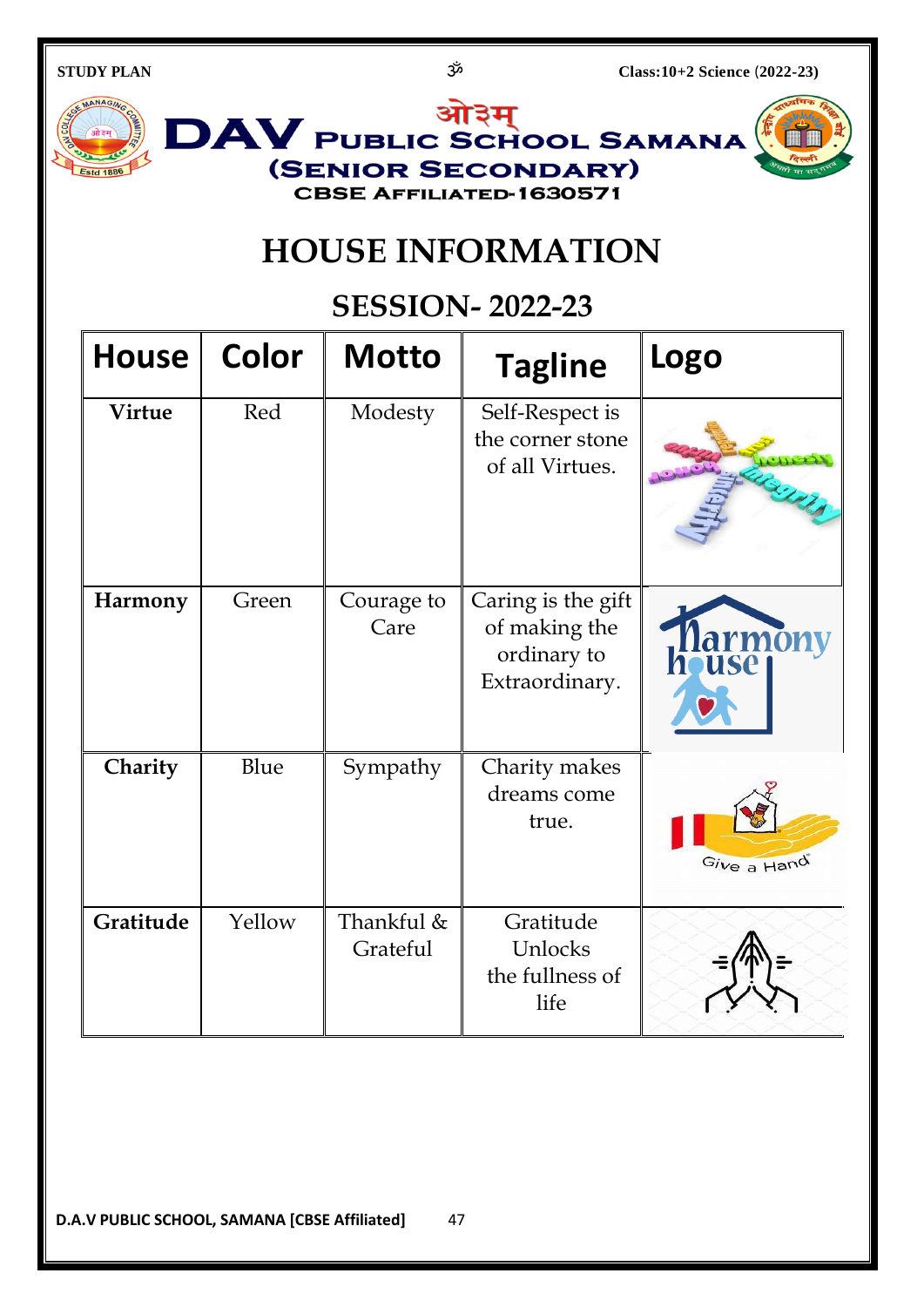# **DO's & DON'Ts**

| Do's                                   | Don'ts                                 |  |
|----------------------------------------|----------------------------------------|--|
| 1. Give due regards to your elders.    | 1. Do not bring precious articles in   |  |
| 2. Prepare yourself well to perform    | school.                                |  |
| well.                                  | 2. Do not damage the school property.  |  |
| 3. Converse in English in School       | 3. Do not make noise in the classroom, |  |
| Campus.                                | corridors, auditorium or elsewhere     |  |
| 4. Come to school well groomed, in     | in the school campus.                  |  |
| proper Uniform.                        | 4. Do not bring gadgets such as mobile |  |
| 5. Bring the student's diary to school | phones, I Pads, MP3's etc.             |  |
| daily.                                 | 5. Do not be absent from school. 75%   |  |
| 6. Be regular in attendance and never  | attendance is the minimum              |  |
| be late to school. Attend morning      | requirement.                           |  |
| assembly without fail.                 | 6. Do not use abusive language.        |  |
| 7. Keep your classroom and school      | 7. Do not pluck flowers. Never touch   |  |
| premises clean and tidy.               | electric plugs.                        |  |
| 8. Turn off the taps after use.        | 8. Do not wear expensive jewellery to  |  |
| 9. Switch off fans and lights when not | school.                                |  |
| in use.                                | 9. Don't involve in physical fights.   |  |
| 10. Be fair and honest at work.        | 10. Do not come in personal            |  |
| Always be considerate of the rights    | vehicles to school.                    |  |
| of others.                             |                                        |  |
| 11. Make use of the Library.           |                                        |  |
|                                        |                                        |  |

# **CODE OF CONDUCT**

- Converse in English in school campus.
- \* Come to school regularly. In case you want to avail leave, kindly get it sanctioned from class teacher.
- \* Ensure proper order and discipline while moving to the playground /assembly / library or any lab.
- Library books must be handled with extra care and must be returned in time.
- \* Shouting / Fighting or Indulging in unruly behavior in the school premises is forbidden.
- \* Kindly contribute to make your school clean DAV, Green DAV.
- \* Proper decorum should be maintained while singing National Anthem / DAV Anthem and School Prayers as a mark of patriotism.
- Students should not carry any sharp objects like blade, knife, paper cutter etc. as they can prove to be harmful.
- \* Possession of crackers / bursting crackers / playing with colours in the school is strictly prohibited.
- \* Any student found with expensive jewellery, mobile phone, CD's, any other objectionable article will be subjected to fine and confiscation of the above mentioned articles.